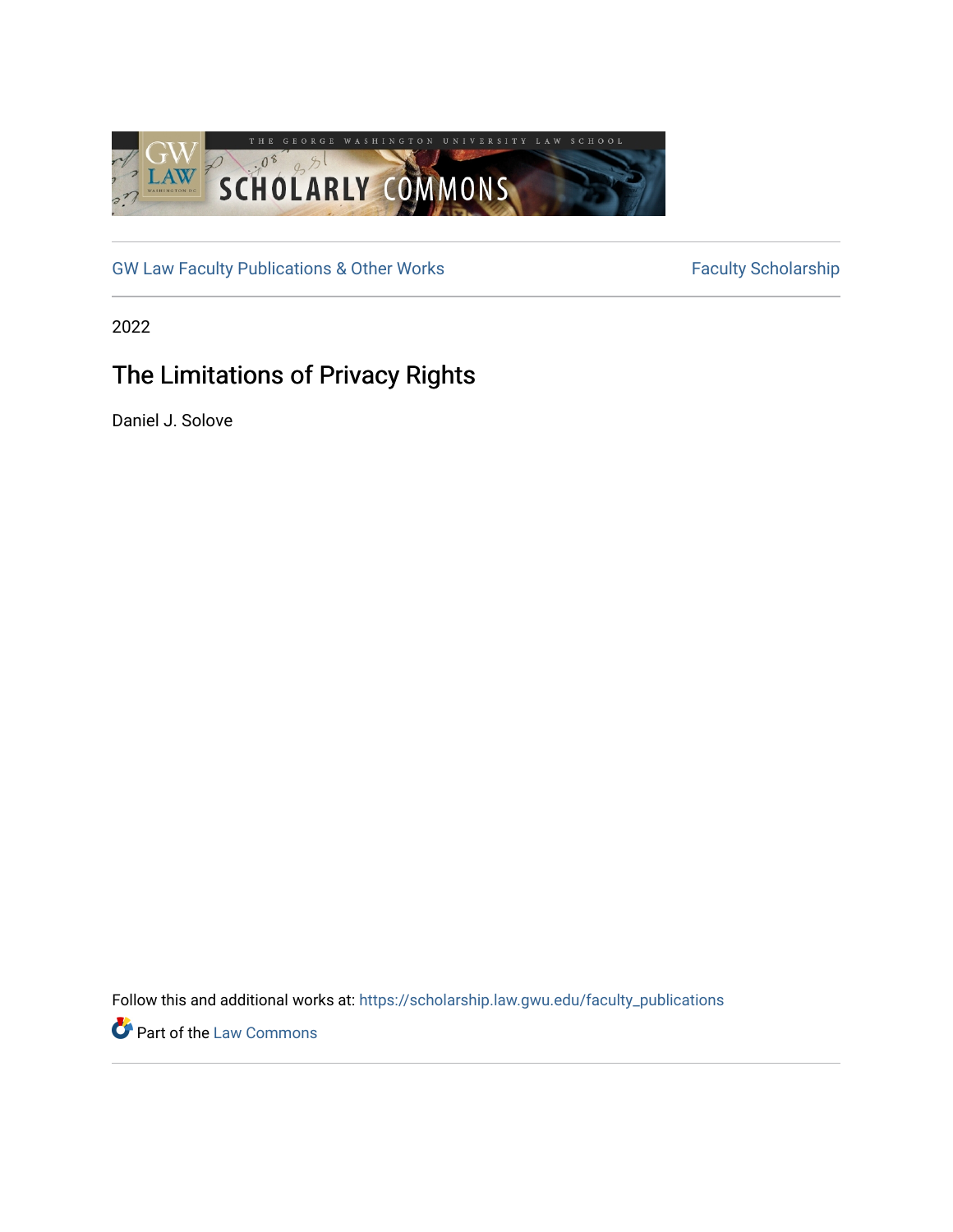# **The Limitations of Privacy Rights**

**by**

**Daniel J. Solove**



**February 2022**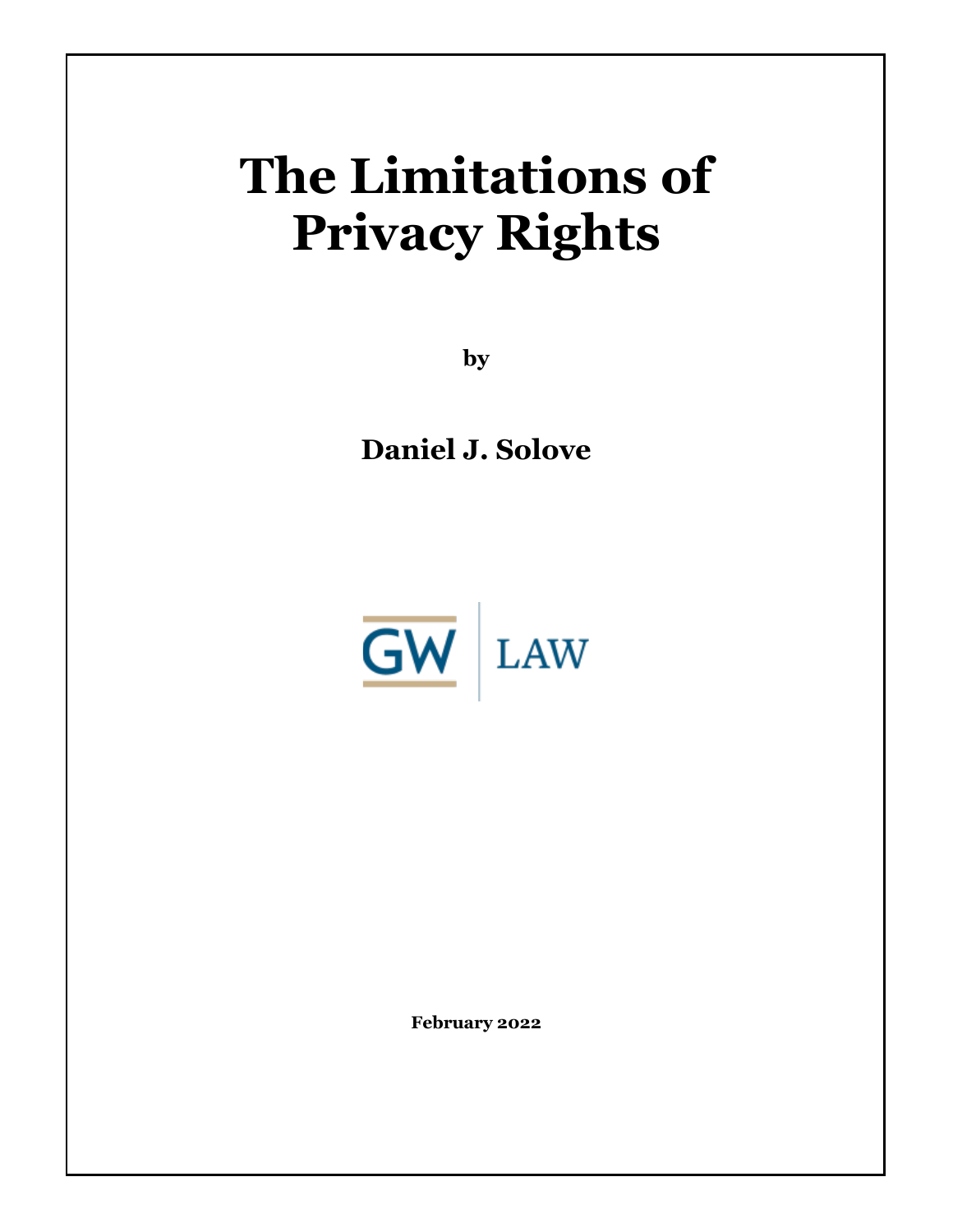# **ABSTRACT**

*Individual privacy rights are often at the heart of information privacy and data protection laws. The most comprehensive set of rights, from the European Union's General Data Protection Regulation (GDPR), includes the right to access, right to rectification (correction), right to erasure, right to restriction, right to data portability, right to object, and right to not be subject to automated decisions. Privacy laws around the world include many of these rights in various forms.* 

*In this article, I contend that although rights are an important component of privacy regulation, rights are often asked to do far more work than they are capable of doing. Rights can only give individuals a small amount of power. Ultimately, rights are at most capable of being a supporting actor, a small component of a much larger architecture. I advance three reasons why rights cannot serve as the bulwark of privacy protection. First, rights put too much onus on individuals when many privacy problems are systematic. Second, individuals lack the time and expertise to make difficult decisions about privacy, and rights cannot practically be exercised at scale with the number of organizations than process people's data. Third, privacy cannot be protected by focusing solely on the atomistic individual. The personal data of many people is interrelated, and people's decisions about their own data have implications for the privacy of other people.* 

*The main goal of providing privacy rights aims to provide individuals with control over their personal data. However, effective privacy protection involves not just facilitating individual control, but also bringing the collection, processing, and transfer of personal data under control. Privacy rights are not designed to achieve the latter goal; and they fail at the former goal.* 

*After discussing these overarching reasons why rights are insufficient for the oversized role they currently play in privacy regulation, I discuss the common privacy rights and why each falls short of providing significant privacy protection. For each right, I propose broader structural measures that can achieve its underlying goals in a more systematic, rigorous, and less haphazard way.*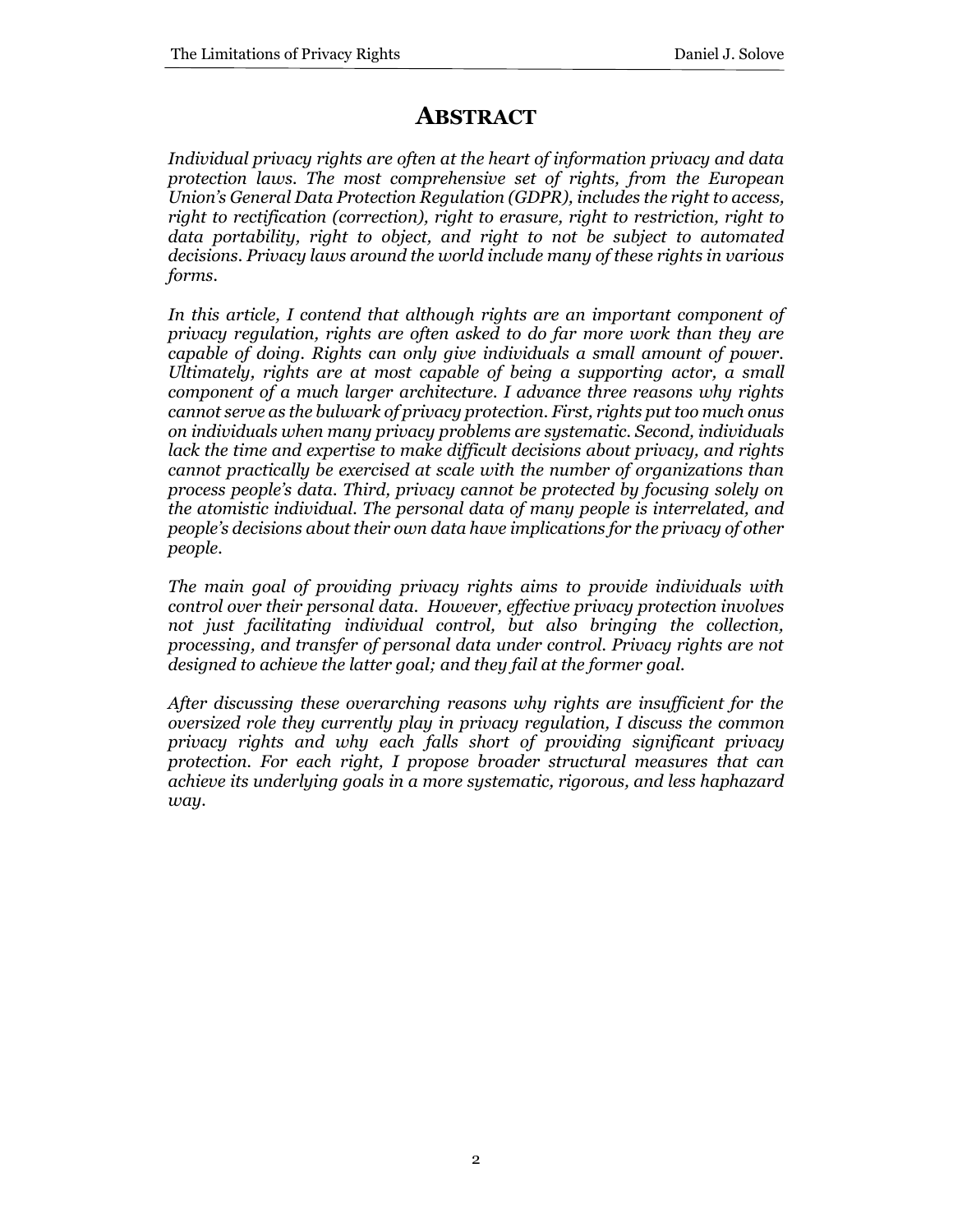# THE LIMITATIONS OF PRIVACY RIGHTS by Daniel J. Solove<sup>1</sup>

<sup>&</sup>lt;sup>1</sup> John Marshall Harlan Research Professor of Law, George Washington University Law School. I would like to thank my research assistants Kimia Favagehi, Shushan Gabrielyan, and Jean Hyun for excellent work. Thanks to Danielle Citron, Don Clarke, Woodrow Hartzog, Chris Hoofnagle, Paul Schwartz, and Ari Waldman for helpful feedback.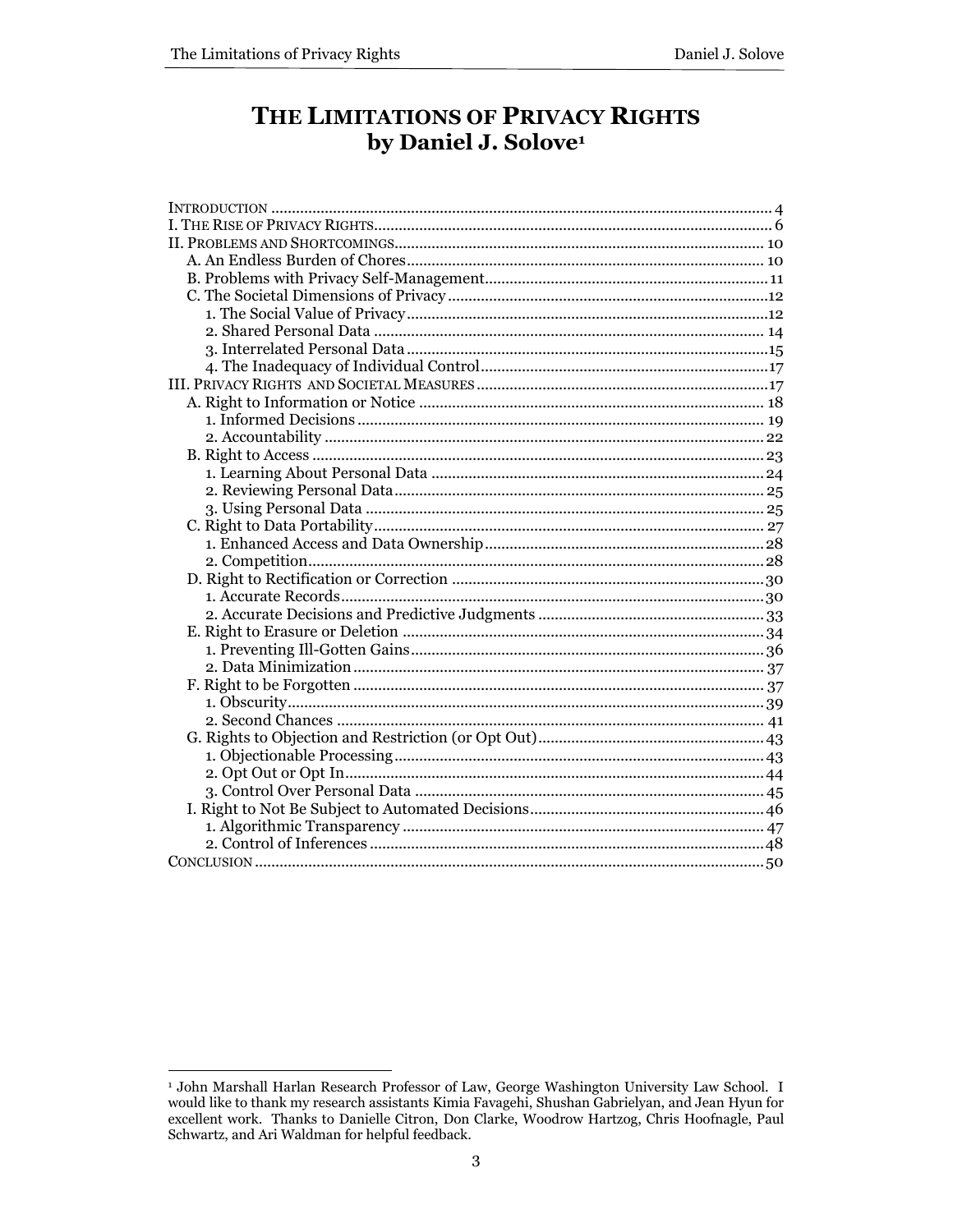# **INTRODUCTION**

Individual privacy rights are enshrined at the heart of most information privacy and data protection laws.<sup>2</sup> Countless privacy laws in the United States and worldwide provide individuals with rights in their personal data, such as a right to information about their data, rights to access and correct their data, a right to delete their data, and a right to opt out of certain uses of their data, among others.

Generally, there are two broad types of substantive elements in privacy laws: rights and duties. Rights are typically invoked by individuals to have knowledge and control regarding their personal data. Duties involve requirements for entities that collect, use, or transfer personal data.

Rights are the centerpiece of many privacy laws. Many duties of privacy laws are designed to help administer the rights that the law provides. For example, the European Union's the General Data Protection Regulation (GDPR) provides for seven individual rights. More than 140 countries now have comprehensive privacy laws,<sup>3</sup> most of which were designed based on the GDPR or its predecessor, the EU Data Protection Directive. Under the GDPR and many other laws, data subjects may make rights requests called "data subject access requests" (DSARs). Complying with DSARs requires being able to locate relevant personal data to provide to data subjects, verify the identities of data subjects, process requests to delete or to stop processing data, and so on. Many elements of privacy laws involve mechanisms to ensure that organizations effectively administer these rights.

Privacy laws have always relied heavily on rights, and the trend is increasing. Comprehensive privacy laws worldwide have typically included many privacy rights.<sup>4</sup> Many privacy laws in the United States rely heavily on privacy rights. For example, under the California Consumer Privacy Act's (CCPA), the central set of protections involve a robust right to information – providing individuals with extensive information about the collection and use of their personal data – as well as a strong right to opt out and a right to delete data.<sup>5</sup> A key goal of the law involves "putting consumers back in charge of their own data."<sup>6</sup>

A main impetus for rights involves a desire to address the problem that individuals lack much power in their relationships with the gigantic organizations that have massive digital dossiers of their personal data.<sup>7</sup> As stated by the famous 1973 government report on privacy that spawned the principles animating many privacy rights, computer databases are upending "the mutuality of record-generating relationships to assign the institution a unilateral role in making decisions about

<sup>2</sup> In this article, I use terms "information privacy" and "data protection" synonymously. The EU uses the term "data protection,' as do many laws based on EU law. In the US, the term "privacy" is predominantly used.

<sup>3</sup> Katitza Rodriguez and Veridiana Alimontis, *A Look-Back and Ahead on Data Protection in Latin America and Spain,* EFF (Sept. 21, 2020), https://www.eff.org/deeplinks/2020/09/look-back-andahead-data-protection-latin-america-and-spain.

<sup>4</sup> *See* Jamaica, Data Protection Act. *See also* Graham Greenleaf*, Jamaica Adopts a Post-GDPR Data Privacy Law*, 167 Privacy Laws & Business International Report 1, 5-8 (Aug. 16, 2020), https://ssrn.com/abstract=3712745.

<sup>5</sup> CCPA 1798.105 (right to delete), 1798.106 (right to correct), 1798.110 & 1798.115 (right to know), 1798.120 (right to opt out of sale or sharing), 1798.121 (right to limit use or disclosure of sensitive info).

<sup>6</sup> Californians for Consumer Privacy, https://www.caprivacy.org/.

<sup>7</sup> DANIEL J. SOLOVE, THE DIGITAL PERSON: TECHNOLOGY AND PRIVACY IN THE INFORMATION AGE (2004).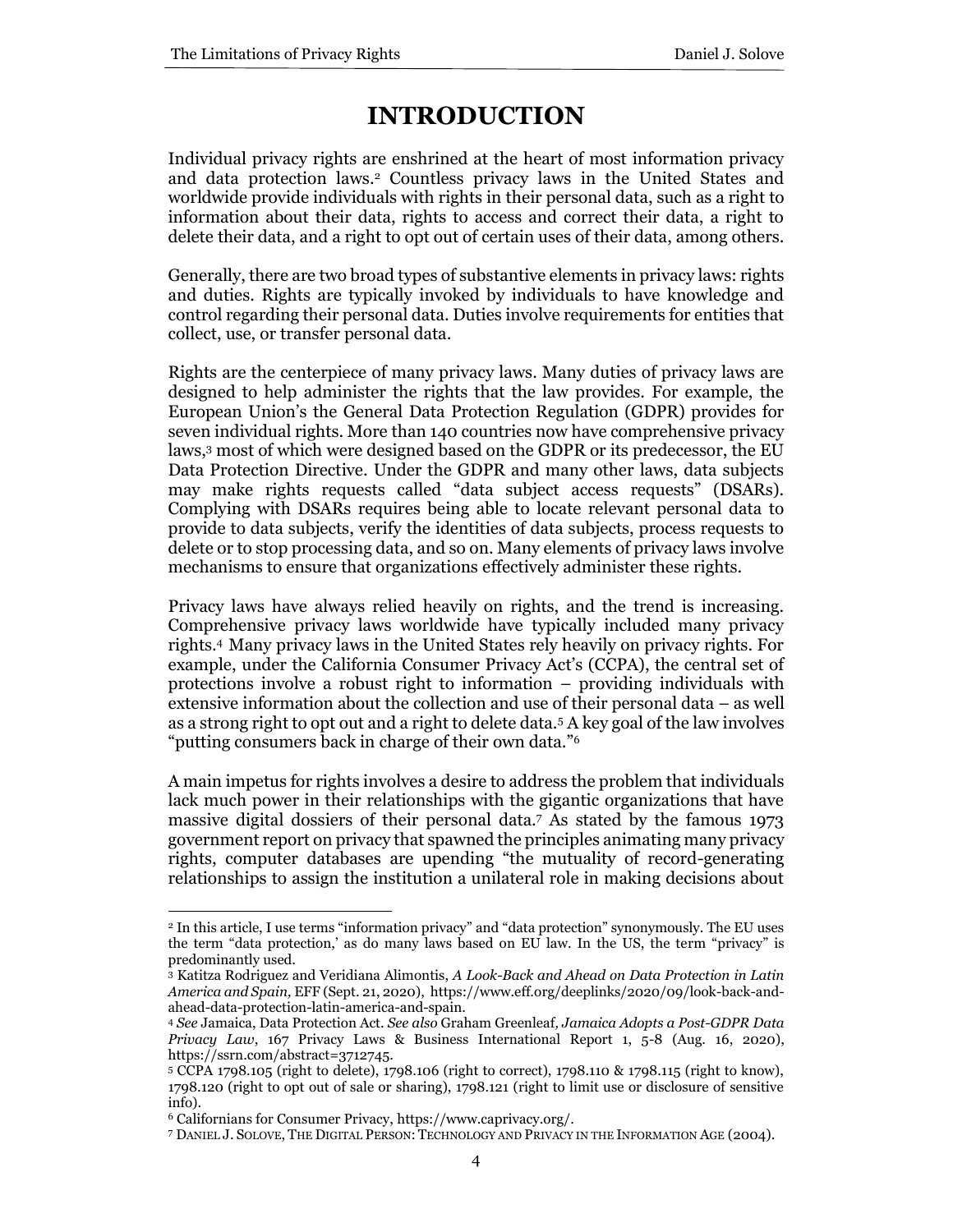the content and use of its records about individuals."<sup>8</sup> As the report aptly observed, individuals are increasingly powerless and vulnerable as their personal data is gathered, aggregated, transferred, analyzed, and used to make decisions affecting their lives. I will call this problem "data disempowerment." The response of privacy laws has been to attempt to put individuals back in control over their personal data by giving them rights.

In this article, I argue that although rights are an important component of privacy regulation, rights are often asked to do far more work than they are capable of doing. Privacy rights cannot solve the problem of data disempowerment. The ability of individuals to exercise control over their personal data is quite limited; there is a ceiling to individual control. Rights can give people a small amount of power in a few isolated instances, but this power is too fragmented and haphazard to have a meaningful impact on protecting privacy. Ultimately, rights are at most capable of being a supporting actor, a small component in a much larger architecture.

I advance three reasons why rights are quite limited as an effective way to protect privacy. First, many rights are not practical for individuals to exercise. Rights put too much of the onus on individuals to fight a war that they cannot win. Attempting to use privacy rights as a primary way to protect privacy is akin to arming an individual with a dagger to fight an entire army. People cannot exercise their rights in the kind of systematic way necessary to have a meaningful impact.

Second, privacy rights involve "privacy self-management," a term I have used to describe an approach to privacy that seeks to empower individuals to take control of their personal data.<sup>9</sup> Unfortunately, people lack the expertise to make meaningful choices about their data. These choices involve weighing the costs and benefits of allowing the collection, use, or transfer of their data. Although the benefits are immediate and concrete, the costs involve risks that are more abstract and speculative. Individuals lack the expertise to understand and assess the risks. Even experts lack the knowledge about how the data will be used in the future and how algorithms will reach decisions regarding the data.

Third, privacy cannot be protected at the level of the atomistic individual. Individuals make privacy choices that have effects not just for themselves but for many others. For example, sharing one's genetic data also shares the genetic data of one's family members. In today's world of machine learning, the personal data of everyone in a data set has an impact on the decisions that the system makes.

To address these limitations with privacy rights, I contend that rights should not be used as a primary means to regulate privacy. Privacy is about power.<sup>10</sup> Rights cannot empower individuals enough to equalize the power imbalance between individuals and the organizations that collect and use their data. Effective privacy protection involves not just facilitating individual control but also bringing the collection, processing, and transfer of personal data under control. These two

<sup>8</sup> SEC'Y'S ADVISORY COMM. ON AUTOMATED PERS. DATA SYS., U.S. DEP'T OF HEALTH, EDUC. & WELFARE, RECORDS, COMPUTERS AND THE RIGHTS OF CITIZENS 40 (1973).

<sup>9</sup> Daniel J. Solove, *Privacy Self-Management and the Consent Dilemma,* 126 HARV. L. REV 1879 (2013).

<sup>&</sup>lt;sup>10</sup> Daniel J. Solove, *Privacy and Power: Computer Databases and Metaphors for Information Privacy,* 53 Stan. L. Rev. 1393, 1413-30 (2001) (describing different types of power involved with privacy).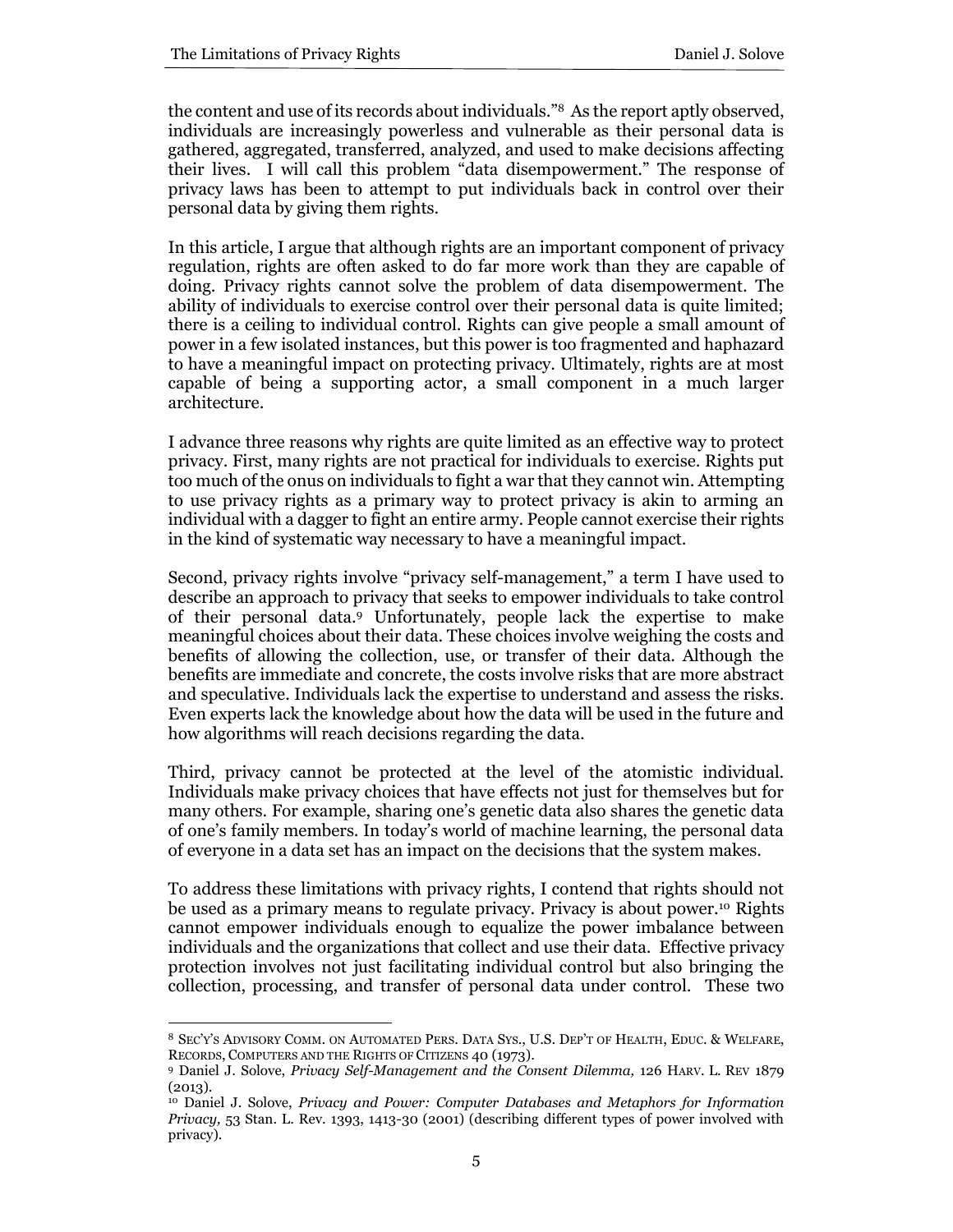forms of control – individuals *having control* and the data ecosystem *being under control* – are very different, but they are often conflated in privacy policymaking. Individual control is important, but it is only achievable in a limited way. The more practical and effective aim is to bring the data ecosystem under better control.

Thus, to be effective, privacy laws must augment rights with broader measures that are more societal and architectural in nature. For example, privacy rights grant individuals the right to correct errors in their records. A more structural measure involves ensuring that organizations carefully carry out their duty to maintain accurate records. In contrast to rights, structural measures do not rely upon on individuals as the engine of privacy protection.

This article proceeds in three parts. Part I traces the development of privacy rights. Part II discusses the reasons why privacy rights are limited in the role they can play in privacy protection. Part III analyzes each of the main types of privacy rights, discusses the benefits and shortcomings of each, and sets forth the structural measures that privacy laws should require.

# **I. THE RISE OF PRIVACY RIGHTS**

Privacy rights have long been a central component of privacy regulation. In contrast to Constitutional rights, privacy rights in statutes can apply to private or public sector organizations depending upon the statutory scope. In many instances, privacy rights are inalienable – people cannot agree to relinquish them, but the rights must often be exercised or invoked.

Privacy rights in statutes began to emerge in the 1970s in legislation in the US and Europe. For example, in 1970, the Fair Credit Reporting Act (FCRA), was passed in the US. <sup>11</sup> The FCRA provided for several individual rights including right of access and correction, among others.<sup>12</sup>

In 1973, a report by the U.S. Department of Health, Education, and Welfare (HEW) noted concerns about the increasing proliferation of digital record systems and stressed the importance of ensuring that individuals have "a right to participate in deciding what the content of the record will be, and what disclosure and use will be made of the identifiable information in it." <sup>13</sup> The HEW report articulated one of the earliest sets of Fair Information Practice Principles (FIPPs) which proposed individual rights to know about the data being collected and its intended use, to correct errors in records, and to prevent new secondary uses of personal data. 14

During the 1970s and 1980s, countless privacy laws were passed in the US and EU, and nearly all of them contained rights, especially the rights to access and

<sup>&</sup>lt;sup>11</sup> Fair Credit Reporting Act, 15 U.S.C. §1681b.

<sup>12</sup> *Id.*

<sup>13</sup> *Id.* at 40-41.

<sup>14</sup> SEC'Y'S ADVISORY COMM. ON AUTOMATED PERS. DATA SYS., U.S. DEP'T OF HEALTH, EDUC. & WELFARE, RECORDS, COMPUTERS AND THE RIGHTS OF CITIZENS 41–42 (1973). A year earlier, a similar report by the Younger Committee in Great Britain, articulated a set of 10 principles, many of which were similar to the HEW principles, although none of the Younger principles were cast in terms of providing rights to individuals. *See* Robert Gellman, *Fair Information Practices: A Basic History - Version 2.20,* at 5-6 (2021), https://ssrn.com/abstract=2415020. In 1980, the OECD Privacy Guidelines expanded the FIPPs into eight principles. Org. for Econ. Co-operation and Dev., OECD Guidelines on the Protection of Privacy and Transborder Flows of Personal Data (1980).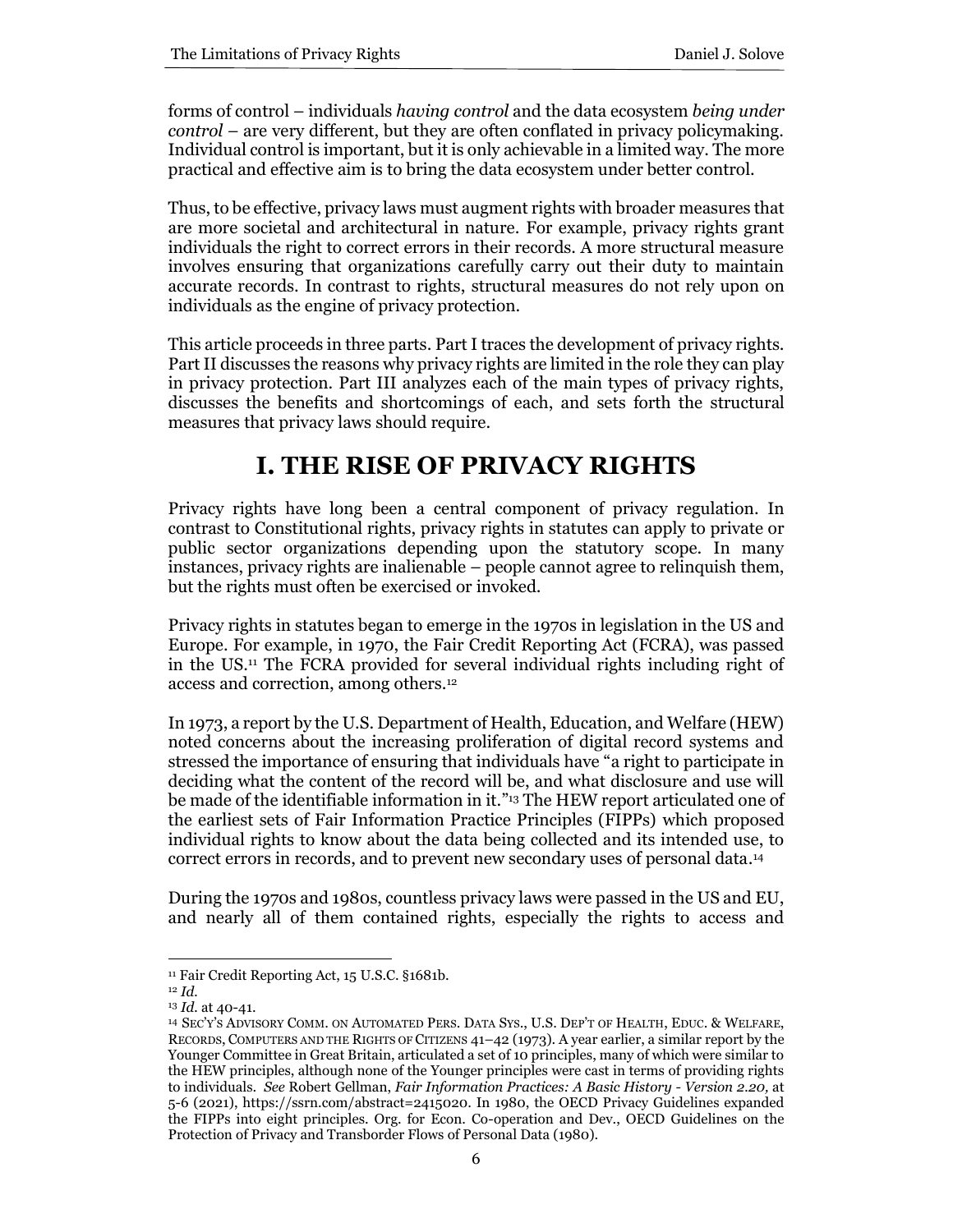#### correction.<sup>15</sup>

In the 1980s, many Latin American countries embraced a core set of privacy rights in their constitutions known as the "writ of habeas data*.*" <sup>16</sup> The writ's name means "you have the data."<sup>17</sup> Habeas data rights first appeared in 1988 in Brazil's constitution and soon spread to other countries, such as Colombia (1991), Paraguay (1992), Peru (1995), Argentina (1994), and Ecuador (1996).<sup>18</sup> Many Latin American countries enacted comprehensive privacy laws starting in the late 1990s and continuing on robustly through the early 21st century. Habeas data evolved into a core group of privacy rights referred to as the "ARCO" rights, named for the first letter of each.<sup>19</sup> These rights include:

- *Right to Access.* This right involves direct access to one's records. It is often combined with the right to information.
- *Right to Rectification*. This right, also called the right to "correction," involves one's ability to correct errors in one's records.
- *Right to Cancellation.* This right, also known as the right to "erasure" or "deletion," involves one's ability to have data deleted from one's records.
- *Right to Opposition.* This right, also knowns as the right to "restriction" or "object," involves one's ability to object to and stop the processing of personal data. In the EU, the right to object and the right to restriction are bifurcated into two separate rights.

In the US, most laws provided rights to information, access, and correction, but not many other rights. Instead, many US laws provided individuals with rights to opt out or opt in to the collection and use of their data.<sup>20</sup>

Back over in the EU, the Data Protection Directive of 1995 included the most robust set of rights thus far in privacy laws:

- Right to Information
- Right to Access
- Right to Rectification
- Right to Restriction
- Right to Erasure
- **Right to Object**
- Right to Not Be Subject to Automated Decisions<sup>21</sup>

<sup>15</sup> For a timeline of the history of privacy law, including when major laws were passed, see DANIEL J. SOLOVE & PAUL M. SCHWARTZ, PRIVACY LAW FUNDAMENTALS 8-13 (2019).

<sup>16</sup> Andrés Guadamuz, *Habeas Data vs the European Data Protection Directive*, 2001 J. Info. L. & Tech. Issue 3 (2001); Sarah L. Lode, *"You Have the Data"...The Writ of Habeas Data and Other Data Protection Rights: Is the United States Falling Behind?*, 94 Ind. L.J. Supplement 41 (2019).

<sup>17</sup> Josiah Wolfson, *The Expanding Scope of Human Rights in a Technological World - Using the Inter-American Court of Human Rights to Establish a Minimum Data Protection Standard Across Latin America*, 48 U. Miami Inter-American L. Rev. 206 (2017).

<sup>18</sup> Andrés Guadamuz, *Habeas Data vs the European Data Protection Directive*, 2001 J. Info. L. & Tech. Issue 3 (2001).

<sup>19</sup> Arturo J. Carrillo *Follow the Leader? Comparative Law Study of the EU's General Data Protection Regulation's Impact in Latin America*, Minn. J. Int'l L. (forthcoming 2021).

<sup>20</sup> *See infra* at \_.

<sup>21</sup> European Union Data Protection Directive, Council Directive 95/46, 1995 O.J. (L 281) 31 (EC).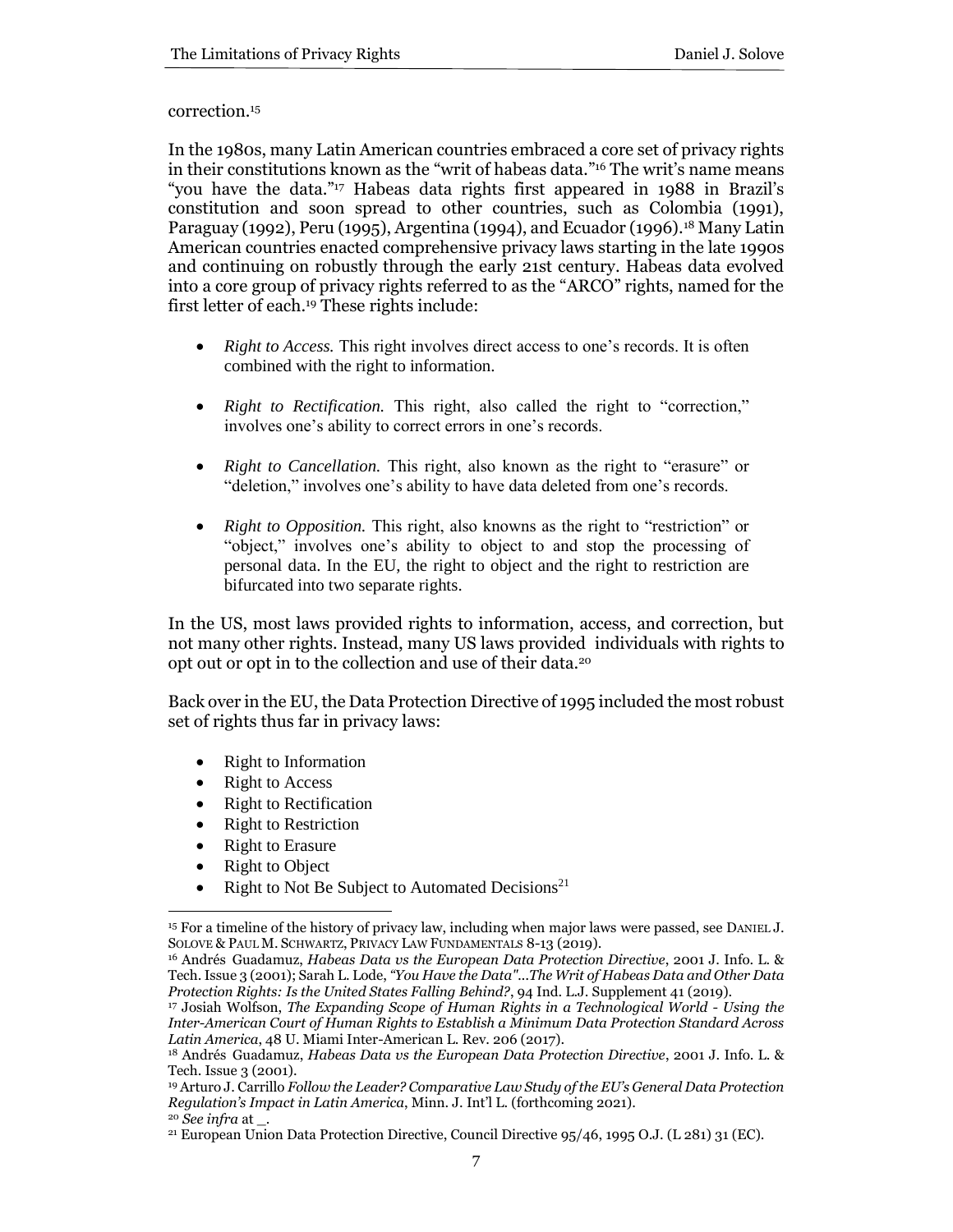In 2014, the European Court of Justice (CJEU) issued a notable decision declaring that individuals had a right to demand that search engines not report certain data about them in searches.<sup>22</sup> The CJEU derived this right from the right to erasure, and this right has become known as the "right to be forgotten."

In 2016, the EU enacted the General Data Protection Regulation (GDPR), which supersedes the Data Protection Directive.<sup>23</sup> In Chapter 3, at Articles 12-22, the GDPR provided all of the Directive's rights and added a right to data portability.<sup>24</sup> The full set of GDPR rights includes:

- *Right to Information.* As set forth in Articles 13 and 14, this right involves a right to obtain information about the types of personal data that are collected about a person and how that data is processed.<sup>25</sup>
- *Right to Access.* At Article 15, the GDPR provides individuals with a right to have direct access to their records.<sup>26</sup>
- *Right to Rectification.* The GPPR Article 16 provides a right to correct one's records as well as add information to an incomplete record.<sup>27</sup>
- *Right to Erasure.* Article 17 of the GDPR provides a right to have data removed from records under certain circumstances. This right also encompasses the "right to be forgotten," which is actually a different right, as it does not involve the deletion of data but instead a right to obscurity.<sup>28</sup>
- *Right to Restriction.* Article 18 of the GDPR enables an individual to demand that organizations stop processing their data. This right often works in tandem with the right to object in Article 21.<sup>29</sup>
- *Right to Data Portability.* Article 20 provides for a right to data portability. This right is a spinoff of the right to access, as it requires access to one's records in a commonly-used format.<sup>30</sup>
- *Right to Object.* Under Article 21 of the GDPR, individuals have a right to object to the processing of their personal data. <sup>31</sup>
- *Right to Not Be Subject to Automated Decisions.* Article 22 of the GDPR provides for transparency regarding automated decisionmaking and a right to not be subject to a "decision based solely on automated processing, including

<sup>22</sup> Google Spain SL v. Agencia Española de Protección de Datos, in the European Court of Justice, Case C-131/12, 2014 E.C.R. 317.

<sup>23</sup> Regulation (EU) 2016/679 (General Data Protection Regulation).

<sup>24</sup> GDPR art. 12-22.

<sup>25</sup> GDPR art. 13-14.

<sup>26</sup> GDPR art. 15.

<sup>27</sup> GDPR art. 16.

<sup>28</sup> GDPR art. 17.

<sup>29</sup> GDPR art. 18.

<sup>30</sup> GDPR art. 20.

<sup>31</sup> GDPR art. 21.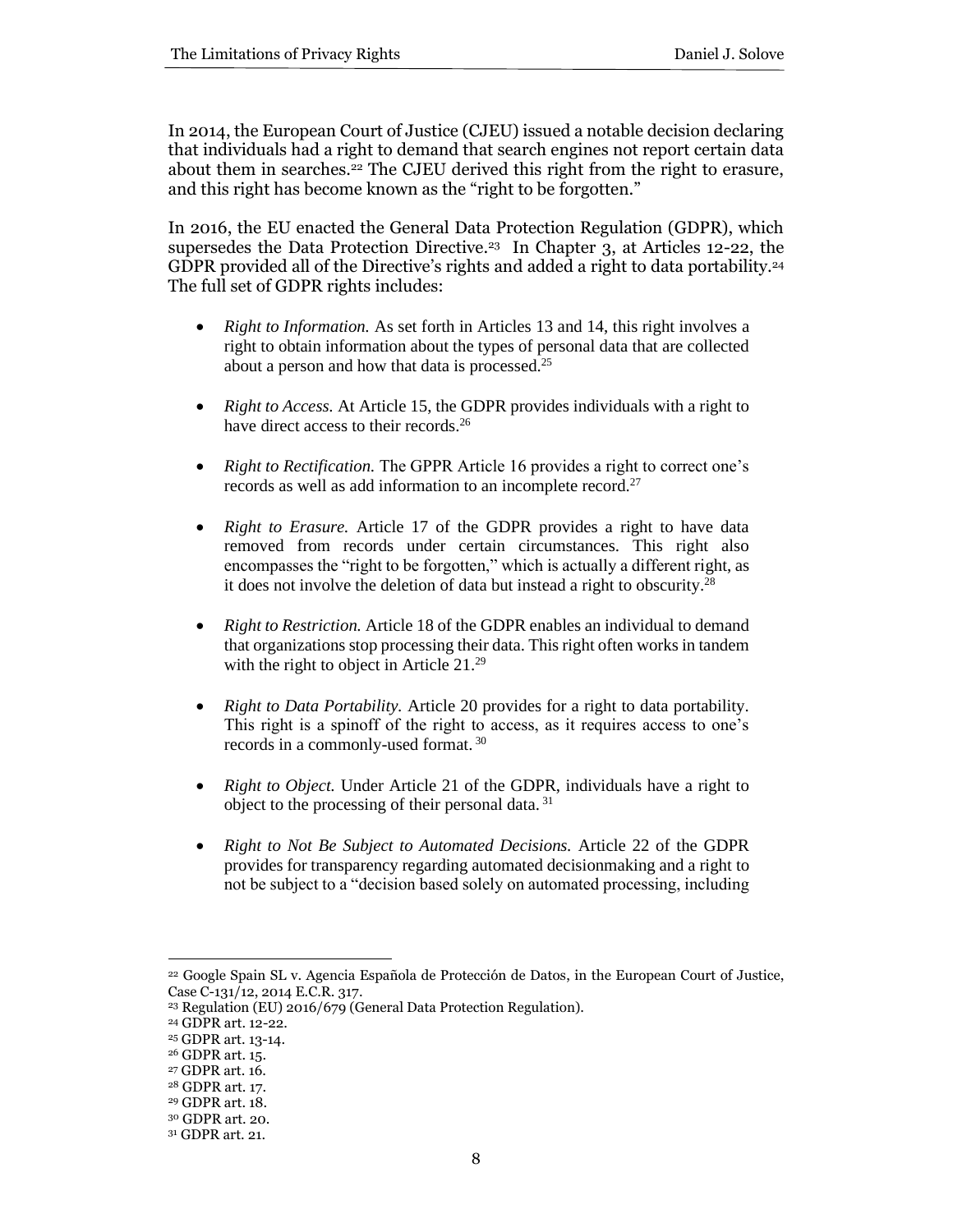profiling." The right includes the ability to "obtain human intervention" and to "contest the decision."<sup>32</sup>

The slate of rights in the GDPR is the most comprehensive set of rights among privacy laws worldwide. Only a few laws have all the rights in the GDPR. But many laws passed after the GDPR are including more of the GDPR rights, and existing laws are being amended to add additional GDPR rights.

In the US, the latest chapter in privacy regulation has been a burgeoning series of broad privacy laws enacted by the states. The trend began in 2018 with the California Consumer Privacy Act (CCPA). The CCPA contained rights to information, deletion (erasure) and data portability. In 2020, the California Privacy Right Act (CCPA), which amended the CCPA to add a right to correction and a right to limit the use and disclosure of sensitive personal information (akin to a right to restriction).

Other states have followed in California's footsteps. Enacted in 2021, Virginia's Consumer Data Protection Act (VCDPA) provides rights to information, access, correction, deletion, data portability, and opt out.<sup>33</sup> Also enacted in 2021, Colorado's Privacy Rights Act provides a similar set of rights.<sup>34</sup> These laws are primarily rights-based approaches, as they rely heavily on individuals exercising rights to learn about how their data is being collected and used and exercise rights to opt out or delete their data. The laws have several other non-rights-based provisions, many of which involve requirements to facilitate administering rights. The clear center of gravity in these laws is providing rights for consumers to exercise.

Early enforcement of the CCPA demonstrates that rights are the main focus. In a press release describing enforcement efforts for the first year of CCPA enforcement, the California Attorney General emphasized its focus on the "groundbreaking rights" of the CCPA and "urged more Californians to take advantage of their new rights."<sup>35</sup> The case examples provided in the press release all focused on rights violations, such as failing to notify consumers of certain uses of their data, failing to provide a notice when requiring consumers provide data to participate in a loyalty program, failing to respond to individual requests in a timely manner, and failing to have an opt out link on the company's homepage.<sup>36</sup> On a page listing examples of its enforcement actions, the California Attorney General's examples mostly include non-compliant privacy notices, failure to have opt out links, and failure to respond to consumer rights requests.<sup>37</sup> Except for a few cases involving non-compliant service provider contracts, the vast bulk of the enforcement involves making sure companies minister to individual rights.

Enforcement's focus on rights is not surprising. Many violations come to the attention of regulations by way of individual complaints, and rights violations are

<sup>32</sup> GDPR art. 22.

<sup>33</sup> Virginia Consumer Data Protection Act, S.B. 1392 (2021).

<sup>34</sup> Colorado Privacy Rights Act, Bill 6-1-1304.

<sup>35</sup> Press Release, *Attorney General Bonta Announces First-Year Enforcement Update on the California Consumer Privacy Act, Launches New Online Tool for Consumers to Notify Businesses of Potential Violations* (July 19, 2021), https://oag.ca.gov/news/press-releases/attorney-generalbonta-announces-first-year-enforcement-update-california.

<sup>36</sup> *Id.*

<sup>37</sup> Office of the California Attorney General, *CCPA Enforcement Case Examples*, https://oag.ca.gov/privacy/ccpa/enforcement.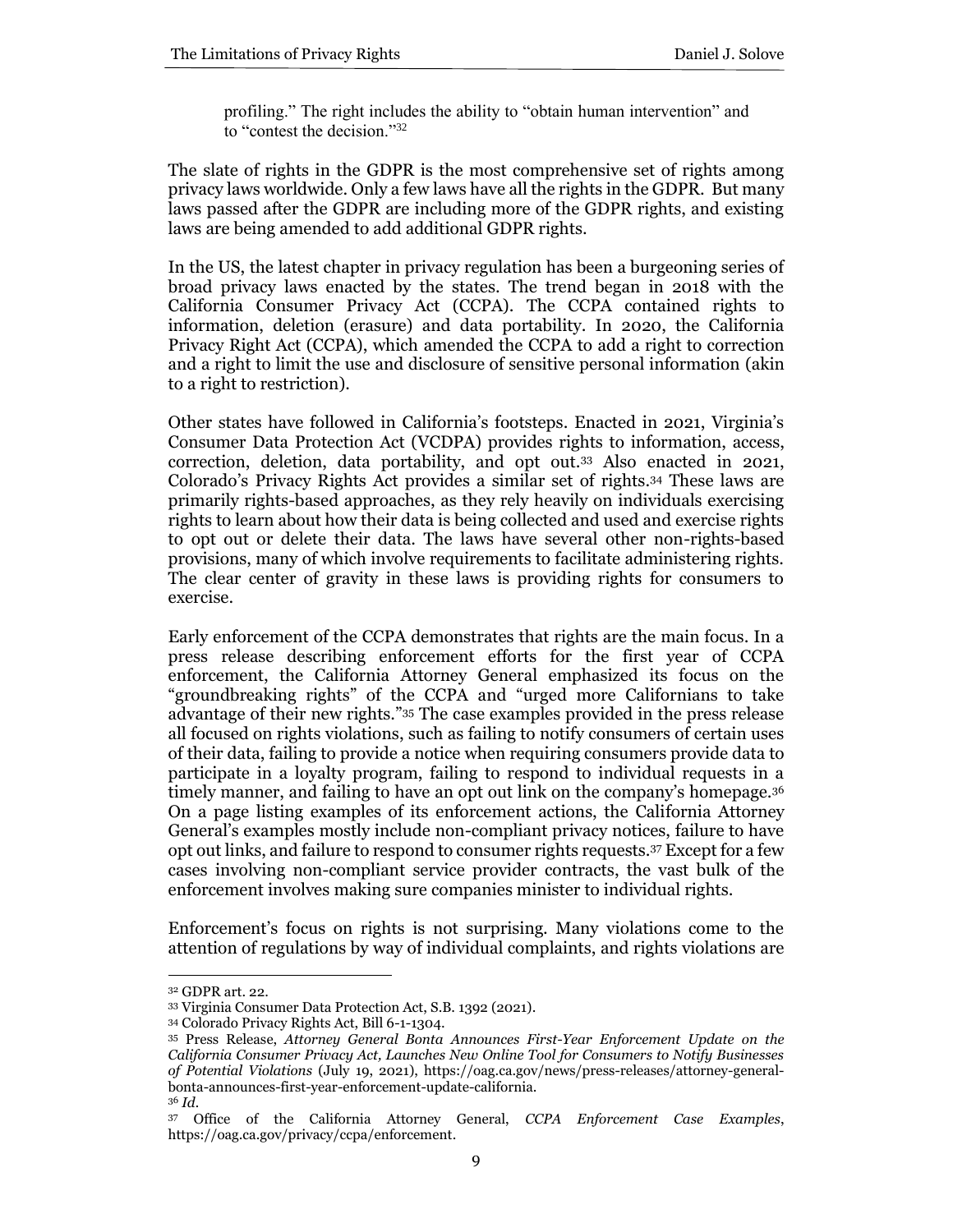the type of overt violation that is likely to be readily caught. Many of the other privacy violations not involving the administration of rights occur in the shadows; they are much harder to discover.

# **II. PROBLEMS AND SHORTCOMINGS**

Privacy rights are a fundamental part of most privacy laws. Rights are laudable because they can give people the ability to have a small amount of knowledge and power. But rights cannot provide a more systematic protection of privacy for individuals, let alone for society.

In this Part, I advance three arguments to support this contention. First, rights present individuals with an endless burden of chores. People are provided with something to do, so they feel as though they are in control. Unfortunately, this control is often illusory. Rights are often difficult and time-consuming to invoke, so they might be effective for occasional use, but not for contending with for the hordes of companies that are processing people's data.<sup>38</sup> Privacy rights do not scale.

Second, people are ill-equipped to engage in privacy self-management. Even if people were able to free up hundreds of hours each year to use their rights with all the organizations processing their data, people lack sufficient understanding about the complexities of privacy to make meaningful decisions about the exercise of their rights.<sup>39</sup>

Third, rights have too individualistic a focus to address the societal dimensions of privacy. Individual privacy decisions affect not just themselves. Much personal data is shared between people, not "owned" by just one individual. Personal data is also interrelated; each person's data affects inferences and decisions not just about that person but about many other people.

# **A. AN ENDLESS BURDEN OF CHORES**

On the surface, privacy laws that give people rights appear to empower people, but in reality, these rights are just shiny tools that most people lack the time to use frequently and the knowledge to use effectively.

Even worse than creating a mirage of control and empowerment, rights can lead to the unfair blaming of individuals when they fail to exercise their rights. The onus is placed on individuals to take action, and when individuals end up not doing so, some commentators declare that this is evidence that people do not care about privacy.<sup>40</sup> Policymakers can pat themselves on the back and claim that they did something to protect privacy, but they have merely armed people with a tiny dagger to slay a vast army – a quest that is doomed to failure.

In many cases, an individual must exercise not just one right but several rights. These multiple rights must be exercised with hundreds if not thousands of organizations. Even when a person exercises rights with each organization, the

<sup>38</sup> Solove, *Privacy Self-Management, supra* note \_, at X.

<sup>39</sup> Daniel J. Solove, *The Myth of the Privacy Paradox,* 89 Geo. Wash. L. Rev. 1 (2021)**;** Daniel J. Solove, *Privacy Self-Management and the Consent Dilemma,* 126 HARV. L. REV 1879 (2013).

<sup>40</sup> Solove, *Privacy Paradox*, *supra* note \_, at X.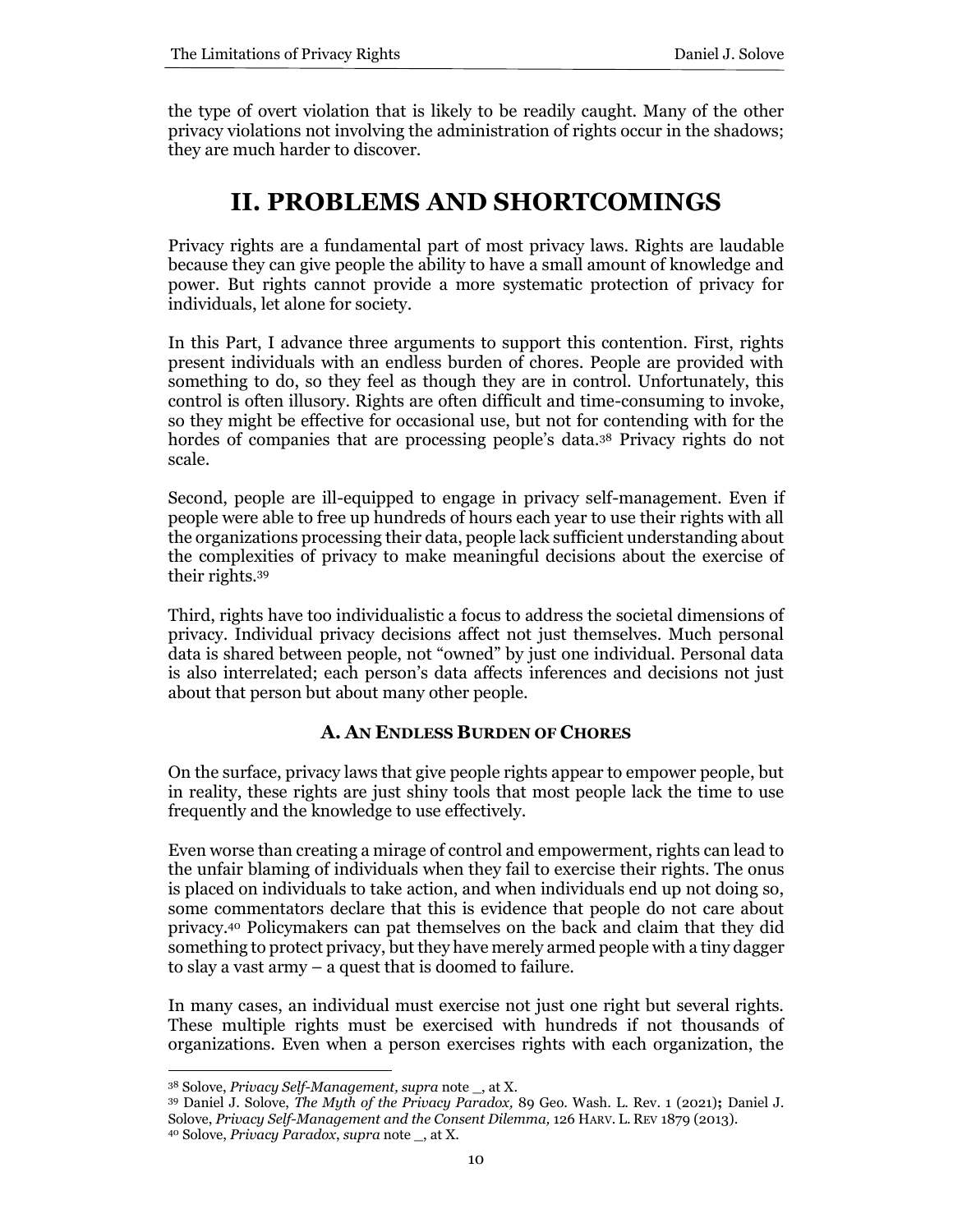data that these organizations gather and the uses of the data change over time. For example, new information is constantly being added to a person's credit report. Thus, individuals must not just exercise rights once for each consumer reporting agency, but also must do so on a routine basis, perhaps even daily. This would be a challenging task if consumer reporting agencies were the only organizations that gathered and used people's data. But there are hundreds, perhaps thousands, of such organizations. Policing one's records across all these organizations on a frequent basis would be a tough job for a large team of full-time workers; there is no plausible way for a lone individual to exercise all of the rights provided by various privacy laws in a meaningful systematic way.

In the end, rights often fail to empower individuals. Instead, rights end up as mere chores that are unpaid, tedious, and time-consuming. Rights are impossible to exercise in the kind of systematic way that will actually control the way that people's data is collected, processed, and transferred.

# **B. PROBLEMS WITH PRIVACY SELF-MANAGEMENT**

The overarching goals of rights are to empower individuals to control their data. To be truly empowered, people should be able to make appropriate cost-benefit risk decisions about the collection, use, or transfer of their data. On the surface, privacy rights appear to be empowering. Rights are thus a go-to for many privacy laws. But rights fail because people just do not know enough and cannot know enough to make good cost-benefit decisions about their data. 41

With many privacy decisions, the benefits are immediate and concrete. People can receive access to entertainment, news, and information. They can obtain great services and products. They can use convenient and useful technologies. On the privacy side is a risk that is often vague, abstract, and speculative.

Even without the scaling problems, rights are doomed to fail. People cannot use rights in a meaningful way even if they had adequate time and attention to devote to exercising their rights. Rights often give people only perfunctory control, not meaningful control. People receive information, notices, and a few limited choices such as to opt out or object. But they often are rather powerless to do much about the judgments being made about them based on their data.<sup>42</sup>

Compounding these difficulties is the fact that the implications of allowing the collection, use, or dissemination of various pieces of data constantly changes and evolves. With each additional piece of data, the privacy risks change. More data revealed can lead to more data combined, which can give rise to inferences that generate secondary data about people.<sup>43</sup> New uses change the risk.

Even the same piece of data evolves in its risks. For example, today's photo is more revealing than yesterday's photo. A photo in the past would just reveal what was

<sup>41</sup> Daniel J. Solove, *Privacy Self-Management and the Consent Dilemma,* 126 HARV. L. REV 1879 (2013).

<sup>42</sup> Danielle Keats Citron, *Technological Due Process*, 85 WASH. U. L. REV. 1249 (2007). This problem is exacerbated by the use of artificial intelligence, which often results in decisions made without due process or being heard. Evelyn Douek, *Facebook's "Oversight Board:" Move Fast with Stable Infrastructure and Humility*, 21 N.C. J.L. & Tech. 1, 13 (2019).

<sup>43</sup> Alicia Solow-Niederman, *Information Privacy and the Inference Economy* (Aug. 5, 2021) (draft on file with author).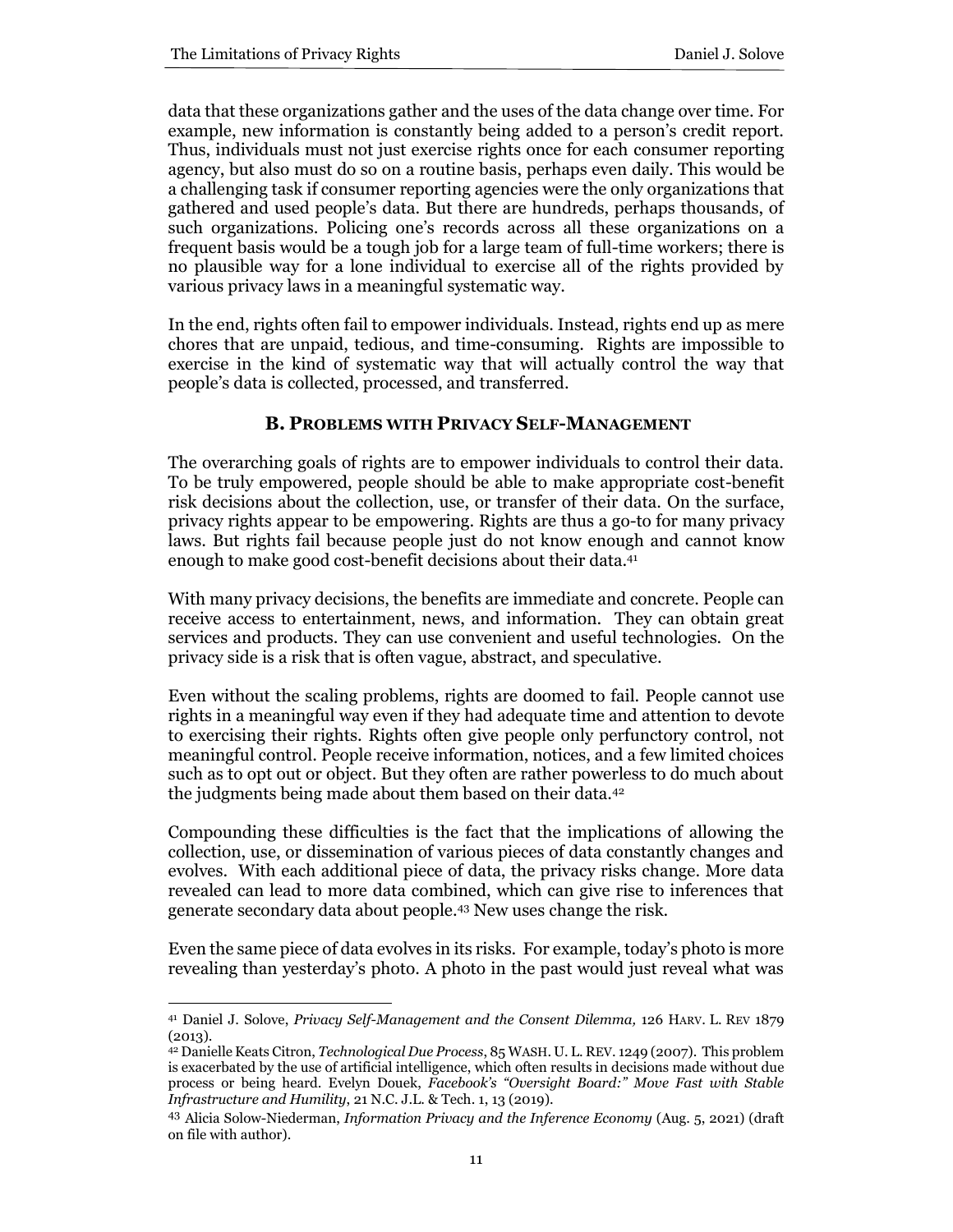captured in the photo. Today, a photo includes extensive metadata about geolocation, time, and other things. The ability to identify people, items, and places in the photo is vastly enhanced. The privacy risks of sharing a photo are entirely different from the quaint old days when a photo was just a photo, not a treasure trove of data. People are often unaware of how much data they are sharing when they share a photo. More broadly, people do not realize the full story of what is going on with their data, and without this understanding, people cannot effectively use their rights to gain control of their data.

Photos are just the tip of the iceberg. Data begets data; it multiples like mice. The documentary *Don't F\*\*k with Cats* illustrates how much more one can learn from data today than before.<sup>44</sup> A disgruntled man posted online videos of his killing of kittens. A group of outraged people who saw the video attempted to identify the killer. The amateur sleuths were able to analyze various items and other things in the video to figure out more information about the killer. As they narrowed in on the killer, they were able to find photographs of him, from which they were eventually able to identify where he lived from the background of the photos and using Google Maps. They were able to coordinate and share information via the Internet. Digital technologies enabled them to figure out a lot more than they would have been able to figure out circa 1980 or 1990 or even 2000. The documentary shows how small pieces of data can be combined and analyzed to reveal a lot more information. Technology is amplifying this process.

People are not data scientists. They have trouble understanding the implications of their personal data at face value, let alone the downstream uses and secondary data that can be generated. Rights can help put people in a cockpit with a lot of buttons, levers, settings, toggles, and choices, but if people do not know how to fly the plane, these controls are meaningless.

# **C. THE SOCIETAL DIMENSIONS OF PRIVACY**

Another limitation of privacy rights is that they depend upon the actions of atomistic individuals. Protecting privacy cannot be accomplished solely on an individualized level, as there are societal implications for many decisions that people make regarding personal data.

There are several distinct yet related points involved with the societal dimension of privacy: (1) individual privacy has a social value because protecting it contributes to societal goals; (2) personal data is often shared between people rather than owned exclusively by one individual; and (3) with artificial intelligence, machine learning, and algorithmic decisionmaking, personal data is interrelated, making an individual's privacy decisions affect other people beyond the individual alone. All of these points lead to the conclusion that privacy cannot be regulated primarily by giving individuals greater control.

# **1. The Social Value of Privacy**

Scholars have long pointed out that protecting individual privacy is not just for the sake of the individual but because of the larger social value of protecting individual privacy. Indeed, this claim can be made more generally about all individual rights. As John Dewey argued, rights are not only justified by their importance to

<sup>44</sup> Don't F\*\*k with Cats (2019), https://www.netflix.com/title/81031373.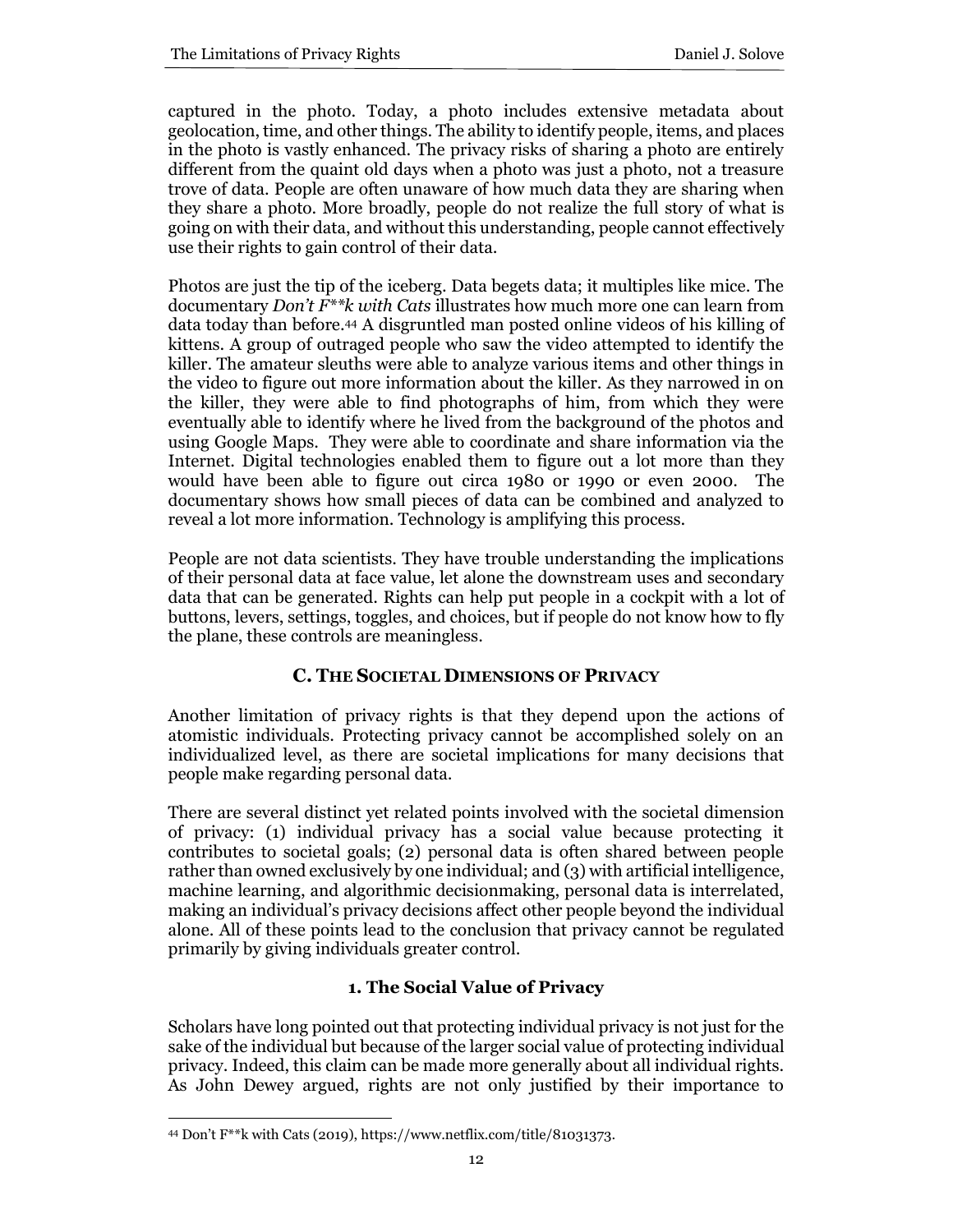individuals but by "the contribution they make to the welfare of the community."<sup>45</sup> Robert Post persuasively contends that privacy "safeguards the rule of civility that in some significant measure constitute both individuals and community,"<sup>46</sup> Spiros Simitis argues that "privacy considerations no longer arise out of particular individual problems; rather, they express conflicts affecting everyone."<sup>47</sup>

Scholars, including myself, have pointed out that privacy is a social value.<sup>48</sup> Paul Schwartz contends that privacy is essential for democracy.<sup>49</sup> As Ruth Gavison writes, "Privacy is also essential to democratic government because it fosters and encourages the moral autonomy of the citizen, a central requirement of a democracy."<sup>50</sup> Julie Cohen also views privacy as a "constitutive element of a civil society."<sup>51</sup> Neil Richards elaborates that privacy protects intellectual activities that undergird the freedom of thinking, exploration of ideas, and speech, which are essential components of a free society.<sup>52</sup>

Protecting individual rights has typically been the main way of protecting individual freedom, so it is not surprising that privacy law seeks to protect privacy with privacy rights. Rights are often understood as rights against the government, such as Constitutional rights in the US, but there is also a broader tradition of positive rights that understands rights as involving government obligations to protect against incursions by private parties. For example, in the EU, there is a duty of member nations to protect privacy rights against infringements not just by the government but by others.<sup>53</sup> In the US, the common law tradition has long viewed tort protections against others as "rights," and it is no accident that the famous 1890 article by Samuel Warren and Louis Brandeis was called *The Right to Privacy.<sup>54</sup>*

Protecting individual privacy has a value for society, and society need not protect individual privacy solely by giving individuals rights that they can choose to invoke. Certainly, providing people with rights can help in promoting privacy's social value if people's exercise of their rights leads them to have the kind of robust privacy necessary for the larger ends of society. However, people struggle to exercise their rights. People often are coerced or manipulated into consenting to various uses of their data.<sup>55</sup>

<sup>45</sup> JOHN DEWEY, *Liberalism and Civil Liberties* (1936), *in* 11 LATER WORKS 374 (Jo Ann Boydston ed. 1991). <sup>46</sup> Robert C. Post, The Social Foundations of Privacy: Community and Self in the Common Law Tort, 77 Calif. L. Rev. 957, 959 (1989).

<sup>47</sup> Spiros Simitis, Reviewing Privacy in an Information Society, 135 U. Pa. L. Rev. 707, 709 (1987). In analyzing the problems of federal legislative policymaking on privacy, Priscilla Regan demonstrates the need for understanding privacy in terms of its social benefits. See Priscilla M. Regan, Legislating Privacy (1995).

<sup>48</sup> DANIEL J. SOLOVE, UNDERSTANDING PRIVACY (2008).

<sup>49</sup> Paul M. Schwartz, *Privacy and Democracy in Cyberspace,* 52 Vand. L Rev. 1609, 1613 (1999).

<sup>50</sup> Ruth Gavison, *Privacy and the Limits of Law*, 89 Yale L.J. 421, 455 (1980).

<sup>51</sup> Julie E. Cohen, *Examined Lives: Informational Privacy and the Subject as Object*, 52 Stan. L. Rev. 1373, 1428 (2000).

<sup>52</sup> NEIL M. RICHARDS, INTELLECTUAL PRIVACY: RETHINKING INDIVIDUAL LIBERTIES IN THE DIGITAL AGE (2015); NEIL M. RICHARDS, WHY PRIVACY MATTERS (2021).

<sup>53</sup> Vladislava Stoyanova, *The Disjunctive Structure of Positive Rights Under the European Convention on Human Rights*, 87 Nordic J. of Int'l L. 344 (2018) ("There is little doubt that the European Convention on Human Rights (ECHR) imposes positive obligations upon states to ensure the rights enshrined therein.").

<sup>54</sup> Samuel D. Warren & Louis D. Brandeis, *The Right to Privacy*, 4 Harvard Law Review 193 (1890). <sup>55</sup> Ryan Calo, *Digital Market Manipulation*, 82 Geo. Wash. L. Rev. 995, 999 (2014) (noting how companies exploit "irrationality or vulnerability in consumers"); Ido Kilovaty, *Legally Cognizable Manipulation*, 34 Berkeley Tech. L.J. 449, 469 (2019); Tal Zarsky, *Privacy and Manipulation in the*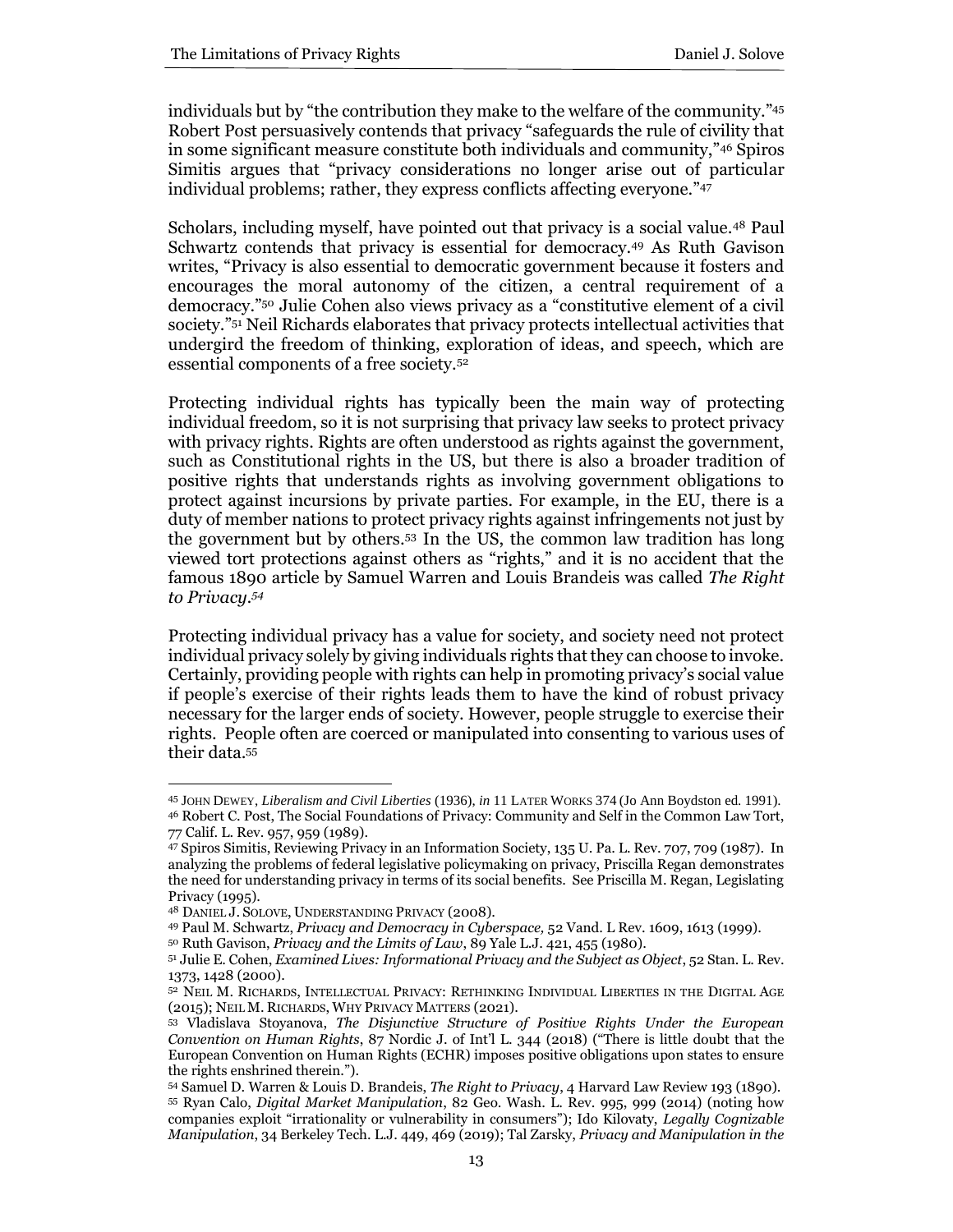Additionally, privacy issues extend beyond threats to individual privacy. There are larger societal problems caused or worsened by certain uses of personal data, such as discrimination as well as subordination of minority groups and the poor.<sup>56</sup> As Ari Waldman notes, "*Individual* rights will not solve *collective* privacy problems."<sup>57</sup>

Privacy rights work differently than many constitutional or statutory rights. For example, when a person challenges a law based on the right to free speech under the First Amendment to the U.S. Constitution, the judicial decision has effects that go far beyond the person's case. The law might be partially or fully invalidated. The person's challenge thus leads to a result that has broader societal effects. In contrast, exercising a privacy right often merely affects that individual. For example, if an individual gains access to her records or deletes data from her records, this has no larger societal impact. More generally, privacy rights contribute only in a minor way to the larger societal interests involved with privacy. Their effects are far more individualistic than Constitutional rights.

#### **2. Shared Personal Data**

Personal data is often shared between people. This fact is often underappreciated. The language of property is often invoked regarding personal data. People are said to "own" their data.<sup>58</sup> For many reasons, property is a poor fit for conceptualizing privacy.

Many types of personal data do not merely involve the isolated individual. For example, a photo of a person at a party with others does not just involve the personal data of that person but also of all the other people in the photo. Genetic information is shared among family members. Uploading one's contacts to a social media site implicates the privacy of each of the contacts.

Even a transaction, such as buying a book, involves shared data. Suppose I sell copies of one of my books on eBay. A celebrity buys my book. When I see the name and address of the celebrity, I become giddy with excitement. I post about it on social media. Meanwhile, the celebrity is irked because I am posting about a book the celebrity bought. Whom does this fact belong to? For me, it is an important moment in my life. I want to share my life story with the world, and the celebrity's identity is part of that story. But the data is also about the celebrity's life too. It is shared data. We both have a claim to it.

Companies that sell products and services to people can make the same claim. Information about a transaction is also information about their own activities for

*Digital Age*, 20 Theoretical Inquiries in Law 157, 174 (2019) ("[m]anipulative practices impair the process of choosing, subjecting it to the preferences and influences of a third party, as opposed to those of the individuals themselves.").

<sup>56</sup> Ari Ezra Waldman, *Privacy, Practice, and Performance*, 110 Cal. L. Rev. \_, 36 (2021); Solon Barocas & Andrew Selbst, *Big Data's Disparate Impact*, 104 Cal. L. Rev. 671 (2016); VIRGINIA EUBANKS, AUTOMATING INEQUALITY: HOW HIGH-TECH TOOLS PROFILE, POLICE, AND PUNISH THE POOR (2018).

<sup>57</sup> Ari Ezra Waldman, *Privacy, Practice, and Performance*, 110 Cal. L. Rev. \_, manuscript p. 35 (2021).

<sup>58</sup> *See, e.g.,* Lawrence Lessig, Code and Other Laws of Cyberspace (1999); *but see* Pamela Samuelson, *Privacy as Intellectual Property?,* 52 Stan. L. Rev. 1125, 1137-47 (2000) (critiquing arguments for treating personal data as property); Daniel J. Solove, *Privacy and Power: Computer Databases and Metaphors for Information Privacy,* 53 Stan. L. Rev. 1393 (2001).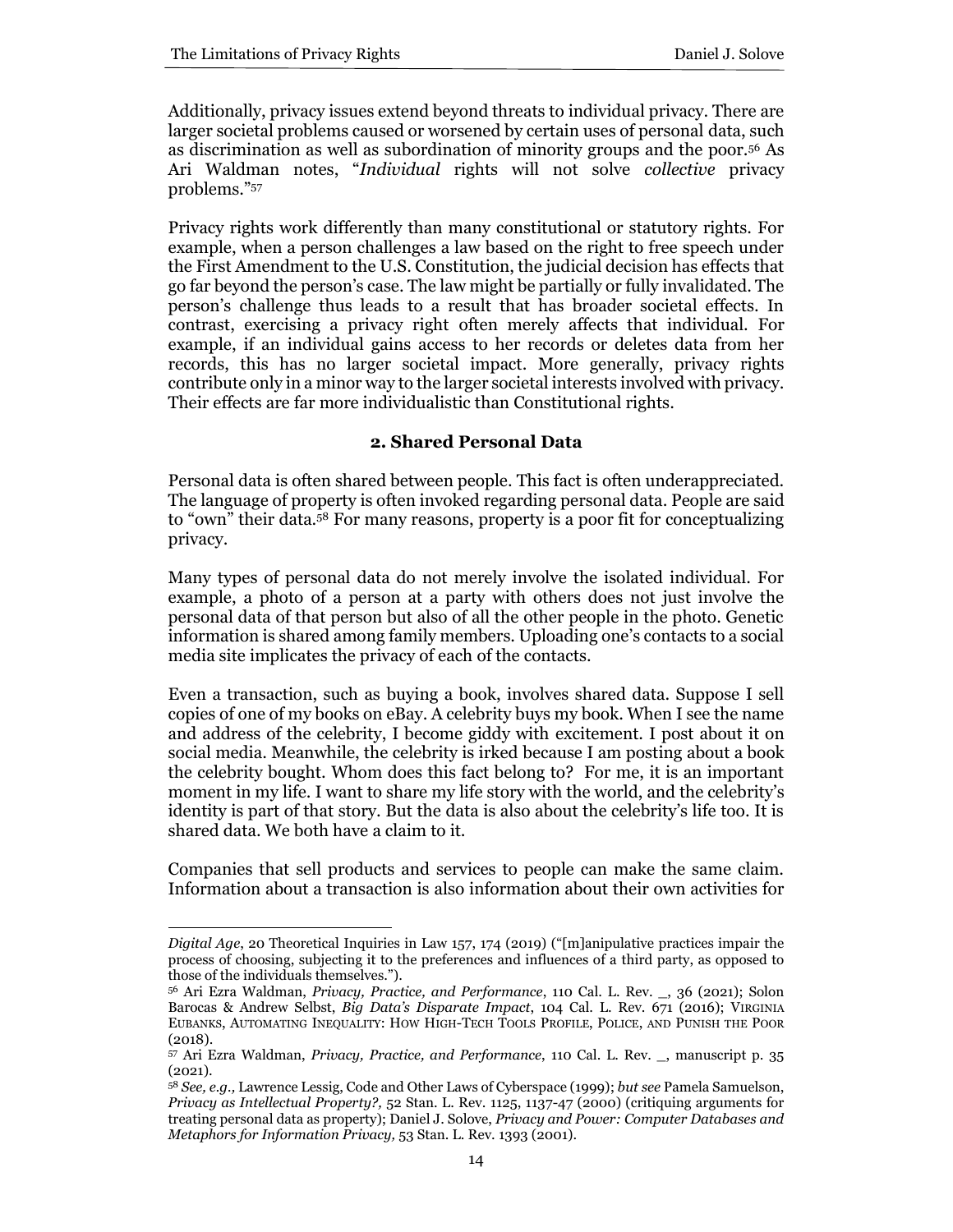their own records.

As Simeon de Brouwer observes, there are "privacy externalities" because people's decisions to allow the collection and use of their personal data can also reveal data about other people.<sup>59</sup> For example, a person's autobiography will invariably involve personal information about other people: parents, siblings, children, spouses, partners, colleagues, friends, enemies, neighbors, and others. It is often impossible to tell one's story without referring to the personal data of other people. Much of our personal data is shared because much of life involves relationships and transactions between people.

Privacy rights are exercised by separate individuals to tend to their data. Such rights of lone individuals cannot extend to shared data without violating the privacy of others. This leaves shared data in a no man's land

#### **3. Interrelated Personal Data**

Rights also are limited when people's privacy decisions involve interrelated data. Interrelated data is somewhat different than shared data. Shared data involves facts that are directly connected between two or more people – such as genetic data. Interrelated data involves data that is not necessarily shared but that affects inferences made about others.

In today's "inference economy," machine learning and other forms of algorithmic decisionmaking work by making inferences based on data sets.<sup>60</sup> Everyone's data in the data set is used to make inferences, which are often then used to make decisions affecting people. As Salomé Viljoen notes, "Data flows are designed to represent the ways that people are like one another and reveal meaningful things about one another; how we are alike biologically, interpersonally, politically, and economically."<sup>61</sup> Viljoen observes that "data's relationality is central to the business of data production and constitutes much of what makes data production economically valuable to begin with."<sup>62</sup>

Many algorithms involve finding patterns in aggregations of data about millions of people. Rights are limited to the individual, so access, knowledge, algorithmic transparency, and other rights lack much meaning with just one particular individual's data isolated. The lone individual merely seeking information about decisions affecting her and how her particular data is being used will never learn the whole story. To truly understand how these algorithms reach decisions, one must examine the data of everyone fed into the algorithm.

The game Clue demonstrates the interrelatedness of personal data and how inferences about a person can be made based on other people's data. This murder mystery game involves the random selection of a murderer, a murder weapon, and a room where the crime occurred. The characters are Mr. Green, Mrs. White, Miss Scarlet, Colonel Mustard, Professor Plum, and Mrs. Peacock. The murder weapons

<sup>59</sup> Simeon de Brouwer, *Privacy Self-Management and the Issue of Privacy Externalities: Of Thwarted Expectations, and Harmful Exploitation*, Internet Policy Review, Vo. 9, No. 4 (Dec. 21, 2020).

<sup>60</sup> Alicia Solow-Niederman, *Information Privacy and the Inference Economy* (Aug. 5, 2021) (draft on file with author).

<sup>61</sup> Salomé Viljoen, *Democratic Data: A Relational Theory for Data Governance*, 131 Yale L.J. \_ (2021), manuscript at 28.

<sup>62</sup> *Id.* at 30.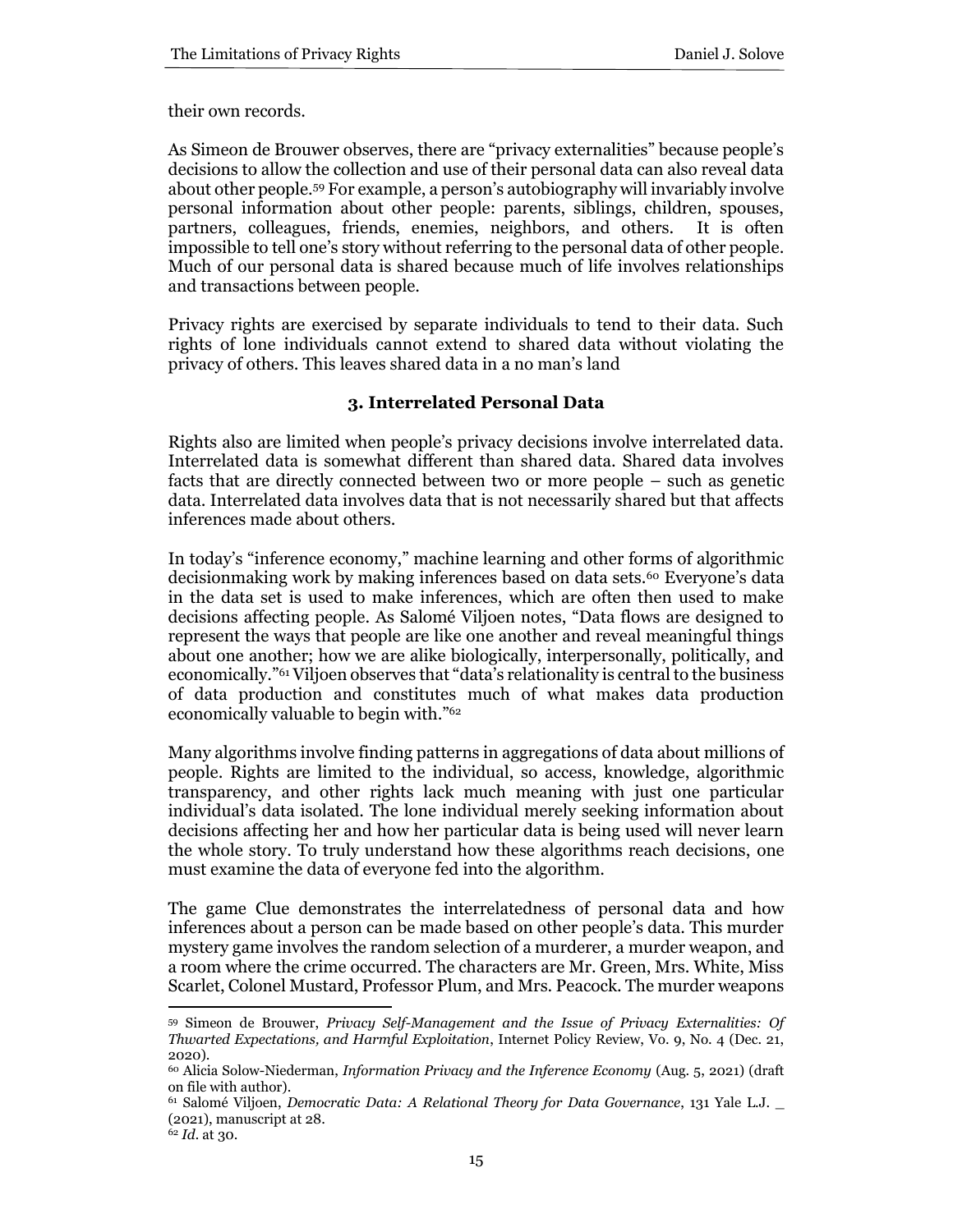include a rope, candlestick, knife, gun, wrench, and lead pipe. Thera are various rooms in the house.

Cards for each are stuffed into an envelope that is set aside. Players are dealt cards for the other people, weapons, and rooms. Players know that the characters, rooms, and weapons in their hand are innocent, but they do not know what is in the other players' hands. As the game progresses, players learn about various cards in each other's hands, and are thus able to use the process of elimination to figure out who did it, with what weapon, and in which room.

Suppose the killer is Colonel Mustard in the library with the knife. With each piece of data revealed, such as the fact that Mr. Green or Professor Plum are not the culprit, one learns more about Colonel Mustard. Eventually, through process of elimination, a player can know for certain that the killer is Colonel Mustard.

Clue is an apt demonstration that much personal data is not only *relational*  because it involves multiple people in some sort of relationship, but also because information about people can be used to make inferences about other people. Information about Professor Plum can affect inferences made about Colonel Mustard even if neither Plum nor Mustard share the same pieces of data.

Shifting from the game to real life, the exercise of individual rights has effects in the data ecosystem, as it can affect inferences. Each person might have a miniscule effect, but collectively these effects could be notable. Individuals exercising rights or failing to do so does not just affect themselves.

Returning to the Clue example, suppose that Company Z maintains records about all of the Clue characters. Company Z learns that Colonel Mustard is guilty, so it changes the designation in his record from "suspect" to "guilty." With Colonel Mustard's data indicating that he is the culprit, Company Z can infer that the other characters are innocent. Company Z therefore changes the records of the other characters from indicating that they are suspects to indicating that they are innocent. Colonel Mustard is outraged that he is identified as the culprit and demands that this data be deleted. But if the records of the other characters state that they are innocent, we will still know by inference that Colonel Mustard is the culprit even though he deleted this data.

Adding another twist, if Colonel Mustard exercises a right to delete his data, then a dilemma arises about how to handle the records of the other characters. As the records of the other characters indicate that they are innocent, their collected data will still result in the inference that Colonel Mustard is the culprit. To truly protect Colonel Mustard, the inferences made based on the deleted data must also be removed from the other characters' records. If the information about innocence is also deleted from the records of the other characters, then this turns each of them back into a suspect. As a result, these characters would likely be quite unhappy when Colonel Mustard's data is deleted. They would claim that their records went from accurately stating that they were innocent to now incorrectly stating that they are still suspected of the murder. They might claim that their rights are violated by the change.

In sum, because a person's data might be the piece in a puzzle that also enables inferences to be made about others, that person's exercise of rights can affect other people – and vice versa.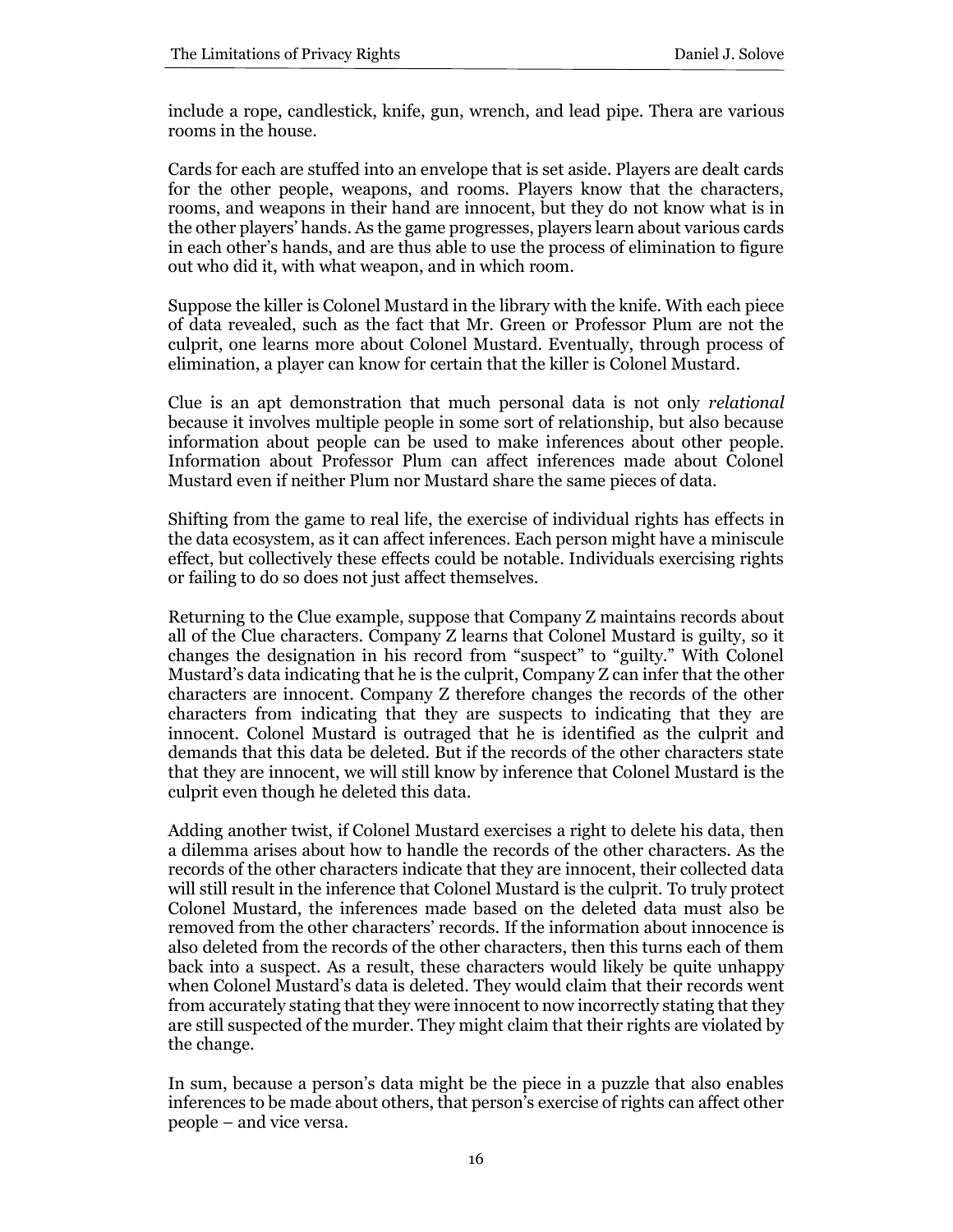# **4. The Inadequacy of Individual Control**

Exercising rights is akin to trying to empty the ocean with one cup at a time. The gigantic machinery of what Shoshana Zuboff calls "surveillance capitalism" is barely affected by the miniscule number of people who occasionally exercise one of their privacy rights.<sup>63</sup>

Of course, rights are an important component of privacy regulation. Rights can be useful to individuals for occasional situations, and they should certainly be part of privacy laws. Rights can force companies to spend more time and resources dealing with privacy. Administering rights, such as responding to data subject access requests, requires an understanding of the personal data being collected and processed. In this way, rights can improve organizational privacy practices. But most privacy laws rely far too heavily on rights. The result is that so many laws create the illusion that they are protecting privacy through rights when they are not.

Individuals are often powerless and vulnerable in a world where their vast quantities of their personal data is collected and used in ways that affect their lives. It thus seems intuitive to try to give individuals more control over their personal data with privacy rights. Ultimately, however, individuals can never be fully in control. To be effective, control cannot just be placed in the hands of individuals; control must come from society.

# **III. PRIVACY RIGHTS AND SOCIETAL MEASURES**

In this Part, I analyze specific common privacy rights, and I discuss their strengths and shortcomings. As the GDPR rights are the most comprehensive and standard set of rights, I use these rights as the basic framework. However, there are other rights that are not quite identical to the GDPR rights but that are related. I discuss each in connection with its closest relative.

I discuss the failure of each right both facially and in practice. A right fails facially if it does not address key problems, is not suited to achieving relevant goals, or is structurally doomed and inherently unworkable. The goals behind many rights are often lost, and it is not clear that policymakers really understand and consider the goals when including rights in laws. In practice, many rights are implemented in a hollow and meaningless way. People rarely exercise rights and are often stymied when they do.

In evaluating each right, it is important to focus on their goals. I discuss various goals that the rights explicitly aim to achieve as well as normatively what the goals should be. After discussing the shortcomings of each right, I then recommend the types of societal measures that would achieve these goals in a more structural and effective way.

<sup>63</sup> SHOSHANA ZUBOFF, THE AGE OF SURVEILLANCE CAPITALISM (2019).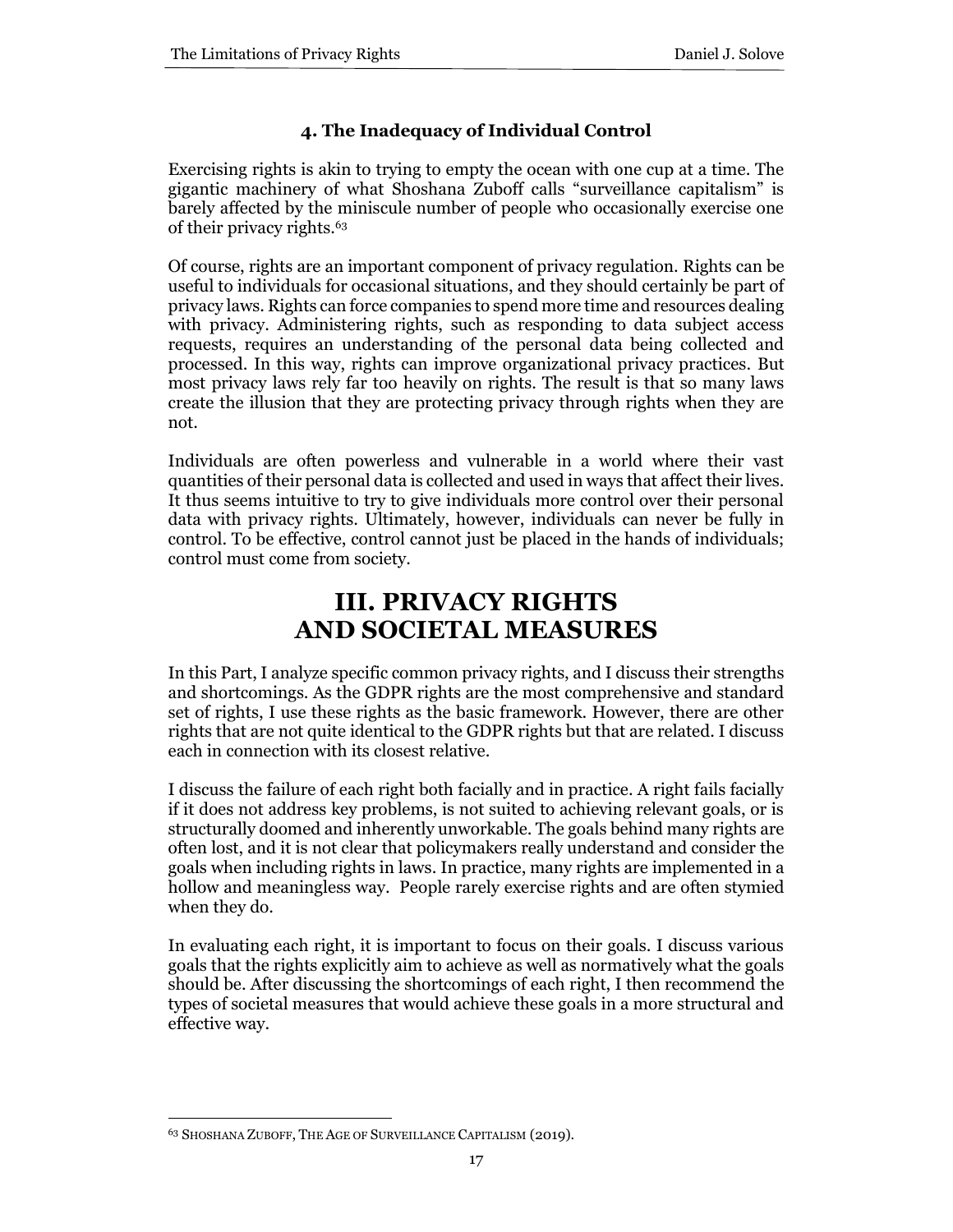# **A. RIGHT TO INFORMATION OR NOTICE**

The right to information is a right of data subjects to know about the existence of record systems involving their personal data and to know about the types of data an organization gathers about data subjects and about how it is processed. Called the "right to information" under the GDPR and many other privacy laws around the world, this right is also referred to as a "right to notice" or "right to know" in the US.<sup>64</sup>

The right to information is an important part of privacy protection. Most privacy laws provide for this right. Indeed, it is hard to imagine a privacy law lacking in at least some dimensions of this right. The right often requires disclosing information about the data gathered about people; how the data is used, transferred, and protected; and data subject rights. Information is provided on one or both of the following ways – through a general notice posted to a website or sent to data subjects or in response to a request by a data subject.

Some laws require that the notice be provided directly to people, such as the US Gramm-Leach-Bliley Act, which requires financial institutions to deliver a printed privacy notice annually (unless people opt to receive it electronically).<sup>65</sup> In most laws, notice can be via a statement posted on a website. For example, the GDPR provides data subjects with a right to be informed about their personal data that entities hold, how it will be used, and to whom it will be transferred.<sup>66</sup> The notice also must inform data subjects about their rights regarding their data. According to Recital 58, this information can be posted on a public website in the form of a privacy notice.<sup>67</sup>

The amount of information in the notice varies from law to law. Some laws provide specific elements that must be included in a notice. For example, the California Online Privacy Protection Act (CalOPPA) requires a list of categories of personal data collected, categories of third parties with whom personal data is shared, and other information.<sup>68</sup> The GDPR requires that the privacy notice identify the controller, the data protection officer, the purposes for collecting the data, the categories of recipients, the period of storage of the data, whether there will be automated processing, and information about a data subject's rights.<sup>69</sup>

The privacy practices for data gathered through a website are frequently different from the privacy practices for data gathered within a relationship with a data subject or for data gathered from other sources. Some organizations might have different notices for their website data versus their account or relationship data. This bifurcation will might confuse people, but it is ironically a more accurate description of how the data will be processed.

Another dimension of notice provisions in privacy laws is regulation about how conspicuous the notice must be. Under the GLBA, notice must be "clear and

<sup>64</sup> California Consumer Privacy Act (CCPA) (right to know); Gramm-Leach-Bliley Act (privacy notices); HIPAA (notice of privacy practices).

<sup>65</sup> FDIC, Privacy of Consumer Financial Information §332.9.

<sup>66</sup> GDPR art 13-14.

<sup>67</sup> GDPR Recital 58.

<sup>68</sup> The Online Privacy Protection Act of 2003, Cal. Bus. & Prof. Code §§ 22575-22579 (2004).

<sup>69</sup> GDPR art. 13-14.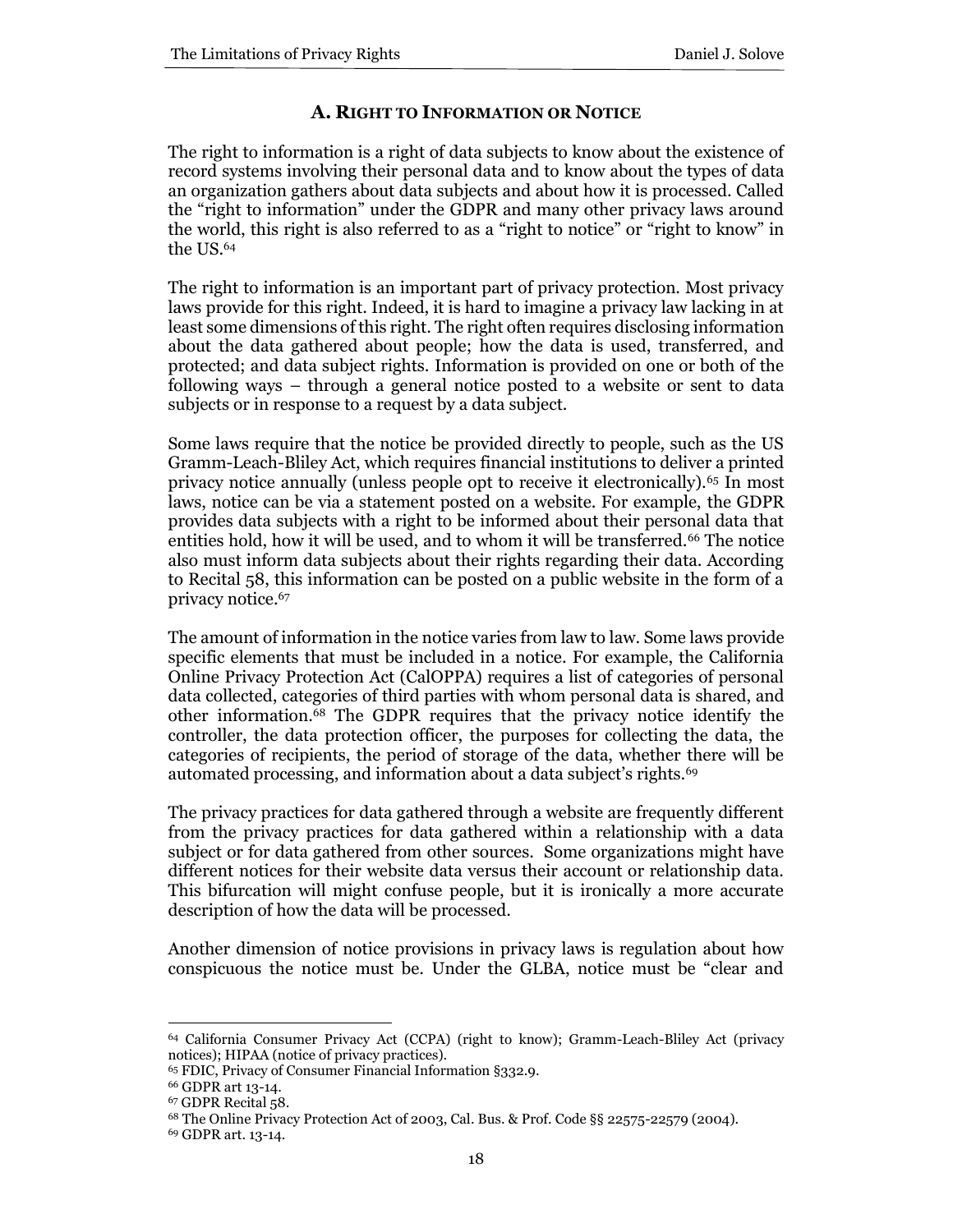conspicuous."<sup>70</sup> The CalOPPA requires that a privacy notice be posted conspicuously on an organization's website.<sup>71</sup> The CCPA goes a step further by mandating a conspicuous button for people to opt out of selling or sharing personal data.<sup>72</sup>

The CCPA's right to "know" provides individuals with a right to request the specific pieces of personal data that organizations have collected about them.<sup>73</sup> This part of the CCPA's right to know is similar to a right to access and will be discussed later on.

On the surface, the right to information aims to provide information about privacy practices to individuals. It is uncontroversial to contend that individuals should have a right to know. The right to information should exist no matter what reasons people want to know, even if out of mere curiosity. But as a component of a regime of privacy protection, the right to information should achieve to something more. Framed in a broader more structural way, there are at least two important goals that could be achieved in connection with providing individuals with information: (1) informing individuals so they can make wise decisions; and (2) promoting accountability internally in organizations and externally to experts and regulators.

# **1. Informed Decisions**

Merely providing information to people is a formalistic exercise that achieves very little. A more meaningful goal for effective privacy protection should be to *inform* people. There is an enormous difference between providing people with information and actually informing people so that they can make informed decisions. Indeed, it is hard to view privacy law as successful if it merely provides information to people but fails to result in any improvements in their decisions.

Several problems, however, make the right to information fail to inform people. The right looks far more meaningful and protective than it is in practice. One set of problems involves difficulties in people's ability to make full use of the right. In most laws, the right to information requires data subjects to make a specific request for information or to locate and read a privacy notice. But people lack knowledge of the legions of companies that gather enormous quantities of personal data about them from a panoply of sources. Having a privacy notice posted on a website is not enough to alert people to the fact. To have an accurate picture of the entities that have a data subject's personal data, the data subject must be directly informed about these entities. People cannot exercise the right to information in a meaningful way if they lack knowledge that particular organizations have their data.

In practice, rights to information are used only by a small number of people. Even when people seek the information, doing so once is insufficient. Many organizations are constantly gathering more and more information and are repeatedly changing their privacy notices. Thus, for each organization, people must repeatedly exercise their right to information.

<sup>70</sup> 17 CFR § 248.4.

<sup>71</sup> The Online Privacy Protection Act of 2003, Cal. Bus. & Prof. Code §§ 22575-22579 (2004).

<sup>72</sup> CCPA, 1798.185.

<sup>73</sup> CCPA, 1798.100(a).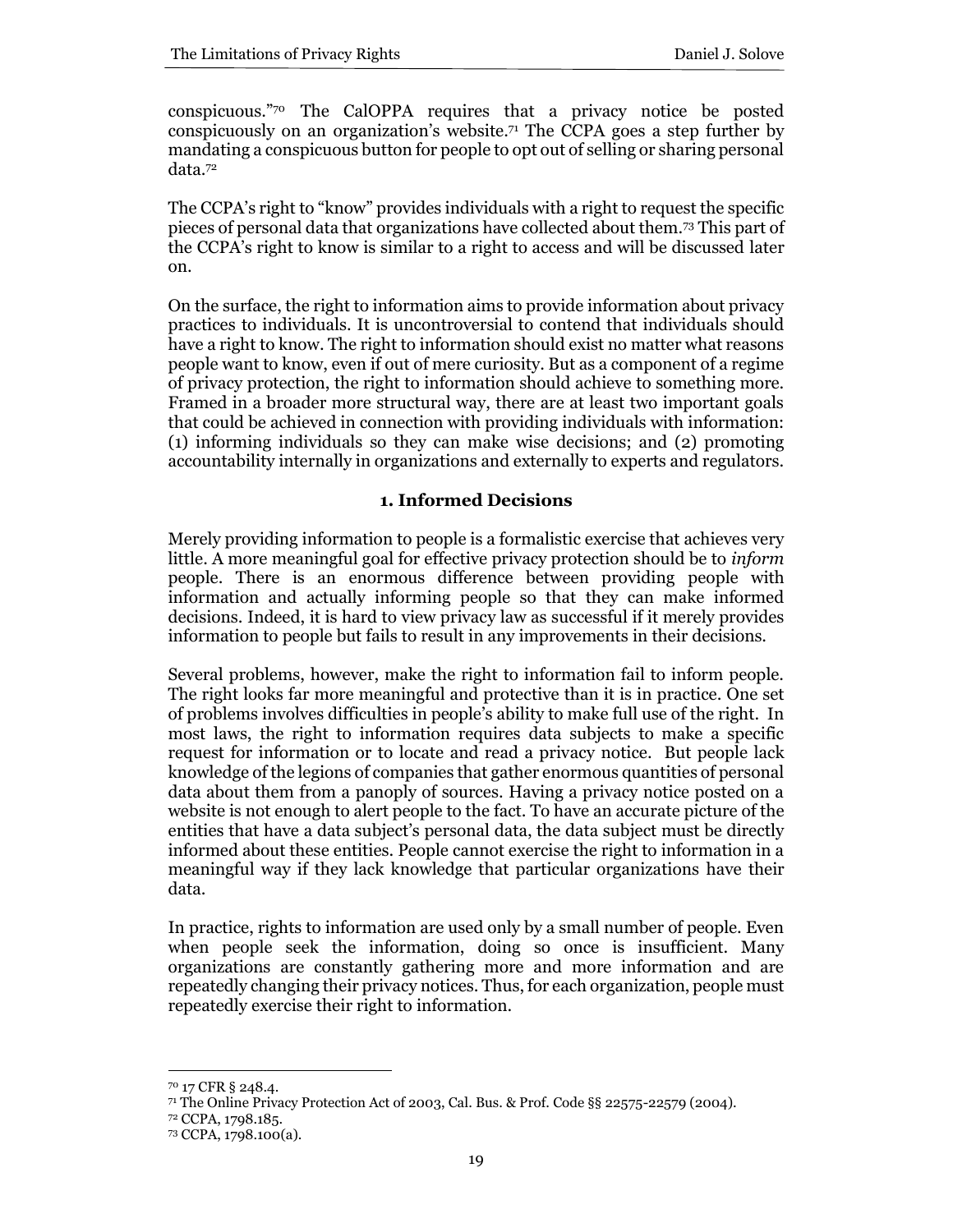Reading privacy notices is a task that does not scale.<sup>74</sup> There are simply too many privacy notices to read – people get notice fatigue. According to a study by Aleecia McDonald and Lorrie Cranor, if people were to read all relevant privacy notices, it would take more than 200 hours a year.<sup>75</sup> It is simply not practical – or fully rational – to read each privacy notice carefully.

Privacy notices are notoriously complex. They are often written in turgid lifeless prose that is at a very high reading level.<sup>76</sup> Moreover, most privacy notices are finely pureed by lawyers and then whipped into a batter with no discernible flavor. They have as much substance as a Twinkie has nutrition.

Even if all people were to suddenly start reading privacy notices, people often lack the ability to understand the information they receive about their data and are not in a good position to make thoughtful cost-benefit decisions.<sup>77</sup>

Several privacy laws valiantly try to address some of these problems. Some laws require that privacy notices be written in ways that people can understand. For example, Virginia's CDPA requires that privacy notices be "reasonably accessible, clear, and meaningful."<sup>78</sup> The GDPR requires that privacy notices be "concise, easily accessible and easy to understand" and written in "clear and plain language."<sup>79</sup>

Despite these ideals, many privacy notices are more complicated than James Joyce's *Finnegan's Wake.* In defense of privacy notice authors, privacy is quite complex, so describing it plainly and concisely yet accurately is not an easy task. In fact, it can be an almost impossible task because privacy is too complicated to be dumbed down to something pithy and clear.

Most organizations post a link to their privacy notices on the footer of their main page – and often on the site's general footer for all pages. The problem, though, is that most people do not read privacy notices.<sup>80</sup> Privacy laws often do little to address this problem except to require that a privacy notice be conspicuous. The failure of many people to read privacy notices, however, is likely not due to a lack of conspicuousness. No matter how conspicuous a privacy notice is, most people probably will not read it.

Even in the rare cases where people want to read privacy notices, they are timeconsuming to review, difficult to understand, and not presented to people at relevant times or at the moment when they are interested in engaging.

Some commentators propose making privacy notices like nutrition labels or

<sup>74</sup> Solove, Privacy *Self-Management*, *supra* note X, at \_.

<sup>75</sup> Aleecia M. McDonald and Lorrie Faith Cranor, *The Cost of Reading Privacy Policies*, 4 I/S, A Journal of Law and Policy for the Information Society 540, 565 (2008).

<sup>76</sup> Daniel J. Solove, *Privacy Self-Management and the Consent Dilemma*, 126 Harv. L. Rev 1879 (2013).

<sup>77</sup> *Id.* at \_.

<sup>78</sup> Virginia Consumer Data Protection Act, S.B. 1392 § 59.1-574(C).

<sup>79</sup> GDPR Recital 58.

<sup>80</sup> See Omri Ben-Shahar & Carl E. Schneider, *The Failure of Mandated Disclosure, 159 U. PA. L. REV. 647, 665–78 (2011); Florencia Marotta-Wurgler, Will Increased Disclosure Help? Evaluating the Recommendations of the ALI's "Principles of the Law of Software Contracts,"* 78 U. CHI. L. REV. 165, 178 (2011) (noting that people read contract boilerplate terms less than 1% of the time).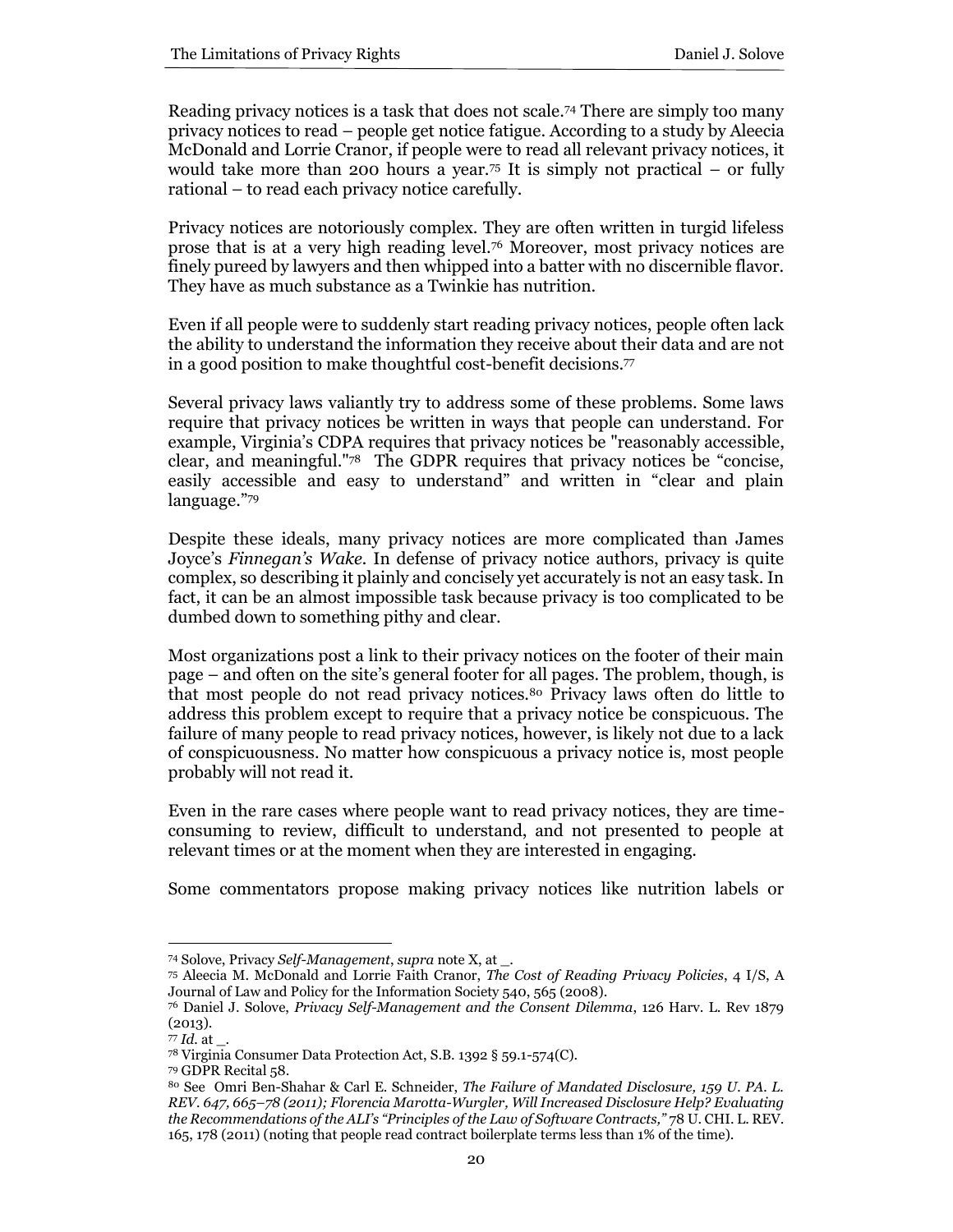making notices more visceral.<sup>81</sup> Attempts to make notice simpler create the risk of oversimplifying. Privacy is quite complex and often cannot be understood as simply as the amount of fat and sodium on a nutrition label.

Another improvement might be to provide direct notice to data subjects – without their even having to ask for it. Direct notice would be impractical in many circumstances. Data controllers may have a lot of data about a person but not any contact information about the person. Another difficulty is that with so many entities having personal data about people, direct notice would unleash a tsunami of individual notices. Flooding people with these notices might become a nuisance, and it is unlikely that people would read the notices.

There are ways to improve the way that individuals are informed, though there are no silver bullets. To address the problem of too many notices to read, the law should set forth standard privacy terms that people could rely upon as the default. Deviations from these standard default terms would be prominently displayed to consumers. It is far easier to review important divergences from the norm than to read through thousands of privacy notices. The move to standard terms and calling out deviations would ease the burden on individuals significantly.

To address the problems of inattentiveness and notice fatigue, privacy laws could impose heightened notice requirements when there are greater risks of harm to data subjects.<sup>82</sup> Heightened notice would be more prominent than ordinary notice, and its timing would be more relevant to when data subjects would make key decisions or when risks would likely materialize.<sup>83</sup>

Heightened notice will certainly help address notice fatigue by bringing to people's attention the outlier activities and ones that are potentially harmful so people can focus their attention on the important things.

But even heightened notice is not enough. It can alert people to higher risks, but people still lack the tools they need to make the appropriate cost-benefit analysis for their decisions regarding their data. In the U.S. especially, privacy law relies far too heavily on the notice-and-choice approach, which involves providing people with notice and then relying on them to make decisions about their privacy based on the notice. Often, laws deem people's inaction (such as not opting out) as a form of consent or acquiescence in the practices stated in the notice, even when most people do not read the notice.

With the notice-and-choice approach, the right to information is twisted into serving a pernicious purpose – to legitimize nearly any form of data collection and use through an implausible fiction of consent. If improved notice merely serves as additional shine to the veneer of the notice-and-choice approach, then improved notice ultimately might amount to better signage along the road to hell.

Of course, there is nothing inherently wrong with the right to information. The

<sup>81</sup> Ryan Calo, *Against Notice Skepticism In Privacy (And Elsewhere)*, 87 Notre Dame L. Rev. 1027 (2012); Melanie Weir, *What are Apple's Privacy Nutrition Labels?*, Business Insider (Jan 20, 2021). <sup>82</sup> In the American Law Institute's (ALI) Principles of the Law, Data Privacy, Paul Scwartz and I as reporters on the project proposed "heightened notice" that would be required for "any data activity that is significantly unexpected or that poses a significant risk of causing material harm to a data subject." ALI, Principles of the Law, Data Privacy  $\S$  4(e)(1).

<sup>&</sup>lt;sup>83</sup> See ALI, Principles of the Law, Data Privacy  $\S$  4(e)(6) ("Heightened notice shall be made more prominently than ordinary notice and closer in time to the particular data activity.").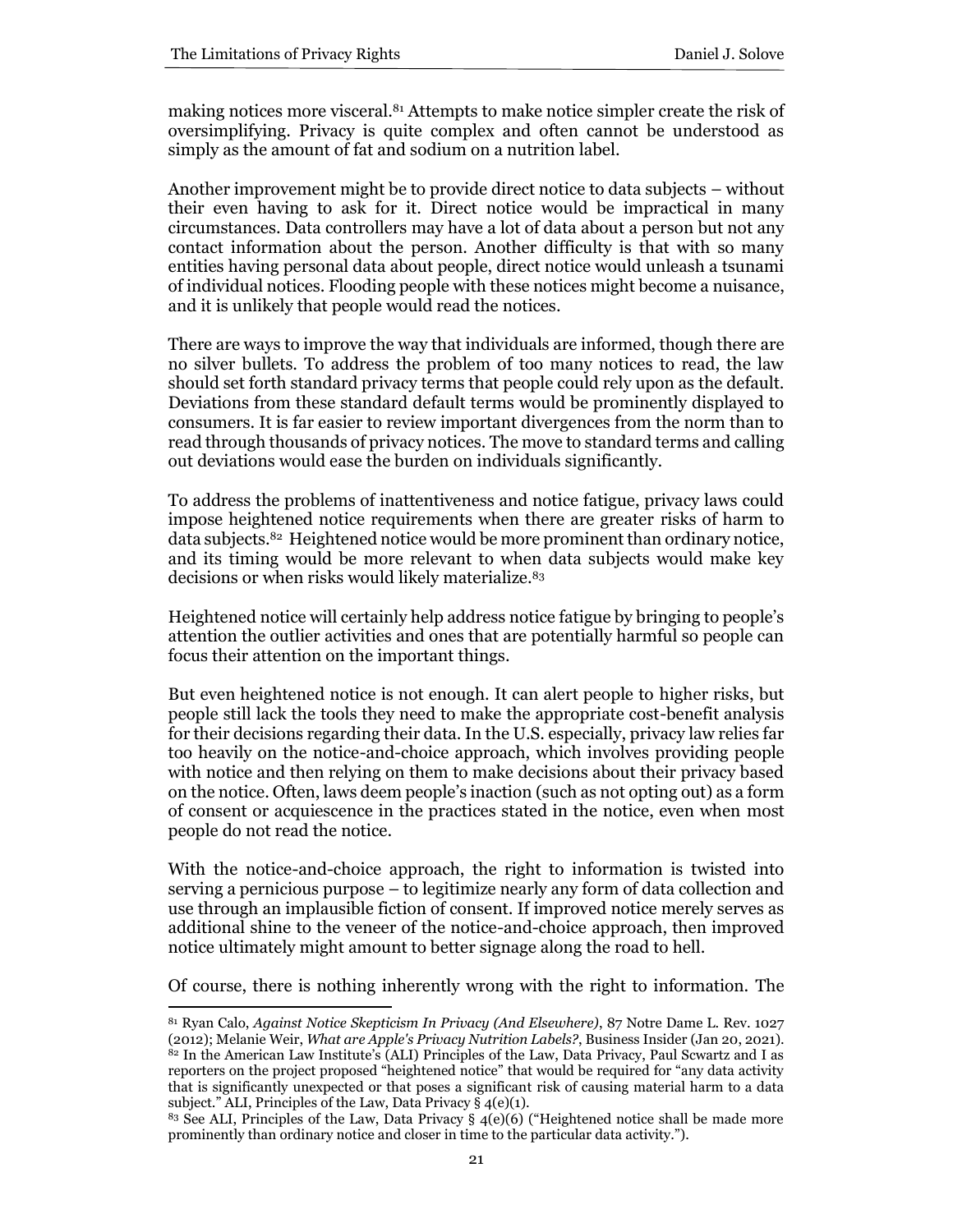right is unobjectionable and is an essential component of most privacy laws. However, to be meaningful, the right to information must be part of a larger effort to ensure that people make informed decisions about their privacy. And, where this effort is not achievable, there must be other ways to protect privacy that do not turn on individual decisions.

No matter how much the right to information is improved, another fundamental problem is not endemic to the right itself. A major problem is the way that many privacy laws rely too much on the right to information. The problem is that the right is asked to do far too much work. Privacy laws try to leverage the right to information as a large part of the solution to privacy problems. The right to information is a useful go-to for policymakers because more transparency is often uncontroversial. The idea is that as long as organizations are transparent about what they are doing, as long as individuals have the ability to know, then it is okay for organizations to have the ability to do nearly anything they want.

Transparency is seen as the cure-all. Organizations can essentially build their own sandbox with boundaries as far out as they desire, marking out a vast desert within which to play. They can write the rules within the sandbox, so nearly anything can be permitted. Transparency is not enough. If the sandbox is too large and too tolerant of harmful activities, merely telling people it is dangerous is not enough given people's limitations in making good cost-benefit decisions regarding their privacy.

The law should establish boundaries for data collection and use. These boundaries need not be overly narrow; the sandbox for permissible collection and use can be large. The law should set norms so that people have a basic set of expectations about the use of their data without having to read through thousands of privacy notices.

# **2. Accountability**

Informing people should not be the only goal related to the right to information. Notice also serves as an accountability mechanism internally as well as for experts and regulators to understand the data processing activities of organizations.

Internally, privacy policies help companies think about their privacy practices. Peter Swire points to a practical benefit of notices as leading to organizations to "inspect their own practices."<sup>84</sup> When organizations administer the right to information, they must be more aware of the data they collect, store, and use. Organizations must articulate their policies, which can make them use personal data in less of an ad hoc manner. Of course, not all organizations use this opportunity to get their house in order, but many do, Thus, internally, the right to information pushes organizations toward better data hygiene.

Beyond internal accountability, privacy notices create external accountability. Organizations must publicly state their privacy practices, which can be evaluated by experts, advocates, and regulators. If organizations fail to adhere to their stated practices, regulators can hold them accountable. In the US, for example, the FTC considers breaking promises in privacy notices as a "deceptive" trade practice

<sup>84</sup> Peter P. Swire, *The Surprising Virtues of the New Financial Privacy Law*, 86 Minn. L. Rev. 1263, 1316 (2002). *But see* WALDMAN, INDUSTRY UNBOUND, *supra* note \_\_ at \_\_ (critiquing internal compliance and accountability programs as ineffective).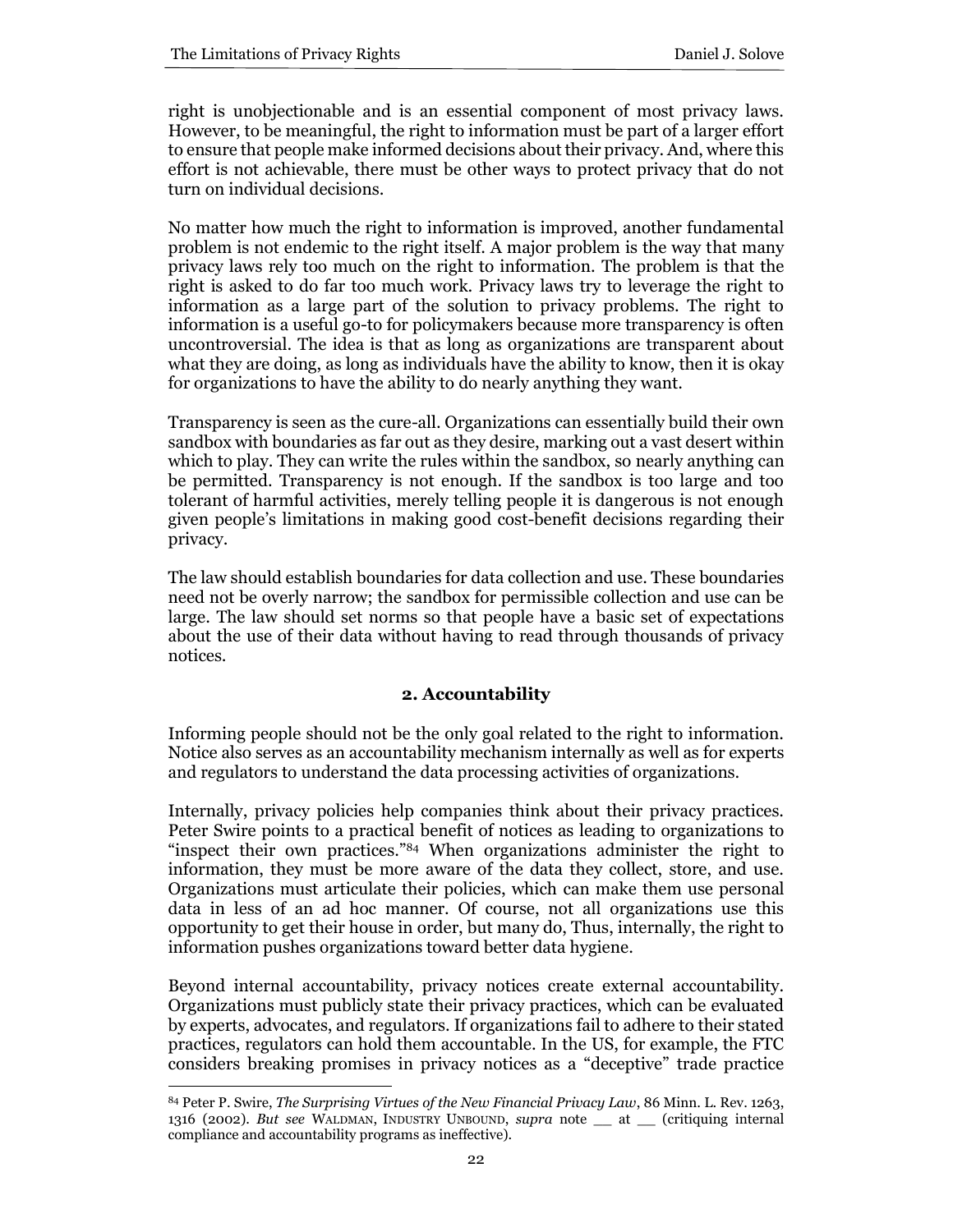under Section 5 of the FTC Act.<sup>85</sup>

For the goal of accountability, more detail and complexity in a privacy notice is required than the vague vapid claims in many privacy notices. There is thus a dilemma at the heart of notice: The simpler and shorter privacy notices are written, the less meaningful detail they will often contain. Short and simple privacy notices do not provide enough information to help people have a good understanding of how their data will be processed. Making choices about privacy is quite complicated, so people must be provided with a lot of information to assess the risks and consequences of sharing their data or consenting to uses.

To address problems of conflicting goals of privacy notices, one solution might be to cleave the notice into two separate documents – a transparency statement with details and a more simple notice for data subjects.<sup>86</sup> The simple summary could help consumers get a very abbreviated sense of what a company is doing with privacy, and the detail could be referred to if people are interested in a deeper dive. The detailed document would be for the company's own internal accountability as well as for regulators to ensure that the company is following its practices. Of course, to be effective, regulators would have to enforce vigorously against companies that violated their promises. And, as discussed above, there must be substantive restrictions on inadequate or otherwise problematic privacy practices.

# **B. RIGHT TO ACCESS**

The right to access provides individuals with a way to access their personal data that entities maintain. The right exists in most privacy laws.<sup>87</sup> For example, under the GDPR, data subjects have the right to access their personal data.<sup>88</sup> The U.S. Fair Credit Reporting Act (FCRA) provides individuals with the right to access their files.<sup>89</sup> HIPAA's right of access allows patients to obtain a copy of their medical records in the format they request.<sup>90</sup> Countless other privacy laws provide individuals with a right to access their data. For example, access is a core component of many Latin American privacy laws, as it is a key part of the foundational right to habeas data.<sup>91</sup>

To some extent, the right to access can overlap the right to information, though

<sup>86</sup> ALI, Principles of the Law, Data Privacy §§3- 4.

<sup>85</sup> Solove & Hartzog, *FTC Common Law, supra* note \_, at CITE.

<sup>87</sup> Laws diverge on the time that organizations have to provide access. Many laws provide 30 days. One of the shortest time periods is Uruguay's right to access, which requires a response in just five days. Uruguay Law No. 18.331 on the Protection of Personal Data and Habeas Data Action. *See* Data Guidance, *Uruguay – Data Protection Overview* (Mar. 2021), https://www.dataguidance.com/notes/uruguay-data-protection-overview/.

<sup>88</sup> GDPR art. 15.

<sup>89</sup> Fair Credit Reporting Act, 15 U.S.C. § 1681(g)(a)(1) ("Every consumer reporting agency shall, upon request, and subject to section  $1681h(a)(1)$  of this title, clearly and accurately disclose to the consumer: (1) All information in the consumer's file at the time of the request . . . .").

<sup>90</sup> 45 C.F.R. § 164.524(a)(1) (2019) ("[A]n individual has a right of access to inspect and obtain a copy of protected health information about the individual in a designated record set."); id.§  $164.524(c)(2)(i)$  ("The covered entity must provide the individual with access to the protected health information in the form and format requested by the individual, if it is readily producible in such form and format; or, if not, in a readable hard copy form or such other form and format as agreed to by the covered entity and the individual.")., for as long as the protected health information is maintained in the designated record set, except for: (i) Psychotherapy notes; and (ii) Information compiled in reasonable anticipation of, or for use in, a civil, criminal, or administrative action or proceeding.").

<sup>91</sup> Guadamuz, *Habeas Data vs the European Data Protection Directive*, *supra* note X, at \_\_.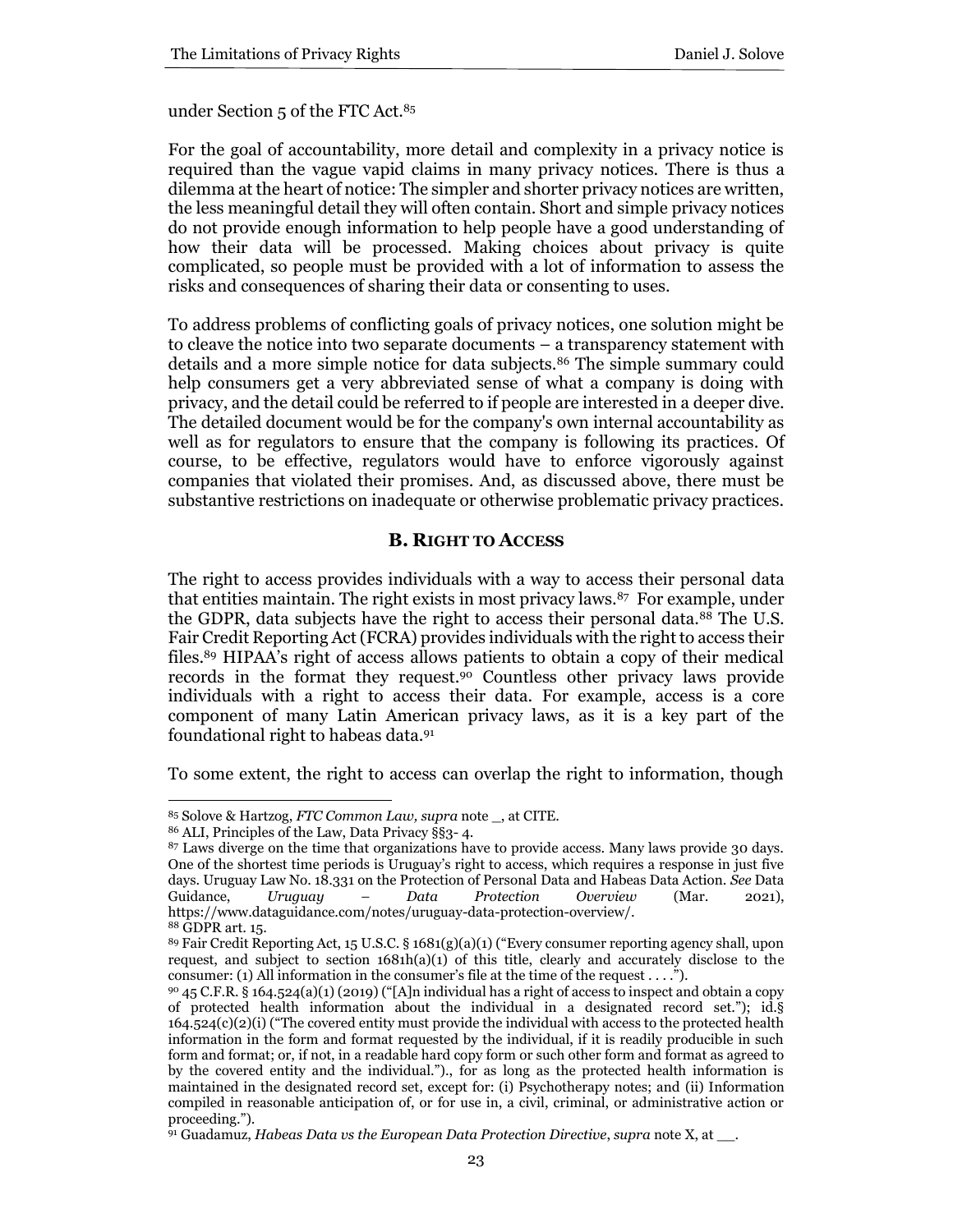these rights are distinct. The right to access involves direct access to one's personal data, which some versions of the right to information also provide. For example, under the CCPA, the right to information encompasses the specific pieces of personal information that businesses maintain.<sup>92</sup> The right to information diverges when it requires information about purposes of use or data subject rights. In other laws, the right to information diverges when it does not involve access to actual personal data but instead provides information about categories of personal data collected or maintained. The distinction between the rights is that the right to access involves specific data and the right to information involves information about data collection and processing activities as well as rights.

Evaluating access rights depends upon the goals of providing access. There are several different goals, which depend upon the type of records involved: (1) learning about the specific personal data that organizations collect and process; (2) reviewing the data to make sure that it is accurate and complete; or (3) using the data for one's own aims and purposes.

# **1. Learning About Personal Data**

The first goal involves learning about the specific personal data that organizations collect and process. This broad goal is the closest to the right to information. People might be curious about the specific pieces of personal data an organization maintains.

Access rights for learning goals, however, are often not very meaningful. For example, the CCPA gives individuals the right to see the specific data that organizations have collected.<sup>93</sup> This data often comes in the form of a data dump of all the personal data an organization has about a person.<sup>94</sup> Although people might learn that a lot more data is gathered about them than they had realized, they will often not learn much else. What matters more for understanding the privacy implications is how that data will be used. What types of analysis will be performed on the data? What conclusions will be drawn from the data? What decisions will be made based on those conclusions? These are key questions people must know to assess the consequences of consenting to an organization's processing of their data.

Additionally, there is also a scaling problem. Making access requests for the hundreds (and often thousands) of organizations that have data about a person will be a tremendous chore. Receiving data dumps from all of these organizations will be quite unwieldy. To achieve this goal, people must really be educated about how to make cost-benefit decisions about their data. As I have argued at length elsewhere, this is tremendously difficult for people to do.<sup>95</sup> The right to access cannot achieve this broader goal. Although ultimately, people will never be sufficiently educated and will never be able to make wise cost-benefit decisions about their data, the effort to try to educate them and help them is a worthy one and worth pursuing even in the face of failure. Moving the needle a little bit is still worthwhile.

<sup>92</sup> CCPA, 1798.100(a).

<sup>93</sup> CCPA, 1798.100(a).

<sup>94</sup> Kashmir Hill, "I Got Access to My Secret Consumer Score. Now You Can Get Yours, Too," N.Y. Times (Nov. 4, 2019) ("[M]ost of these companies are just showing you the data they used to make decisions about you, not how they analyzed that data or what their decision was.").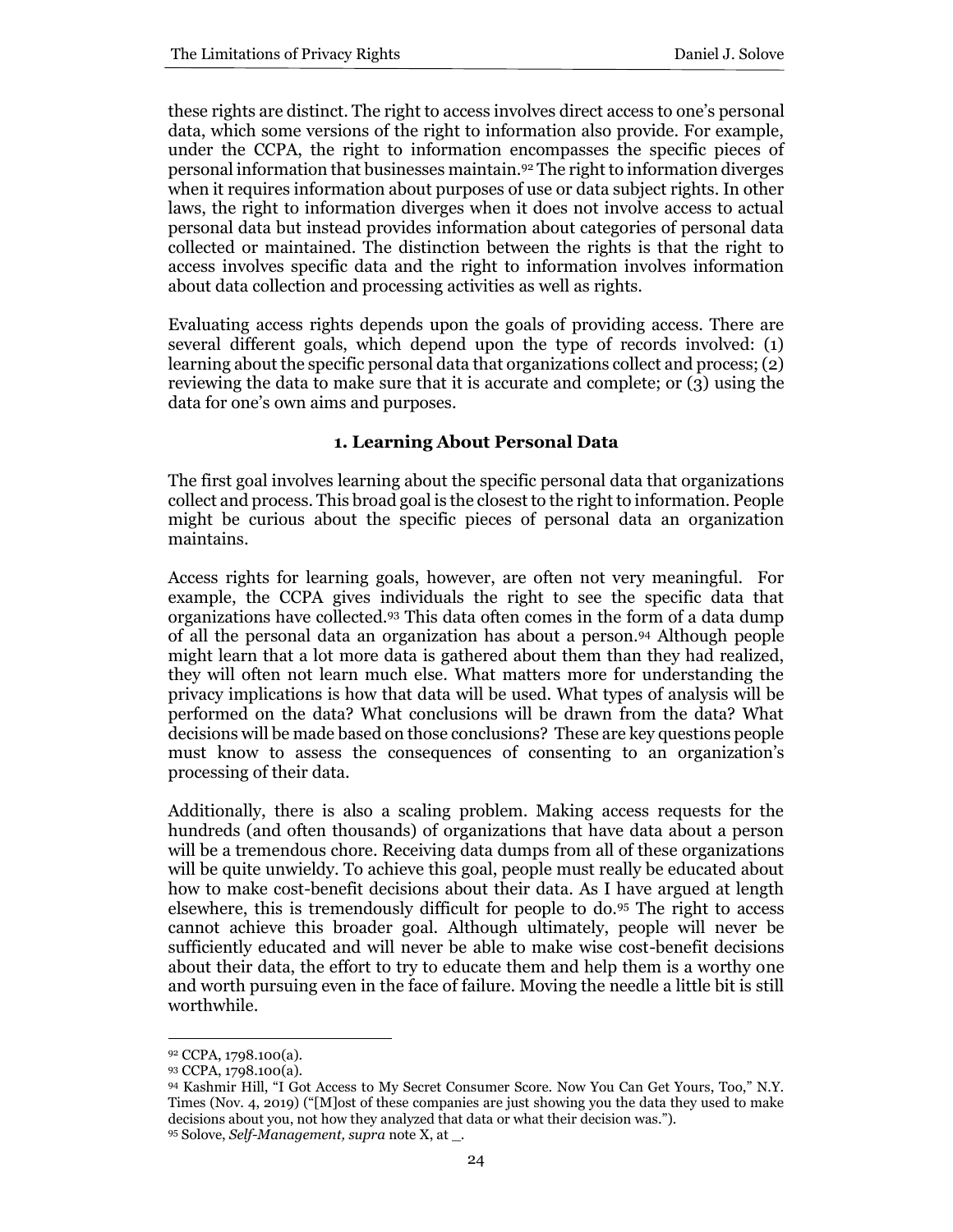However, teaching people to a limited degree and improving their decisions in a small way are far from adequate to addressing the problem that personal data is being used to affect people's lives in ways that are not always in their best interest. To address this problem, the law must do more to regulate data uses, algorithms, and inferences.

# **2. Reviewing Personal Data**

Another goal of access is reviewing the personal data to make sure that it is accurate and complete. This goal matters most when there are potential negative consequences if the data has errors. For example, reviewing credit reports helps individuals protect themselves against errors or incomplete data, which could lead to negative consequences such as denial of loans, loss of job opportunities, or higher interest rates. This goal works in tandem with the right to rectification (or correction), where individuals have a right to correct errors or add data to their records to make them complete.

Access rights, however, fall short of achieving this goal in several ways. Access does not scale well, and it will be too great a burden for individuals to access and review all important records. The onus should not be on individuals to continually act as unpaid proofreaders of their records.

Additionally, people lack knowledge of the existence of many entities that maintain records about them. Many people even do not know that consumer reporting agencies have their data and cannot name any of the big three agencies. There are countless other entities that maintain records that have substantial effects on people's lives. For example, the Medical Information Bureau (MIB) maintains records used by health and life insurance companies to "assess an individual's risk and eligibility during the underwriting of life, health, disability income, critical illness, and long-term care insurance policies."<sup>96</sup> People can make a request to see their MIB file. But many people have no idea that the MIB exists, let alone that they can access their file or how to access their file. This problem exists with many entities. People cannot use access rights if they do not know the entities from which to seek access.

The goal of reviewing personal data should be achieved through stronger duties on organizations to ensure that data is accurate and complete. Despite many statutory principles and duties to maintain accurate records, these provisions in laws are mainly enforced by the right to rectification or correction. There must be enforcement mechanisms to ensure accuracy that does not place the burden on individuals. For example, external accuracy audits could be required for certain industries such as credit reporting or healthcare. I will discuss such audits later on with the discussion of the right to rectification.

# **3. Using Personal Data**

A third goal for the right to access involves situations where people use their records for their own purposes. One of the most common types of records in this category is a medical record. In many cases, people access their medical records

<sup>96</sup> Medical Information Bureau, *The Facts About MIB's Underwriting Services*, https://www.mib.com/facts\_about\_mib.html.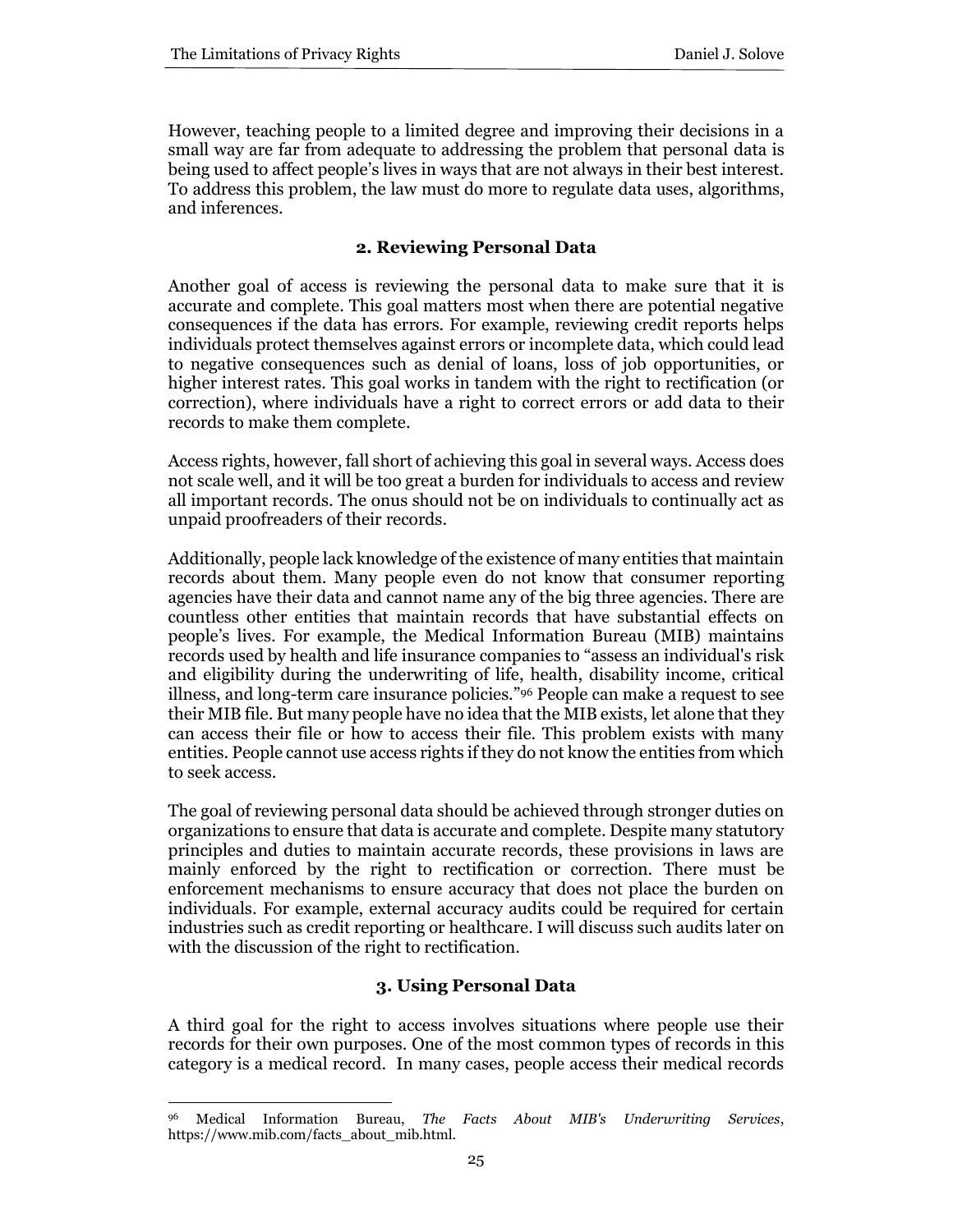to provide them to other healthcare providers or to understand their diagnosis and treatment.

In the United States, HIPAA provides a robust right to access medical records, but thus far, compliance has been poor. According to one study, more than 50% of medical providers did not meet the basic requirements in HIPAA for providing medical records.<sup>97</sup> A further 20% of the providers would not provide records until requests were escalated to supervisors.<sup>98</sup> Additionally, HIPAA requires health information to be disclosed to patients via email if they prefer, but many healthcare providers refuse to do so.<sup>99</sup> HIPAA states that covered entities "must provide the individual with access to the protected health information in the form and format requested by the individual, if it is readily producible in such form and format." 100 However, many covered entities do not send records by email and getting electronic copies can be quite difficult. One study found that providers insisted on sending paper records, faxes, and CDs even when patients asked for records to be sent electronically.<sup>101</sup> Another study showed that only 33% of hospitals studied included email as an option on their record release forms.<sup>102</sup> These longstanding problems with access prompted the U.S. Department of Health and Human Services to begin a targeted enforcement campaign to improve compliance with HIPAA's access right.<sup>103</sup>

One reason for the poor compliance is that many providers have been slow to adopt modern digital technologies for recordkeeping and communication with patients. Organizations must make a decision about how much time and resources to allocate to access requests. Organizations may decide to devote little attention to access because enforcement is unlikely and the sanctions are not high enough or are not frequently imposed.

The story with HIPAA access demonstrates an important point: A right is not selfexecuting. Without the appropriate tools and procedures, organizations cannot administer the right properly and effectively.

A broader and more structural approach in the law would aim to make records serve individuals rather than merely serve the organizations that keep the records. For example, the law should consider medical records as an essential tool for the patient, not as just records for the benefit of the healthcare provider. Rather than

<sup>97</sup> Deven McGraw, Nasha Fitter, and Lisa Belliveau Taylor, *Health Care Provider Compliance with the HIPAA Right of Individual Access: A Scorecard and Survey* (Aug.13, 2019). <sup>98</sup> *Id.*

<sup>99</sup> HIPAA, 45 CFR § 164.524 ("The covered entity must provide the individual with access to the protected health information in the form and format requested by the individual, if it is readily producible in such form and format."); Daniel J. Solove, *Yes, HIPAA Requires Medical Records to Be Emailed to Patients if Requested*, Privacy+Security Blog, Nov. 29, 2018, https://teachprivacy.com/hipaa-requires-medical-records-to-be-emailed-to-patients-if-requested/. <sup>100</sup> 45 CFR § 164.524.

<sup>101</sup> Deven McGraw, Nasha Fitter, and Lisa Belliveau Taylor, *Health Care Provider Compliance with the HIPAA Right of Individual Access*: *A Scorecard and Survey*, https://www.medrxiv.org/content/medrxiv/early/2019/08/13/19004291.full.pdf.

<sup>102</sup> Carolyn T. Lye, Howard P. Forman, Ruiyi Gao, *Assessment of US Hospital Compliance With Regulations for Patients' Requests for Medical Records,* JAMA Network Open (Oct. 5, 2018), https://jamanetwork.com/journals/jamanetworkopen/fullarticle/2705850.

<sup>103</sup> *OCR Resolves Twentieth Investigation in HIPAA Right of Access Initiative with \$80,000 Settlement*, Health and Human Services (Sept. 10, 2021), https://www.hhs.gov/about/news/2021/09/10/ocr-resolves-twentieth-investigation-in-hipaaright-of-access-initiative-with-settlement.html ("OCR created this initiative to support individuals' right to timely access their health records at a reasonable cost under the HIPAA Privacy Rule.").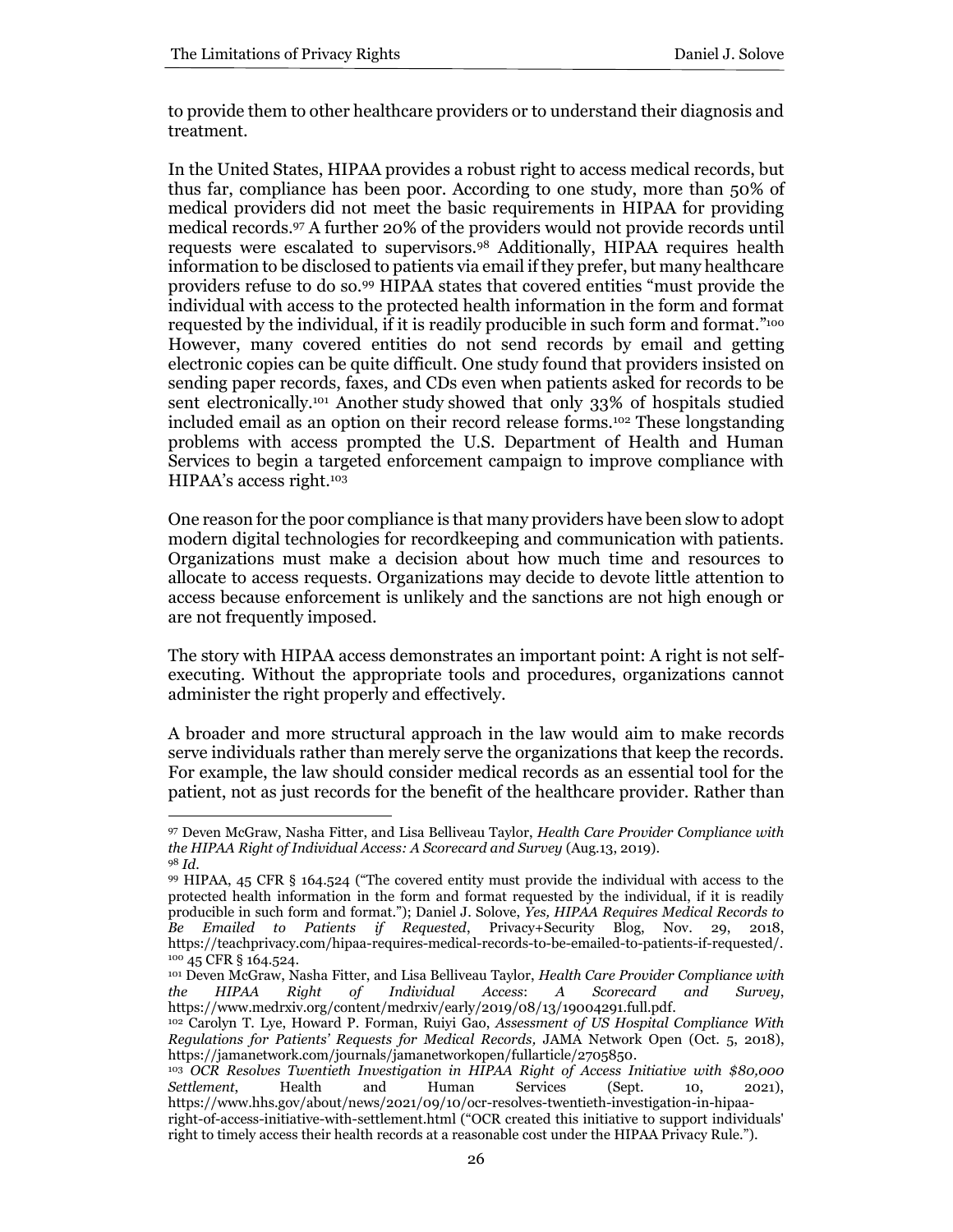merely mandate access, the law could facilitate greater engagement with records. The law could subsidize better record systems that enable easier and wider patient access. Instead of waving a stick when providers fail to provide adequate access, the law could do a lot more to help improve access with carrots.

One way to improve access to medical records might be to require that records be automatically made available to patients without the need to make a request.<sup>104</sup> In one study, when patients received their records automatically, almost all of the patients were "enthusiastic" about the program. Doctors viewed the program positively as well: "Approximately three-quarters of all the doctors said that such transparency had none of the dreaded impacts on their practice. Many felt there was more trust, better communication, more shared decision-making and increased patient satisfaction." <sup>105</sup> None of the doctors chose to stop sharing the notes with their patients after the study had concluded. The patients benefited greatly from the increased access: "[A]lmost 80 percent of the patients said that reading their doctors' notes helped them to take their medications more regularly and better follow their doctors' treatment recommendations." 106

# **C. RIGHT TO DATA PORTABILITY**

Several privacy laws provide people with a right to data portability. This right requires that organizations provide people with a copy of their data in a form that they can readily take and use with another organization. The GDPR provides that data subjects have the right to receive their personal data in a "structured, commonly used and machine-readable format" and to transmit the data to another controller "without hindrance." <sup>107</sup> The right to data portability is a cousin to the right to access; data portability is akin to an access right on steroids giving people rights to all of their data in a usable format.

As one of the newest EU rights, first emerging under the GDPR, the right to data portability lags other rights in worldwide recognition. Nonetheless, more recent privacy laws are recognizing the right to data portability, such as Brazil, Barbados, Panama, Thailand, and Kenya.<sup>108</sup>

<sup>104</sup> Automatic access is not necessary or desirable for all types of records, just records where access would most benefit people.

<sup>105</sup> Pauline Chen, *Letting Patients Read the Doctor's Notes,* N.Y. Times Blog, Oct. 4, 2012. http://well.blogs.nytimes.com/2012/10/04/letting-patients-read-the-doctors-notes/. <sup>106</sup> *Id.*

<sup>107</sup> GDPR art. 20(1) ("The data subject shall have the right to receive the personal data concerning him or her, which he or she has provided to a controller, in a structured, commonly used and machine-readable format and have the right to transmit those data to another controller without hindrance from the controller to which the personal data have been provided. . . .").

<sup>108</sup> See Brazil Lei Geral Da Proteção De Dados Pessoais (LGPD), Lei No. 13.709, de 14 de Agosto de 2018, Diário Oficial Da Uniao [D.O.U.] de 15.08.2018 (Braz.), English translation at https://iapp.org/resources/article/brazilian-data-protection-law-lgpd-english-translation/)

<sup>(</sup>requiring "portability of the data to another service provider or product provider, by the means of an express request, pursuant with the regulations of the national authority, and subject to commercial and industrial secrets."); Thailand Personal Data Protection Act, B.E. 2562 (2019) (Thai.), https://thainetizen.org/wp-content/uploads/2019/11/thailand-personal-data-protectionact-2019-en.pdf ("The Data Controller shall arrange such Personal Data to be in the format which is readable or commonly used by ways of automatic tools or equipment, and can be used or disclosed by automated means."); The Data Protection Act, No. 181 (2019) Kenya Gazette Supplement No. 24 §§ 38(1) ("A data subject has the right to receive personal data concerning them in a structured, commonly used and machine-readable format.").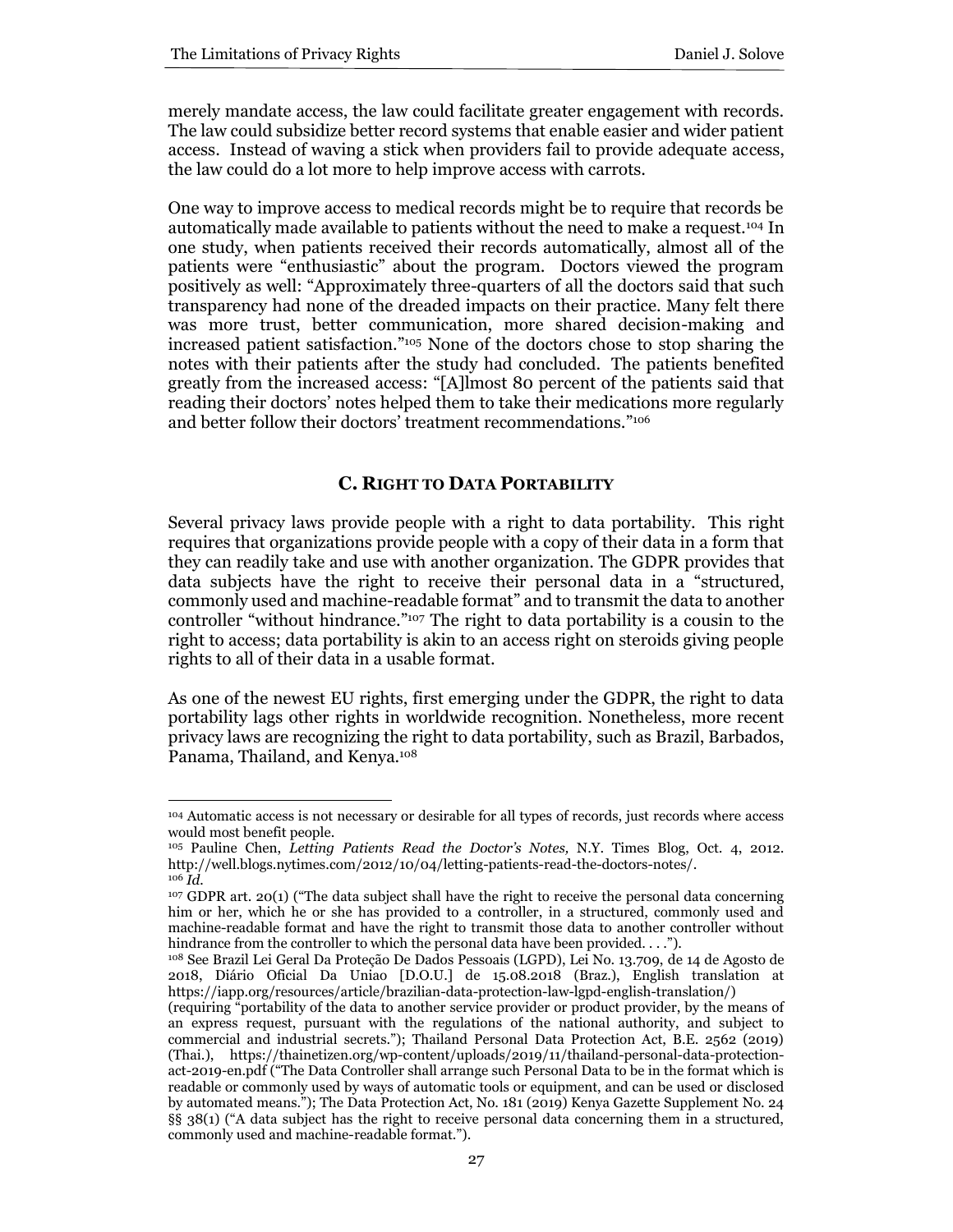In the US, privacy laws generally lack a right to data portability, but newer state laws are starting to include this right. For example, the CCPA requires businesses provide personal information in a portable and "readily usable format" to allow consumers to transfer the information to another entity "without hindrance."<sup>109</sup> The VCDPA establishes a similar right to data portability.<sup>110</sup>

#### **1. Enhanced Access and Data Ownership**

In many ways, data portability is an extension of the right to access. It is a right to access with a specification about the format of the data. In this way, the right is a success; it improves the right to access. However, data portability alone is not the answer to the shortcomings of the right to access in achieving many of the goals.

At the outset, the data portability right under the GDPR does not involve all personal data maintained by controllers but only the data that was provided by the data subject.<sup>111</sup> "Provided" means data provided directly or indirectly through user activity (such as tracking user interaction with an entity's website).<sup>112</sup> Many organizations maintain data gathered about data subjects in other ways, and this data is not covered by the GDPR's right to data portability.

Data portability has less value when data is interconnected with data of others, such as on social media. Only porting a person's data without information supplied by others is incomplete. Porting other people's information would violate the privacy of these people. For example, a person's ability to port a list of email addresses for their entire set of LinkedIn contacts affects the privacy of those contacts. Overall, is such portability privacy protective or a privacy risk? The answer is quite unclear. Moreover, as Peter Swire and Yianni Lagos note, data portability can increase risks to data security.<sup>113</sup>

Thus, on many sites where data portability would be most desired by users, there will be significant limitations on how much data can be ported and how useful porting the data will be. Moreover, data portability is difficult for regulators to enforce. Regulators would have to analyze the technology involved and how readily the data could be ported. Thus far, data portability operates more as a suggestion than a rigorous requirement.

#### **2. Competition**

The right to data portability also aims to serve the goal of promoting competition. Data portability aims to empower individuals to switch to competitors and not be

<sup>109</sup> Cal. Civ. Code § 1798.100(d) (West 2020) ("[T]he information shall be in a portable and, to the extent technically feasible, readily useable format that allows the consumer to transmit this information to another entity without hindrance.").

<sup>110</sup> See Consumer Privacy Rights Act, ch. 36, 2021 Va. Legis. Serv. 1, 4 (West) (to be codified at Va. Code Ann. 59.1-573(A)( $\ddot{4}$ )) ("To obtain a copy of the consumer's personal data that the consumer previously provided to the controller in a portable and, to the extent technically feasible, readily usable format that allows the consumer to transmit the data to another controller without hindrance, where the processing is carried out by automated means").

<sup>111</sup> Sasha Hondagneu-Messner, *Data Portability: A Guide and a Roadmap*, 47 Rutgers Computer & Tech. L.J. 240, 254 (2021).

<sup>&</sup>lt;sup>112</sup> Id. at 254-55. For more background on the scope of the GDPR's right to data portability, see Article 29 Data Protection Working Party, *Guidelines on the Right to Data Portability* (Apr. 5, 2017).

<sup>113</sup> Peter Swire & Yianni Lagos, *Why the Right to Data Portability Likely Reduces Consumer Welfare: Antitrust and Privacy Critique,* 72 Md. L. Rev. 335, 374 (2013).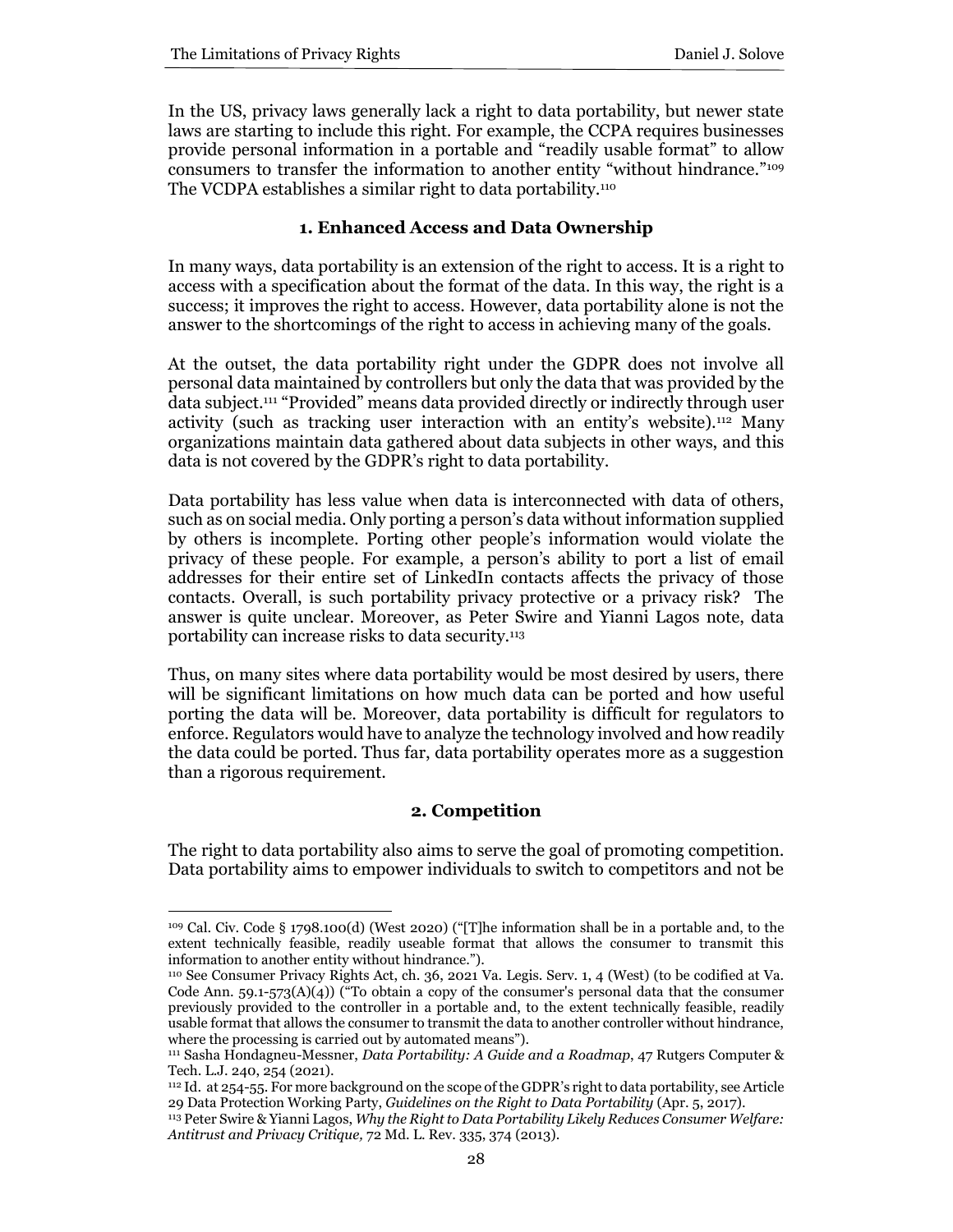locked in because their data is locked up.<sup>114</sup> According to guidance by the Article 29 Working Party (now called the European Data Protection Board), data portability "can foster a more competitive market environment by allowing consumers more easily to switch providers."<sup>115</sup>

However, although it is sometimes assumed that privacy and antitrust are complementary, Erika Douglas aptly contends that there are significant tensions between these two domains.<sup>116</sup> For example, smaller companies have argued that they must be able to access and scrape data from large competitors in order to be competitive. In *HiQ Labs v. LinkedIn*, LinkedIn blocked HiQ from scraping personal data from its users' profiles. HiQ argued that this blocking was anticompetitive. HiQ won the case, but the U.S. Supreme Court granted certiorari and will be looking at the issue.  $117$ 

Data portability often does not work effectively to increase competition. Removing one's data from a social media site such as Facebook and placing it elsewhere will not readily re-create the experience of Facebook. All one's friends and interwoven data would not be ported. There is a collective action problem, and it is not readily solvable by data portability.

As a feature of *privacy* laws, data portability should aim to enhance competition for *privacy*, not just competition in general. There are many other ways to address general competition, which is what anti-competition law seeks to do. Data portability thus should have the narrower goal to promote competition about privacy.

But this goal is doomed without addressing the market failure that prevents meaningful competition about privacy. People certainly care about privacy, yet their behavior does not appear to match their stated attitudes.<sup>118</sup> Elsewhere, I have argued that this gap between attitudes and behavior is not a "paradox," as it has oft been called, but reflects the fact that attitudes and behaviors regarding privacy involve different things. Abstractly, many people deeply care about privacy. Behavior involves concrete and contextual situations involving risk calculations. In these situations, people are presented with immediate benefits that they can readily understand. As discussed earlier, people cannot make good cost-benefit decisions regarding privacy because the implications of the future use of their data are too complex to figure out. Privacy often does not fare well when balanced against immediate benefits and technology's dazzle.

Often, competition about privacy involves a lot of rhetoric about how much a company cares about privacy, but nothing makes this rhetoric match reality. Just because a company shouts "privacy" more loudly does not mean it protects privacy more than other companies.

<sup>114</sup> Whitney Nixdorf, *Planting in A Walled Garden: Data Portability Policies to Inform Consumers How Much (If Any) of the Harvest Is Their Share*, 29 Transnat'l L. & Contemp. Probs. 135, 148 (2019).

<sup>115</sup> Article 29 Data Protection Working Party, *Guidelines on the Right to Data Portability* (Apr. 5, 2017).

<sup>116</sup> Erika M. Douglas, *The New Antitrust/Data Privacy Law Interface*, Yale L.J. Forum 647, 661-80 (Jan. 18, 2021).

<sup>117</sup> HiQ Labs, Inc. v. LinkedIn Corp., 938 F.3d 985 (9th Cir. 2019). For background about the clash between privacy and anti-competition law, see Erika M. Douglas, *The New Antitrust/Data Privacy Law Interface*, Yale L.J. Forum (Jan. 18, 2021).

<sup>118</sup> Daniel J. Solove, *The Myth of the Privacy Paradox,* 89 Geo. Wash. L. Rev. 1 (2021).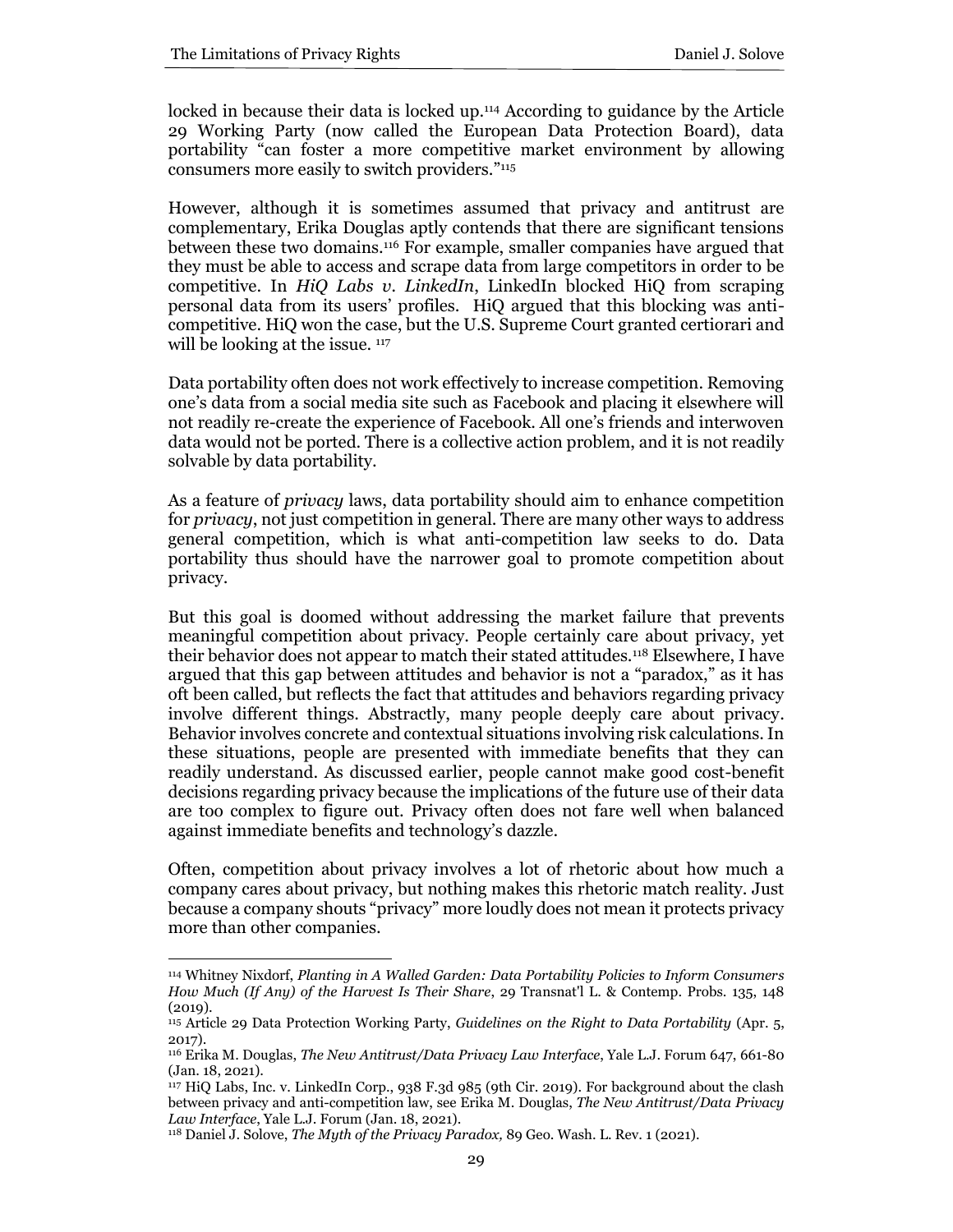Moreover, privacy is just one dimension among many that companies might compete upon. Other dimensions, such as price and quality, are easier for consumers to understand, assess, and compare. Thus far, these other dimensions appear to far outmatch privacy in the market.

Data portability, in and of itself, is far from sufficient to create such competition in privacy. The data portability right seems to rest on the assumption that there is a healthy market for privacy; the hope is that portability will grease the wheels, and they will turn. But this hope is unrealistic.

There is a more practical way that the law can help consumers when making choices between companies – to stop the bad apples with deficient privacy practices. Strong privacy comes at a cost, as it involves personnel and time to address privacy adequately. Privacy also might involve forbearance on collecting or using personal data that has a high opportunity cost. Companies that incur these costs should not have to compete against companies that shortchange privacy with underfunded programs without adequate resources or companies that ignore privacy for greater profit. If companies can get away with being cheap and opportunistic about privacy, then those companies that do so have an advantage. For example, they might be able to offer lower prices than other companies that take privacy seriously.

The law can help prevent this unfair advantage by ensuring that companies cannot get away with poor privacy practices and cutting corners. Operating in this more structural way, the law could ensure that companies that try to protect privacy well are not at a competitive disadvantage.

# **D. RIGHT TO RECTIFICATION OR CORRECTION**

One of the most common rights in privacy laws is the right to rectification or correction. The right provides individuals with the ability to request that errors in their records be corrected as well that data be added so that the records reflect the complete story. For example, under the right to rectification in Article 16 of the GDPR, data subjects have the right to have errors in their personal data corrected. <sup>119</sup> In addition, data subjects have the right to have "incomplete personal data completed."<sup>120</sup>

# **1. Accurate Records**

A primary goal of the right to rectification is to promote accurate records. This goal is important because records of personal data are often riddled with errors. According to a FTC report in 2013, about 5% of consumers "had an error on one of their credit reports serious enough to result in higher borrowing fees."<sup>121</sup> A health IT expert estimates that about 70% of medical records have errors.<sup>122</sup> These facts are not surprising because personal data is gathered, processed, and transferred

<sup>119</sup> GDPR art. 16.

<sup>120</sup> GDPR art. 16.

<sup>121</sup> CATHY O'NEIL, WEAPONS OF MATH DESTRUCTION: HOW BIG DATA INCREASES INEQUALITY AND THREATENS DEMOCRACY 150 (2016).

<sup>122</sup> Christina Farr, *This Patient's Medical Record Said She'd Given Birth Twice - In Fact, She'd Never Been Pregnant* CNBC (2018), https://www.cnbc.com/2018/12/09/medical-record-errors-commonhard-to-fix.html (last visited Feb 13, 2020).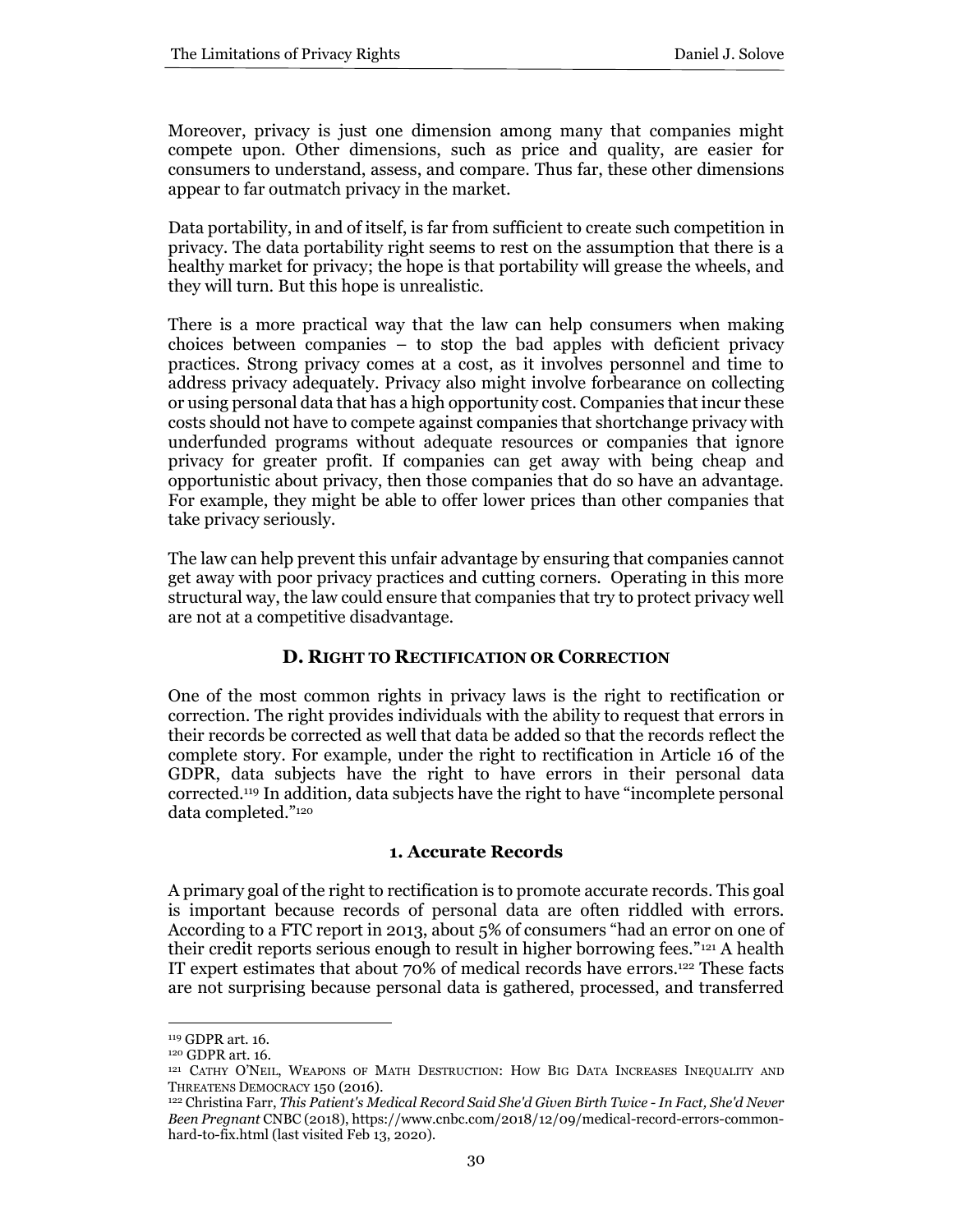on a gigantic scale and with enormous frequency. Errors in data can readily spread as information flows from one record system to another.

As with other rights, the right to correction places on the onus on individuals to act as proofreaders of their records. Engaging in free proofreading for organizations is not a task that many individuals have the time or wherewithal to do. The task does not scale given the vast number of organizations that collect and process personal data. Not only is reviewing records time-consuming, but making a correction request is even more of drain on time. Compounding this problem is the fact that an individual's dossier with a particular organization is not static. Data is constantly being added and changed in the dossier, sometimes even on a daily or weekly basis. Thus, it is unlikely individuals will be able to continually review their records at one organization, let alone the hundreds (or perhaps thousands) of organizations that possess their data.

The problem of record accuracy is exacerbated by the fact that the optimal degree of accuracy diverges for organizations and individuals. For individuals, an inaccuracy in records could lead to being charged a higher interest rate, being denied a loan, being rejected for a job, being barred from flying, or even being improperly arrested. For organizations, the stakes for errors are much lower. If a consumer reporting agency has incorrect data, it might miscalculate a credit score. The harm to the consumer reporting agency is minimal; creditors likely will not even know about the error and will just move on to offer a loan to someone else. Of course, very high error rates might not be optimal, but many organizations can tolerate a moderate error rate.

Thinking about the right to correction in a more structural way, the goal is not merely to allow individuals to correct errors in particular records but also to ensure that record systems with personal data are maintained at an appropriate level of accuracy. This broader goal is one that many privacy laws purport to achieve by including a principle of "data quality," typically requiring that personal data be accurate, complete, and up-to-date. Data quality need not be perfect but should be reasonable and appropriate for the uses and potential risks. The principle of data quality is an essential one, as it requires accuracy without placing the onus on individuals to proofread and correct their records.

Although privacy laws frequently proclaim the data quality principle, it often amounts to hollow rhetoric. Rarely do the laws have mechanisms to ensure for data quality beyond merely stating the principle. A more rigorous requirement of data quality would require concrete ways to monitor organizations to ensure that they are adhering to the principle. The right to correction should serve as a secondary level of protection – as a backstop for individuals to correct occasional errors. In practice, however, enforcement of data quality falls back to individuals, who must raise right-to-correction complaints or seek to enforce data quality through a private right of action in laws that have them.

When plaintiffs have sought to use a private right of action for violations of data quality, courts have undermined their cases with narrow conceptions of harm. In the United States, the Supreme Court has recently undermined the enforcement of accuracy. In *TransUnion v. Ramirez,* TransUnion, a consumer reporting agency, falsely indicated that more than 8,000 people were terrorists on their credit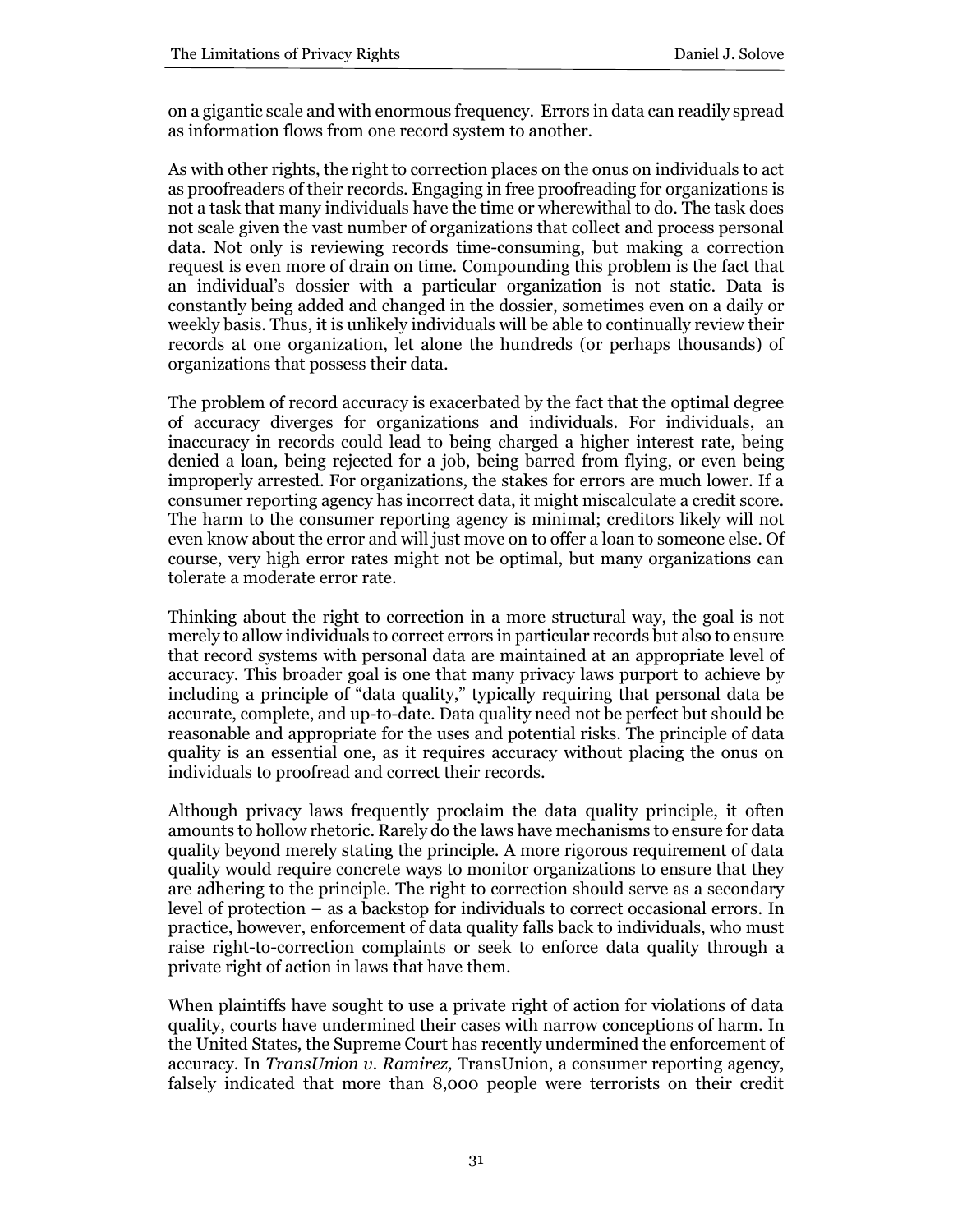reports.<sup>123</sup> The errors emerged when TransUnion created a service called "Name Screen" where it would place alerts on credit reports when people were a "potential match" on the U.S. Treasury Department's Office of Foreign Assets Control's (OFAC) list of terrorists, drug traffickers, and other criminals. The process by which TransUnion added the alerts was quite shoddy. TransUnion would merely compare people's names to the OFAC list.

If the consumer's first and last name matched the first and last name of an individual on OFAC's list, then TransUnion would place an alert on the credit report indicating that the consumer's name was a "potential match" to a name on the OFAC list. TransUnion did not compare any data other than first and last names. Unsurprisingly, TransUnion's Name Screen product generated many false positives. Thousands of lawabiding Americans happen to share a first and last name with one of the terrorists, drug traffickers, or serious criminals on OFAC's list of specially designated nationals.<sup>124</sup>

The plaintiffs argued that TransUnion failed to follow reasonable procedures to ensure accuracy, as required by the FCRA.<sup>125</sup>

The Court ultimately concluded that that only the plaintiffs whose reports were disclosed to others had standing to sue under the FCRA. Plaintiffs who had the error in their reports that had not yet been disclosed did not suffer a "concrete injury" and lacked standing to sue despite FCRA's granting individuals a statutory right to sue.<sup>126</sup>

With this disembowelment by the Court, FCRA's accuracy requirement is without meaningful heft or rigor. Instead of placing the onus on people like Ramirez to police their records, the law should mandate better processes for keeping records accurate. FCRA purportedly does this with its requirement to use "reasonable procedures to ensure maximum possible accuracy" but the lesson from *TransUnion v. Ramirez* is that consumer reporting agencies can avoid being liable for failing to adhere to this duty.

In many cases, there is the potential for errors in records not to be detected by individuals or to be discovered too late after damage already has been done. Returning to *TransUnion v. Ramirez,* the lead plaintiff only learned about the error of being mislabelled a terrorist when he tried to buy a car. He was stunned to be told by the car salesperson that he could not buy the car because he was on a terrorist list. Had he not tried to buy the car, he might never have known. Without knowledge, he would not have exercised his right to correct. Many other individuals had no idea that their records contained this egregious and damaging error.

Although FCRA's accuracy requirement might sound strong, especially with the use of the words "maximum possible accuracy," in practice, it falls far short. For example, in *Sarver v. Experian,* the court held that credit reporting agencies did not have a duty to analyse reports for "anomalous information." Doing so would

<sup>123</sup> TransUnion LLC v. Ramirez, 141 S.Ct. 2190 (2021).

<sup>124</sup> *Id.*

<sup>125</sup> See § 1681e(b).

<sup>126</sup> *TransUnion, supra* note \_, at X.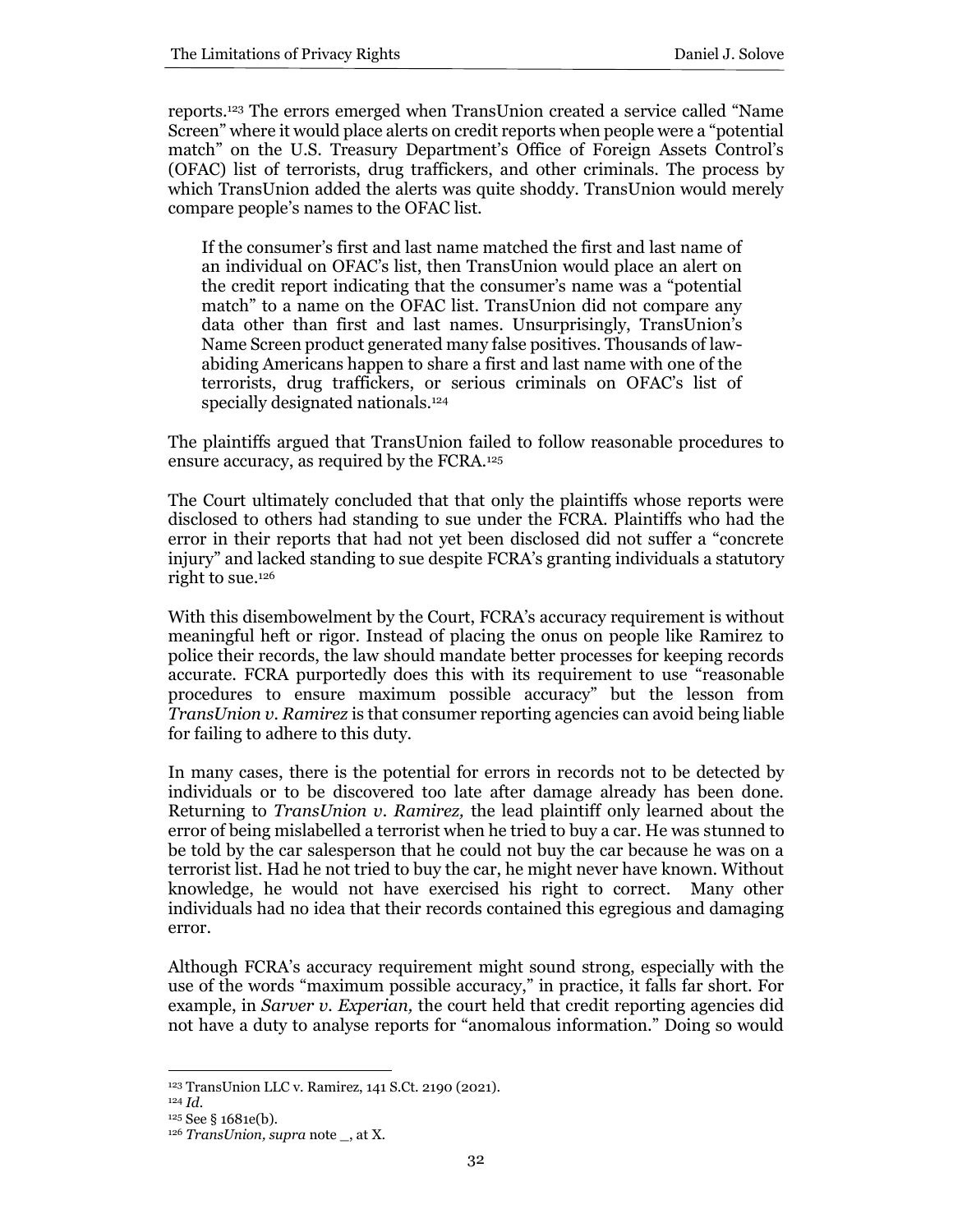be too big a burden on the company which processed a ton of data each day.<sup>127</sup> The irony is that the concept behind the obligation of maintaining accuracy was to ensure that companies did not consume more information than they could chew. Also, consumer reporting agencies offer credit report monitoring services where they tout their ability to look for anomalous information, which undercuts the claim that doing so to meet its statutory obligation is too difficult.

Privacy laws should require more steps to maintain accuracy whenever there is a risk of harm or negative consequence to people. Relying on rights to correct is too fragmented and minimal to incentivize organizations to improve the accuracy of their records. Placing the onus on individuals to bring private rights of action to enforce data quality requirements puts a big burden on individuals, who must engage in protracted litigation only to be rebuffed by courts that are reluctant to find harm. Thus, privacy laws end up with having empty shibboleths about strong data quality and high accuracy. Instead, concrete procedures should be mandated, such as reviewing records for anomalies, conducting audits of records for accuracy, and accountability to regulators for accuracy.

The law also must take more proactive steps to ensure that records are accurate. For example, HIPAA is commonly believed to have a right to correction, but it actually merely has a right to "amendment."<sup>128</sup> HIPAA allows patients to request that notations about errors be added to their file but not that the errors be removed or changed.<sup>129</sup> Thus, if incorrect data infects a record, there is no way to cleanse it out. Errors become akin to a chronic disease that must be forever managed; they do not go away. Erroneous data can readily take on a life of its own, and correction notations often go unread or unnoticed. Of course, there are certain reasons why erroneous information should not be entirely deleted, as the data could explain a diagnosis or need to be preserved in case of future litigation. But the erroneous data could be archived and removed from the main part of the record.

The right to rectification is an important one for occasional situations where people become aware of errors in their records that they want to take the time to fix. But the right is not well-designed to achieve the larger structural goal of accurate records.

# **2. Accurate Decisions and Predictive Judgments**

Accurate records are important, but their value is not primarily based on accuracy for its own sake. Instead, accurate records are part of a larger more important goal – accurate *decisions.* Inaccurate records have the potential to lead to decisions that can cause harm to people and that are unfair.

Privacy laws mainly focus on accurate *records* rather than accurate *decisions*. For example, FCRA seeks to ensure accurate records, but says little about the quality of credit scoring. A credit score can be inaccurate not only if it is based on wrong data, but also if based on a faulty formula. The same is true for many decisions based on algorithms; the decisions could be flawed because the data is bad or because the algorithm is bad. Therefore, accurate records are far from sufficient to

<sup>127</sup> Sarver v. Experian Information Solutions, 390 F.3d 969 (7th Cir. 2004).

<sup>128</sup> HIPAA, 45 C.F.R. § 164.526.

<sup>&</sup>lt;sup>129</sup> HIPAA, 45 C.F.R. § 164.526(c)(1) (providing that the covered entity must make the amendment by "identifying the records in the designated record set that are affected by the amendment and appending or otherwise providing a link to the location of the amendment").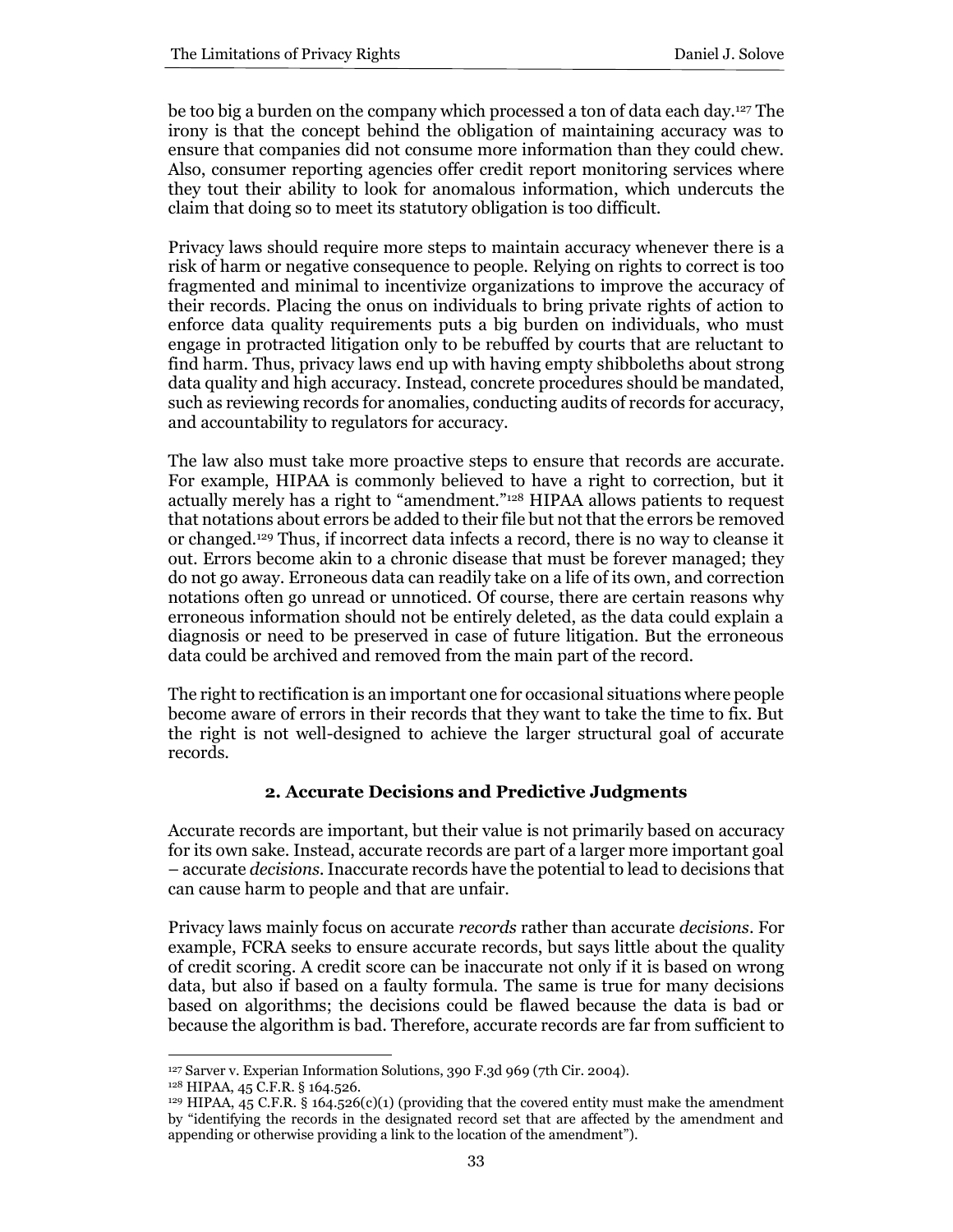ensure accurate decisions. Accurate records are certainly a necessary condition to accurate decisions, but much more than accuracy of records must be regulated to ensure for accurate decisions.

The law focuses on *data* rather than *decisions* likely because of a fear of becoming too paternalistic. Although lawmakers should not be writing algorithms, there is a wide range of ways that the law can regulate algorithms without mandating specifics. The law could establish certain factors as off-limits. The law could set certain ideals for decisions and create accountability mechanisms to check if decisions are meeting these ideals.

Beyond *accurate* decisions*,* there is an even broader goal that the law should strive to achieve – *appropriate* decisions. Increasingly, predictive decisions are being made about people based upon the data in their records.<sup>130</sup> The data in a record could be entirely correct but predictions based upon it could be wrong. In this scenario, a right to correct the data will not be useful unless the prediction is part of the record and can be proven wrong. A predictive decision is often impossible to prove as incorrect because it is a prediction of a future occurrence that has not yet happened.

Only in a few contexts does the law protect against predictive judgments. For example, the Genetic Information Nondiscrimination Act (GINA) prohibits discrimination in employment and insurance based on genetic information.<sup>131</sup> However, laws generally do not restrict decisions based upon predictions or allow people to contest the assumptions and judgments behind the prediction.

Ultimately, the most important goal for privacy law is to protect people from faulty decisions. Decisions can be faulty because they are inaccurate, but predictive decisions often cannot be assessed as accurate or inaccurate. Nevertheless, predictive decisions must be fair, transparent, and not contrary to societal values.

Not only is the right to correct errors in records woefully insufficient as a means to make records more accurate systematically, but the right fails because it is focused on data and on accuracy. The law must not just focus on accurate *data* but also on accurate *decisions.* And, when regulating decisions, the law must regulate not just *accuracy* but also *adequacy*. The right to rectification is unable to achieve these goals. The law must regulate to ensure a minimum level of quality in decisions. Accurate data is a means to a larger end. It does not make sense to wash and wax a car and then drive it off a cliff. Pristine data is meaningless if decisions made based on it remain shoddy.

# **E. RIGHT TO ERASURE OR DELETION**

Under the GDPR and many other privacy laws, data subjects have a right to "erasure" of their personal information. <sup>132</sup> This right is also called a right to

<sup>130</sup> CATHY O'NEIL, WEAPONS OF MATH DESTRUCTION: HOW BIG DATA INCREASES INEQUALITY AND THREATENS DEMOCRACY 133 (2016).

<sup>131</sup> Genetic Information Nondiscrimination Act, Pub.L. 110–233, 122 Stat. 881 (2008).

<sup>132</sup> GDPR art. 17; Argentina's Personal Data Protection Law; Peru's Personal Data Protection Law; Uruguay's Law on the Protection of Personal Data and Habeas Data Action; Brazil's LGPD; Kosovo's Law on the Protection of Personal Data; Montenegro's Personal Data Protection Law; Russia's Federal Law on Personal Data; Turkey's LPPD; Ghana's Data Protection Act; Israel's Privacy Protection Law; Hong Kong's Personal Data (Privacy) Ordinance; South Korea's Personal Information Protection Act. Privacy laws typically provide for some exceptions to the right of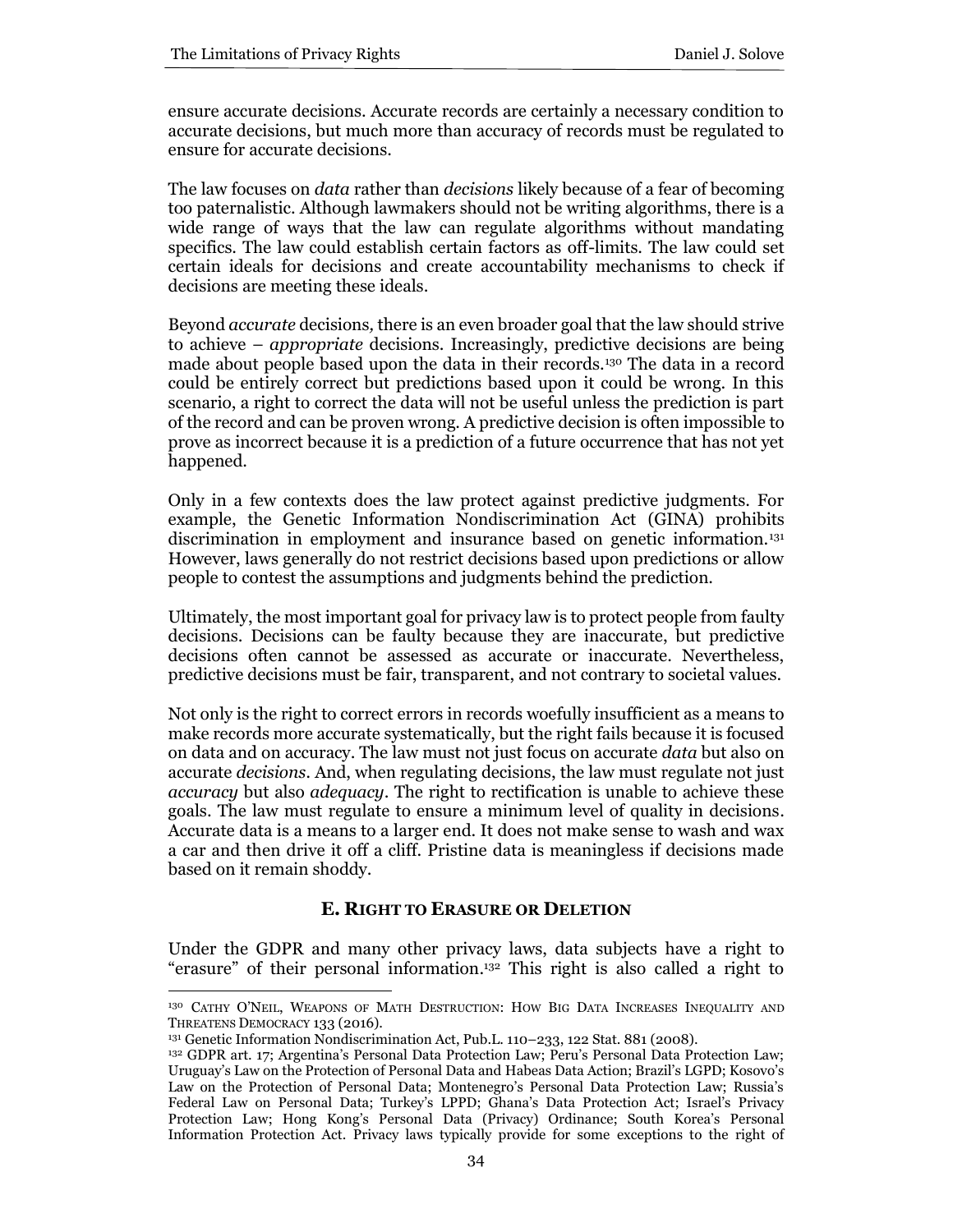"deletion" or "elimination" or "cancellation."

There has been significant confusion about the meaning of the right to erasure. The right is often conflated with the right to be forgotten, which is actually quite distinct. The GDPR exacerbates the confusion by putting the right to be forgotten in parentheses after the title of the right to erasure.<sup>133</sup>

There are several different circumstances under which laws recognize a right to erasure, such as illegally-processed data, withdrawn consent, or data that is no longer necessary. The GDPR recognizes all of these circumstances as ones justifying erasure.<sup>134</sup> The erasure rights of many other laws do not allow for erasure in some of these circumstances.

Deletion rights often allow for data subjects to demand the deletion of data that was properly processed with their consent. Under the GDPR's right to erasure, individuals can have data deleted if they withdraw consent to processing and if there is not another lawful basis to process.<sup>135</sup> Data subjects also can have data erased if they exercise their right to object to the processing and "there are no overriding legitimate grounds for the processing."<sup>136</sup>

In the US, only a few federal laws provide for a right to delete. COPPA through its regulations requires a right of parents to delete data gathered from their children as well as data that is no longer necessary for the purposes of collection.<sup>137</sup>

Recent US state privacy laws provide for rights to delete. Under Virginia's CDPA, people "have the right to delete personal data provided by or obtained about the consumer."<sup>138</sup> Likewise, under the CCPA, provides people with a broad right to delete personal data.<sup>139</sup> Additionally, when a business receives a consumer deletion request, it must explicitly notify and instruct any third parties that have received the consumer's personal information to delete it.

The VCDPA and CCPA are somewhat broader than the GDPR for erasure because the GDPR permits erasure when a person withdraws previously-supplied consent to process whereas the VCDPA and CCPA allow individuals to delete data even beyond the basis of withdrawal of consent. The VDCPA has the broadest deletion right, applying to information "provided by or obtained about the consumer."<sup>140</sup> The CCPA only applies to personal data "which the business has collected from the consumer."<sup>141</sup>

deletion, such as ensuring security, protecting against illegal activities, complying with a legal obligation, or ensuring the exercise of free speech.

<sup>133</sup> GDPR art. 17 ("Right to erasure ('right to be forgotten')").

<sup>134</sup> GDPR art 17.

<sup>135</sup> GDPR art 17(b).

<sup>136</sup> GDPR art 17(c).

<sup>137</sup> COPPA Rule, 16 C.F.R. § 312.4(d)(3) (a "parent can review or have deleted the child's personal information, and refuse to permit further collection or use of the child's information, and state the procedures for doing so"); COPPA Rule, 16 C.F.R. § 312.10 ("An operator of a Web site or online service shall retain personal information collected online from a child for only as long as is reasonably necessary to fulfill the purpose for which the information was collected. The operator must delete such information using reasonable measures to protect against unauthorized access to, or use of, the information in connection with its deletion.").

<sup>138</sup> VCDPA, § 59.1-573(A)(3).

<sup>139</sup> CCPA, 1798.105.

<sup>140</sup> VCDPA, § 59.1-573(A)(3).

<sup>141</sup> CCPA, 1798.105.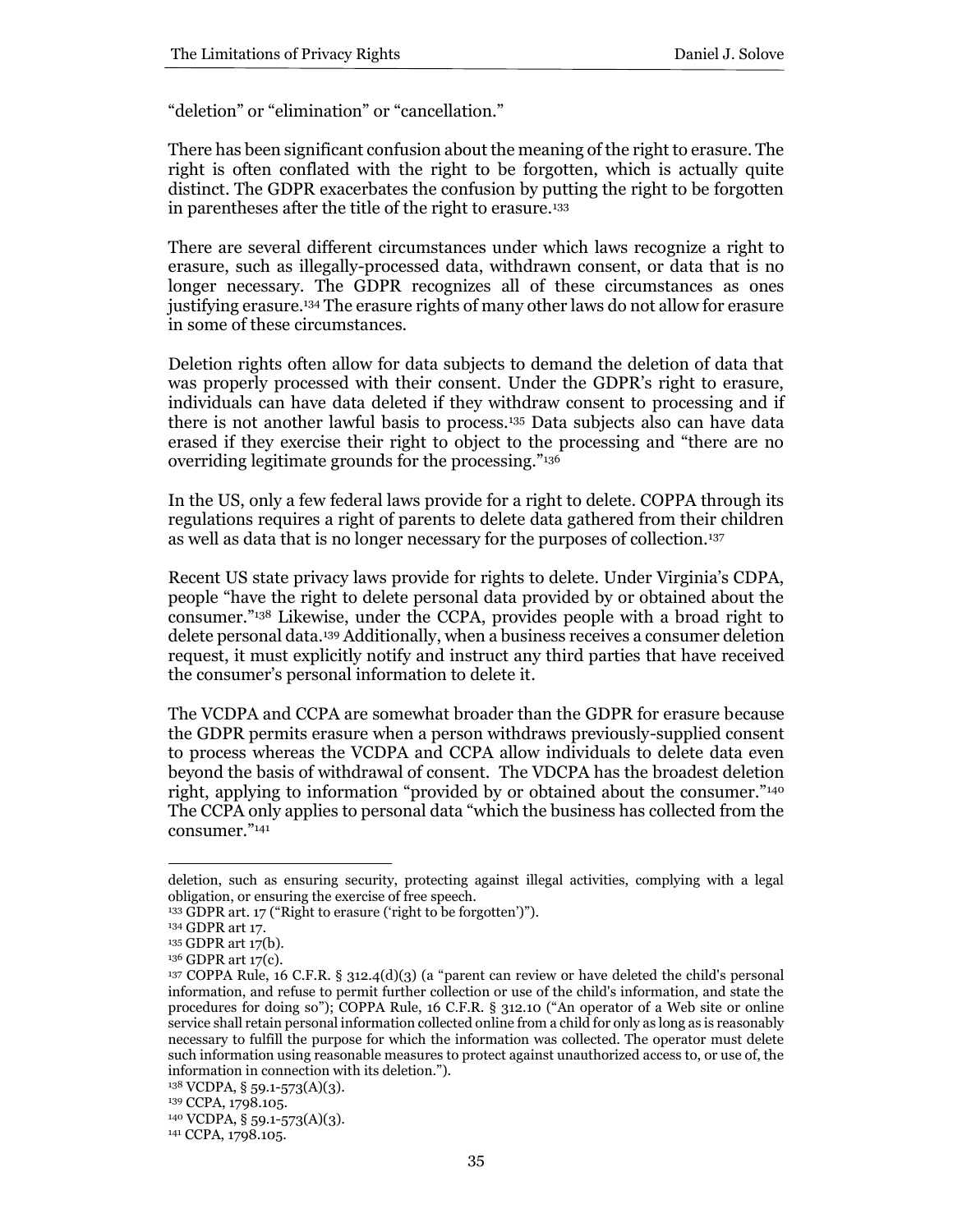The most common circumstance that laws recognize as justifying erasure involves data that was improperly gathered. The GDPR's right to erasure extends to data that was "unlawfully processed."<sup>142</sup> Deleting such data follows basic legal principles of disgorging ill-gotten gains. Under many privacy laws, the data protection authority can order the destruction of improperly-gathered data.

# **1. Preventing Ill-Gotten Gains**

A key goal of the right to erasure is to prevent organizations from keeping improperly-collected personal data.<sup>143</sup> The onus should not be on individuals to pursue actions to disgorge ill-gotten gains. The law ought to ensure that entities do not maintain data that they gathered or processed in violation of the law. In many cases, the law does so without placing the burden on individuals to enforce it.

For example, in several cases in the United States, the FTC has ordered the destruction of such data.<sup>144</sup> In one case, for instance, the FTC ordered Everalbum to delete photos and videos that it collected from consumers and use for its facial recognition technology without their consent.<sup>145</sup>

As with other rights and other goals, the right to erasure is useful in a secondary role to achieve the aim of disgorgement, but it is not sufficient to be the primary mechanism. Not enough individuals will exercise their rights to ensure that all the wrongly-acquired data is deleted. When privacy laws move beyond relying on individuals to exercise their right to erasure to police ill-gotten gains, they are dramatically more effective.

As Lauren Scholz argues, restitution should play a much larger role as a remedy for privacy violations.<sup>146</sup> The law should aim to address "the wrongful profit and the incentives that it creates for businesses."<sup>147</sup> No company should come out ahead for violating the law. Economic incentives must favor compliance.

<sup>142</sup> GDPR art 17(d).

<sup>143</sup> Restitution involves restoring victims to where they would have been absent the wrongful conduct. Lauren Henry Scholz, *Privacy Remedies,* 94 Ind. L.J. 653 (2019). Disgorgement involves returning the unlawful gains that a wrongdoer obtained through unjust enrichment. With restitution, the focus is on restoring what the victims lost. With disgorgement, the focus is on surrendering the profits that the wrongdoer gained. Restitution does not depend upon deliberate wrongdoing; even an innocent mistake that unjustly enriches a defendant can be subject to restitution. For example, restitution can involve a third party that was unwittingly given an undeserved benefit. Restitution can be used against third parties that benefit from another party's actions. For example, if a company wrongfully shares personal data with a third party, that third party could be ordered to purge the data.

<sup>144</sup> See, e.g., In the Matter of Midwest Recovery Systems (FTC. Nov. 30, 2020) (settlement requiring deletion of debt information); In the Matter of Flo Health, Inc. (FTC, June 22, 2021) (settlement requiring Flo Health to instruct third parties that it improperly shared personal data with to delete that data). In 2021, the U.S. Supreme Court took away the FTC's ability to pursue some of these remedies. In *AMG Capital Management v. Federal Trade Commission*, the Court held that the FTC lacked authority under the FTC Act "to seek, [or] a court to award, equitable monetary relief such as restitution or disgorgement." Acting FTC Commissioner Rebecca Kelly Slaughter responded to the Court's decision by saying that "the Court has deprived the FTC of the strongest tool we had to help consumers when they need it most" and that the Court "ruled in favor of scam artists and dishonest corporations, leaving average Americans to pay for illegal behavior." AMG Capital Management v. Federal Trade Commission, 141 S.Ct. 1341 (2021).

<sup>145</sup> In the Matter of Everalbum, Inc. (FTC, May 7, 2021).

<sup>146</sup> Lauren Henry Scholz, *Privacy Remedies,* 94 Ind. L.J. 653 (2019)

<sup>147</sup> *Id.* at 677-78.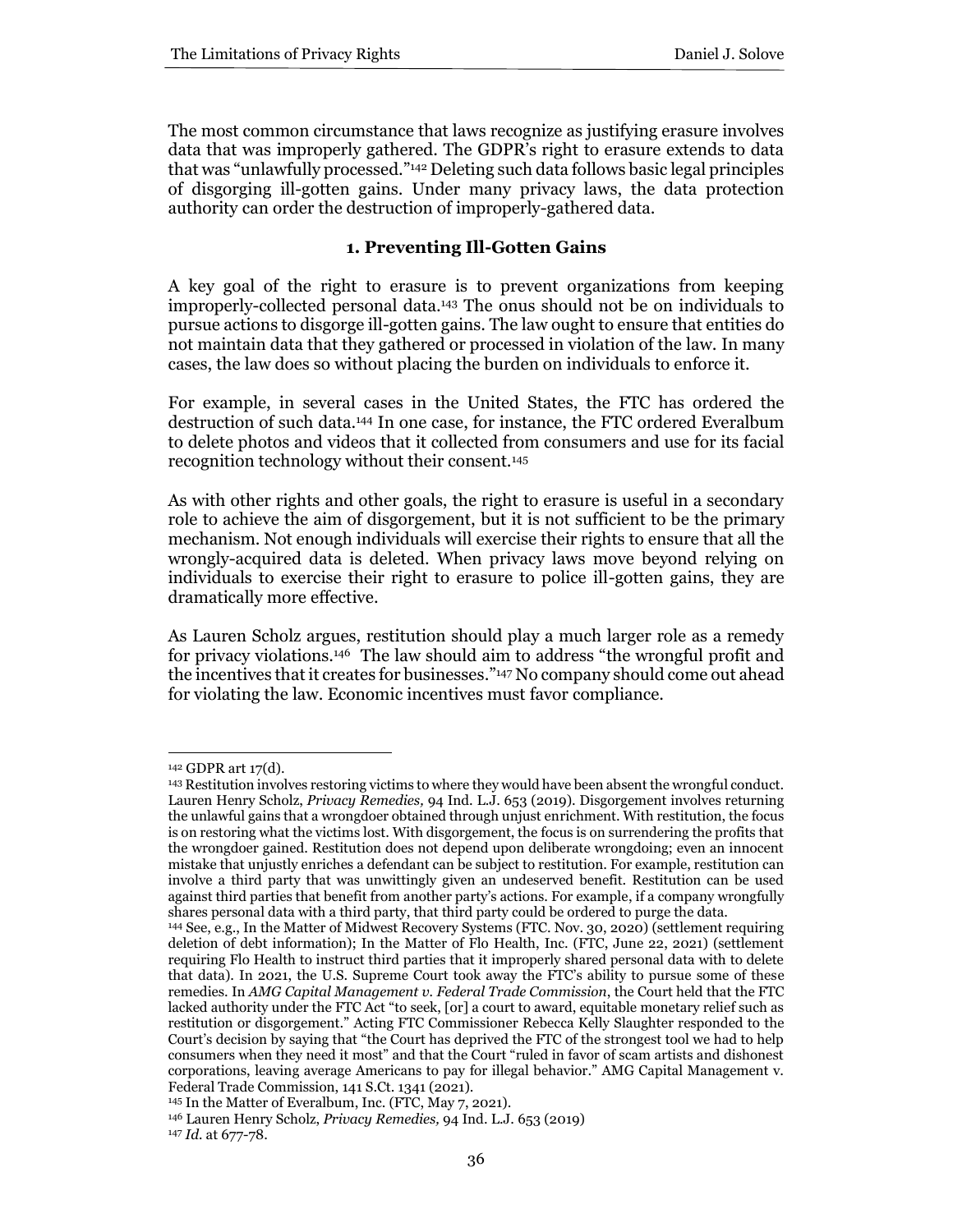# **2. Data Minimization**

A goal of deletion rights is to further the principle of data minimization, which typically states that data shall not be retained for longer than necessary to achieve the purposes stated at collection. Many laws have this principle. In addition to the right to delete, this principle is sometimes backed up by data retention requirements that explicitly require the deletion or anonymization of data that is no longer needed.<sup>148</sup> As Meg Leta Jones notes, one goal of a right to erasure is to clean out stale personal data: "Information loses context over time. It becomes displaced from its original setting."<sup>149</sup>

Quite a number of privacy laws provide people with the right to demand deletion of personal data that is no longer necessary for the purposes for which it was collected.<sup>150</sup>

The right to delete unnecessary data is different from data retention limitations. The right to delete is a right invoked by a data subject. A data retention obligation requires that data be deleted regardless of whether a data subject had requested it. Although a right to delete unnecessary data can be valuable to data subjects under certain situations, data subjects will find it highly impractical to use this right more systematically. There are so many entities that gather and store personal data that it will be nearly impossible for people to identify them all, figure out which data is no longer necessary for the purposes originally collected, and then make the deletion request. In short, this right does not scale, and it is not a feasible way to ensure adherence to the principle of data minimization. A right to erasure is thus secondary to data retention limitations.<sup>151</sup>

Data minimization must have rigor. Otherwise, it becomes a hollow principle that sounds as though it is protecting privacy but is doing no actual work. Data minimization is difficult to police, as it involves relevance to purposes and involves judgment calls. But if it is not done rigorously, then data minimization is empty. Privacy laws often state data minimization principles without a practical way to enforce them, rendering them little more than hollow feel-good rhetoric.

#### **F. RIGHT TO BE FORGOTTEN**

The so-called "right to be forgotten" (sometimes referred to as the "right to oblivion") emerged from the right to erasure. The right to be forgotten requires the removal of personal data from search engine results if a valid request is made by an individual.

The right to be forgotten is often conflated with the right to erasure or deletion, but the two rights are distinct. The right to erasure requires destruction of data. The

<sup>148</sup> COPPA Rule, 16 C.F.R. § 312.10 ("An operator of a Web site or online service shall retain personal information collected online from a child for only as long as is reasonably necessary to fulfill the purpose for which the information was collected. The operator must delete such information using reasonable measures to protect against unauthorized access to, or use of, the information in connection with its deletion."); **Cite other laws:** Costa Rica,

<sup>149</sup> MEG LETA JONES, CTRL+Z: THE RIGHT TO BE FORGOTTEN 123 (2016).

<sup>150</sup> GDPR art. 17, **cite other laws.**

<sup>151</sup> See Alexander Tsesis, *The Right to Erasure: Privacy, Data Brokers, and the Indefinite Retention of Data*, 49 Wake Forest L. Rev. 433, 435 (2014) ("While businesses have legitimate reasons to use data in their day-to-day operations, a statutorily defined expiration period is necessary to preserve the data subjects' dignitary and autonomy rights.").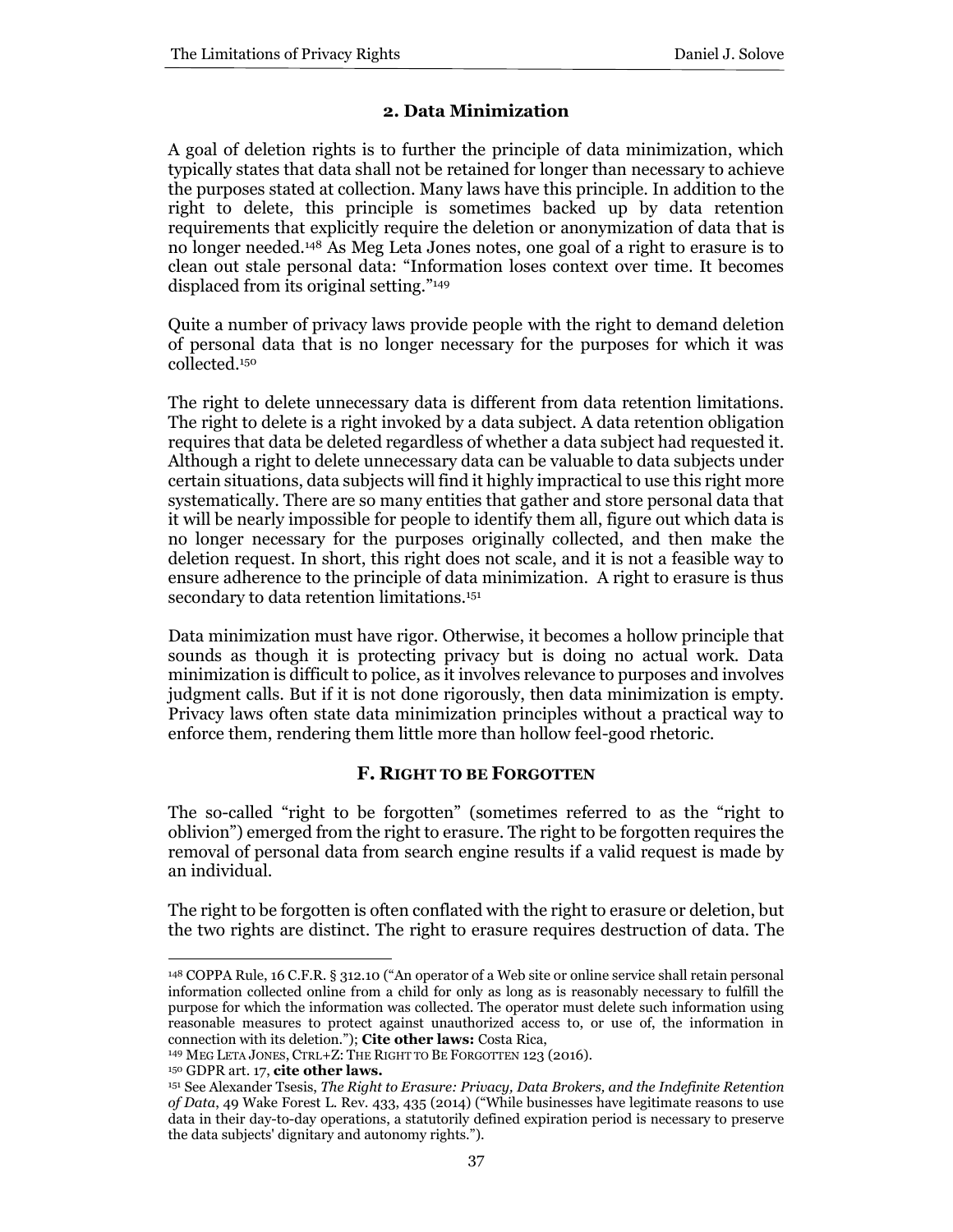right to be forgotten, in contrast, does not involve deleting data. Instead, it is best characterized as a right to obscurity.<sup>152</sup> The data is not destroyed but is simply not publicly disseminated in search results.

The conflation of the right to erasure and the right to be forgotten is made in the GDPR, which puts the "right to be forgotten" in parentheses after the title to the section on the right to erasure.<sup>153</sup> But this section involves a right to erasure and does not address the right to be forgotten.

The right to be forgotten emerged from a judicial interpretation of the right to erasure under the EU Data Protection Directive, the predecessor to the GDPR. In *Google Spain v. AEPD* (2014), the EU Court of Justice (CJEU), a Google search of the name of a Spanish citizen returned a result with links to a Spanish newspaper with information about his debts. The person wanted Google to remove these items from search results under his name. The CJEU required that Google remove certain search results linked to a person's name.<sup>154</sup>

The right to be forgotten merely requires that search engines remove links to third party web pages when data is inadequate, irrelevant, or excessive. The underlying data does not have to be deleted. Thus, the newspaper websites with the data about the person's debts could continue to display the information. Nor did Google have to delete the information; it just was restricted from disclosing it in search results.

The GDPR, which was in the later stages of being forged when the right to be forgotten was born, attempts to codify the right to erasure by adding it in parentheses to the right to erasure. However, as Miquel Peguera observes, the GDPR's right to erasure "does not deal specifically with search engines. It also does not establish with particularity a data subject's right to request the delisting of links displayed in search engines' results for name-specific queries – in short, it does not codify *Google Spain*." 155

Subsequent to *Google Spain*, judicial decisions have embraced a right to be forgotten in other countries, including Mexico, Japan, Russia, Colombia, and India.<sup>156</sup>

Certain laws in the US offer limited rights that resemble the right to be forgotten. For example, expungement allows juveniles to have conviction information sealed.<sup>157</sup> In 2013, California passed an "online eraser" law that provides children under 18 with a right to delete information they shared on social media.<sup>158</sup> These rights are much more limited than the broad right to be forgotten in the EU.

<sup>152</sup> Evan Selinger and Woodrow Hartzog, *Google Can't Forget You But It Should Make You Hard to Find*, Wired (May 20, 2014), http://www.wired.com/2014/05/google-cant-forget-you-but-itshould-make-you-hard-to-find/ ("[T]he talk about forgetting and disappearing is really concern about the concept of obscurity in the protection of our personal information."). <sup>153</sup> GDPR art. 17.

<sup>154</sup> Google Spain SL v. Agencia Española de Protección de Datos, in the European Court of Justice, Case C-131/12, 2014 E.C.R. 317.

<sup>155</sup> Miquel Peguera, *The Shaky Ground of the Right to Be Delisted*, 18 Vand. J. Ent. & Tech. L. 507, 557 (2016).

<sup>156</sup> Dawn C. Nunziato, *The Fourth Year of Forgetting: The Troubling Expansion of the Right to be Forgotten*, 39 U. Pa. J. Int'l L. 1011, 1059-64 (2018).

<sup>157</sup> *See infra.*

<sup>158</sup> Cal. Bus. & Prof. Code §§ 22580-81, S.B. 568, 2013 Leg. Rev. Sess. (Cal. 2013).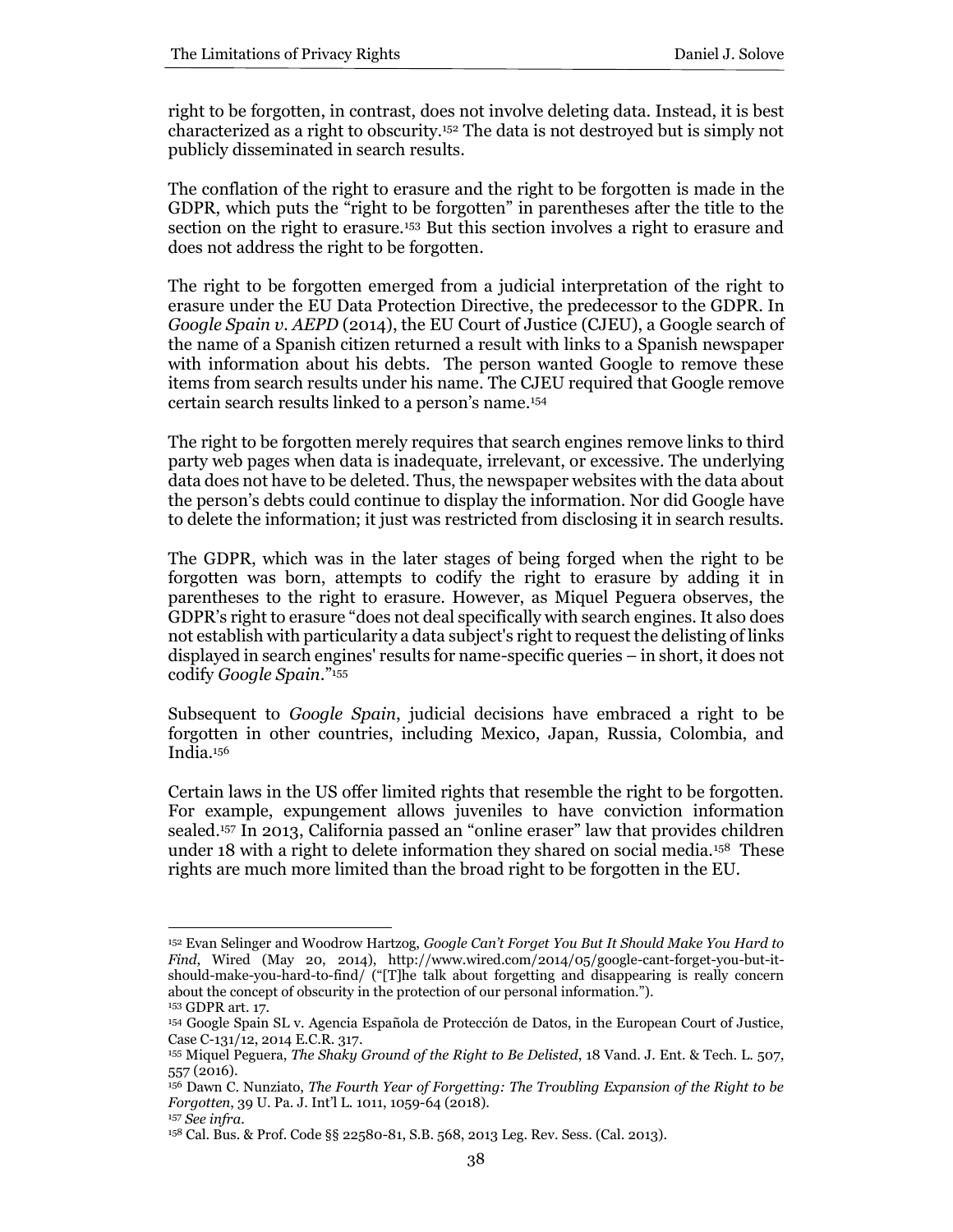# **1. Obscurity**

As mentioned above, the right to be forgotten is really a right to obscurity rather than a right to erasure. Privacy is not just about keeping secrets hidden away from everyone; it is also about modulating the accessibility of personal data and the boundaries of how it can flow.<sup>159</sup> As the U.S. Supreme Court stated in *DOJ v. Reporters Committee,* "Plainly there is a vast difference between the public records that might be found after a diligent search of courthouse files, county archives, and local police stations throughout the country and a computerized summary located in a single clearinghouse of information."<sup>160</sup>

Obscurity of data has long been built into the social fabric. It has existed for centuries. As Woodrow Hartzog and Fred Stutzman contend, "people expect obscurity in everyday life."<sup>161</sup> Obscurity is a "middle ground protection" between the extremes of secrecy and being widely conspicuous.<sup>162</sup>

Before the Internet, much personal data was shielded through practical obscurity. Hunting for data from various sources was difficult and time-consuming. For example, obtaining information from public records would often involve traveling to many local government offices at great time and expense.

Digital technologies have greatly eviscerated practical obscurity.<sup>163</sup> Information is now vastly more accessible, which can thwart privacy expectations. What was once a needle in a haystack is now available at the click of a mouse.

To return to the example of public records, with the rise of the Internet, government entities have put their records online in electronic form, vastly increasing the accessibility of these records.<sup>164</sup> Large companies routinely vacuum up these records to compile massive databases of personal data about millions of people. This loss in obscurity results in uses of public records that are far beyond the original aims of freedom of information laws. These laws (also called sunshine laws) aim to make government activities more transparent. Today, public records are swept up *en masse* by Big Data corporations to construct gigantic databases about people. Instead of shedding light on the government, these databases are used to shed light on the lives of individuals.<sup>165</sup>

Enabling people to make right to be forgotten requests is woefully insufficient to address the problems caused by the loss of obscurity of personal data. As with other rights, the onus is placed on the individual to request that each search engine remove links to the data. It remains unclear whether the right would extend to many of the companies that are gobbling up all the data as their uses may fall under permissible grounds for data gathering without consent, such as legitimate purposes under the GDPR. And, in the US, no justification is needed.

<sup>159</sup> DANIEL J. SOLOVE, UNDERSTANDING PRIVACY (2008).

<sup>160</sup> U.S. Dep't of Justice v. Reporters Committee for Freedom of the Press, 489 U.S. 749 (1989).

<sup>161</sup> Woodrow Hartzog & Fred Stutzman, The Case for Online Obscurity, 101 California Law Review 1, 8 (2013).

<sup>162</sup> *Id.* at \_.

<sup>163</sup> Daniel J. Solove*, Access and Aggregation: Public Records, Privacy, and the Constitution*, 86 Minn. L. Rev. 1137, 1176-78 (2002); Woodrow Hartzog & Frederic D. Stutzman, *The Case for Online Obscurity*, 101 Cal. L. Rev. 1 (2013).

<sup>164</sup> Daniel J. Solove, *Access and Aggregation: Public Records, Privacy, and the Constitution*, 86 Minn. L. Rev. 1137 (2002).

<sup>165</sup> *Id.*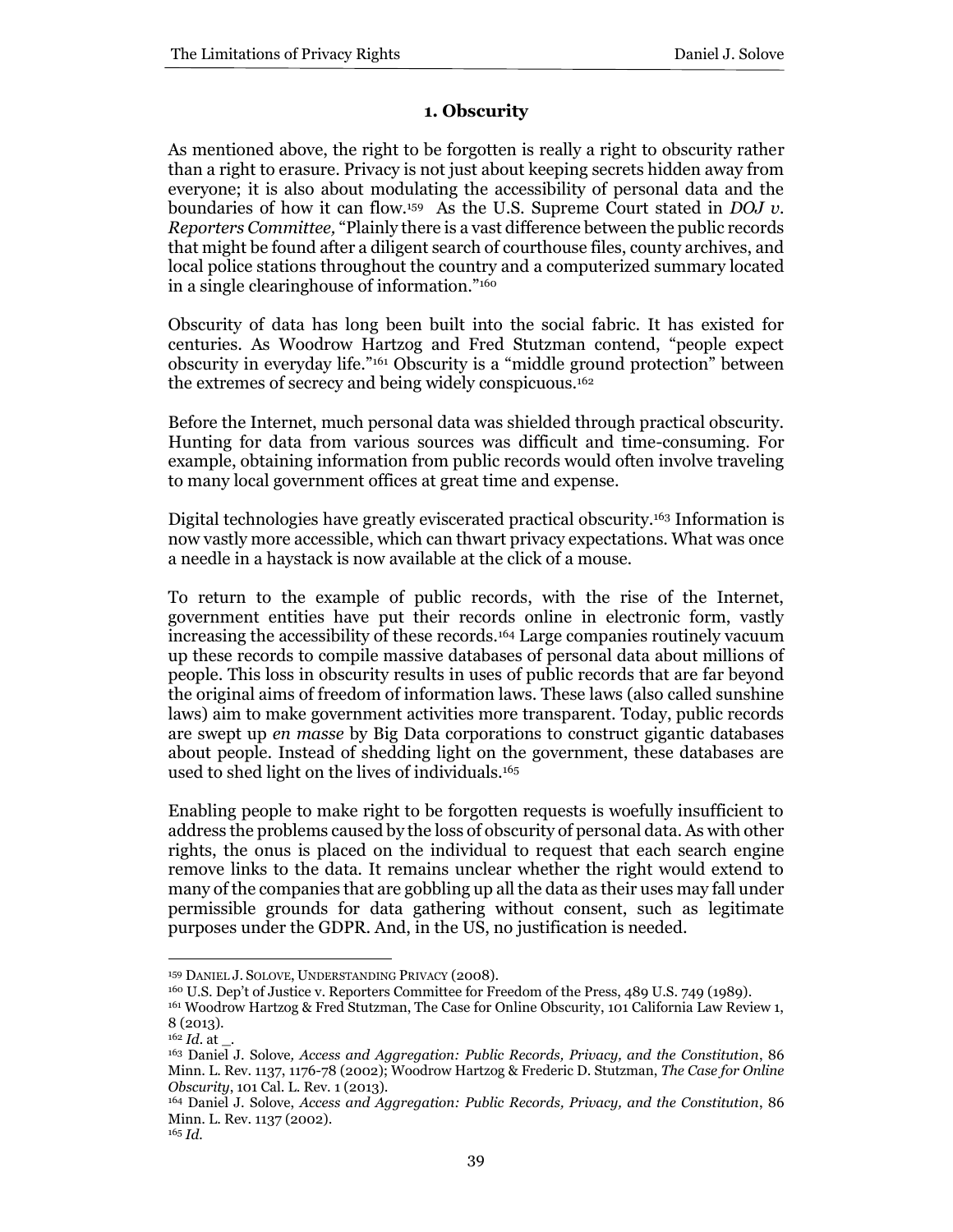Unfortunately, in *Google Spain,* the CJEU only vaguely conceptualized the right to be forgotten.<sup>166</sup> The CJEU did not specify the scope and applicability of the right, such as whether it extends beyond search engines. Although, the court noted that freedom of speech and the public interest in obtaining data are also to be considered in the balance, the court did not provide much guidance about how this balance should occur.<sup>167</sup> Instead, the court punted the balancing to organizations without sufficient oversight.<sup>168</sup>

In stats released by Google, there were about 800,000 requests in the year following the CJEU decision, with the number settling down to be consistently around 500,000 requests per year.<sup>169</sup> Roughly 50% of the delisting requests are granted and 50% are denied.<sup>170</sup> From the data supplied by Google, it is difficult to evaluate how well the delisting decisions are being made. The quantity of requests on its face might seem like a high number, but it is actually quite low when put in the context of the massive population of the EU plus the vast amount of visits to Google's site from the EU.

The right to be forgotten aims to achieve obscurity in a way that directly conflicts with free speech values. As Robert Post contends, the CJEU wrongly singled out search engines such as Google, characterizing them as mere profit-generating corporations. Instead, Post argues, "Internet search engines underwrite the virtual communicative space in which democratic public opinion is now partially formed."<sup>171</sup> The Internet would be "opaque" without the ability to locate information.<sup>172</sup>

In many of its applications, the right to be forgotten would run afoul of the First Amendment to the US Constitution, as it would bar the communication of potentially newsworthy information or information from court records or public records.<sup>173</sup> Thus, in the US, the First Amendment will significantly restrict the use of the right to be forgotten, leaving individuals without recourse.

Even without any First Amendment roadblocks, enabling people to make individual requests to be forgotten is not enough to protect them. Individuals who know how to make right to be forgotten requests and who are highly motivated might weary from the extensive labor of making requests. If Google were the sole repository of personal data in the world, the individual's burden might be eased, but Google is just one of many companies that maintain personal data that an

<sup>166</sup> Robert Post contends that the CJEU decision has inconsistencies and the CJEU wrongly theorized the right. Robert C. Post, *Data Privacy and Dignitary Privacy: Google Spain, the Right To Be Forgotten, and the Construction of the Public Sphere*, 67 Duke L.J. 981 (2018).

<sup>167</sup> The court stated: "Whilst it is true that the data subject's rights protected by those articles also override, as a general rule, that interest of internet users, that balance may however depend, in specific cases, on the nature of the information in question and its sensitivity for the data subject's private life and on the interest of the public in having that information, an interest which may vary, in particular, according to the role played by the data subject in public life."

<sup>168</sup> Patricia Sanchez Abril & Jacqueline D. Lipton, T*he Right to Be Forgotten: Who Decides What the World Forgets?*, 103 Ky. L.J. 363, 366 (2015).

<sup>169</sup> *Requests to delist content under European privacy law*, GOOGLE TRANSPARENCY REPORT, https://transparencyreport.google.com/eu-privacy/overview?hl=en\_GB (last visited Oct. 17, 2021). <sup>170</sup> *Id.*

<sup>171</sup> Post, *Google Spain, supra* note X, at 990.

<sup>172</sup> *Id.* at 1043.

<sup>173</sup> Dawn C. Nunziato, *The Fourth Year of Forgetting: The Troubling Expansion of the Right to be Forgotten*, 39 U. Pa. J. Int'l L. 1011, 1042-46 (2018).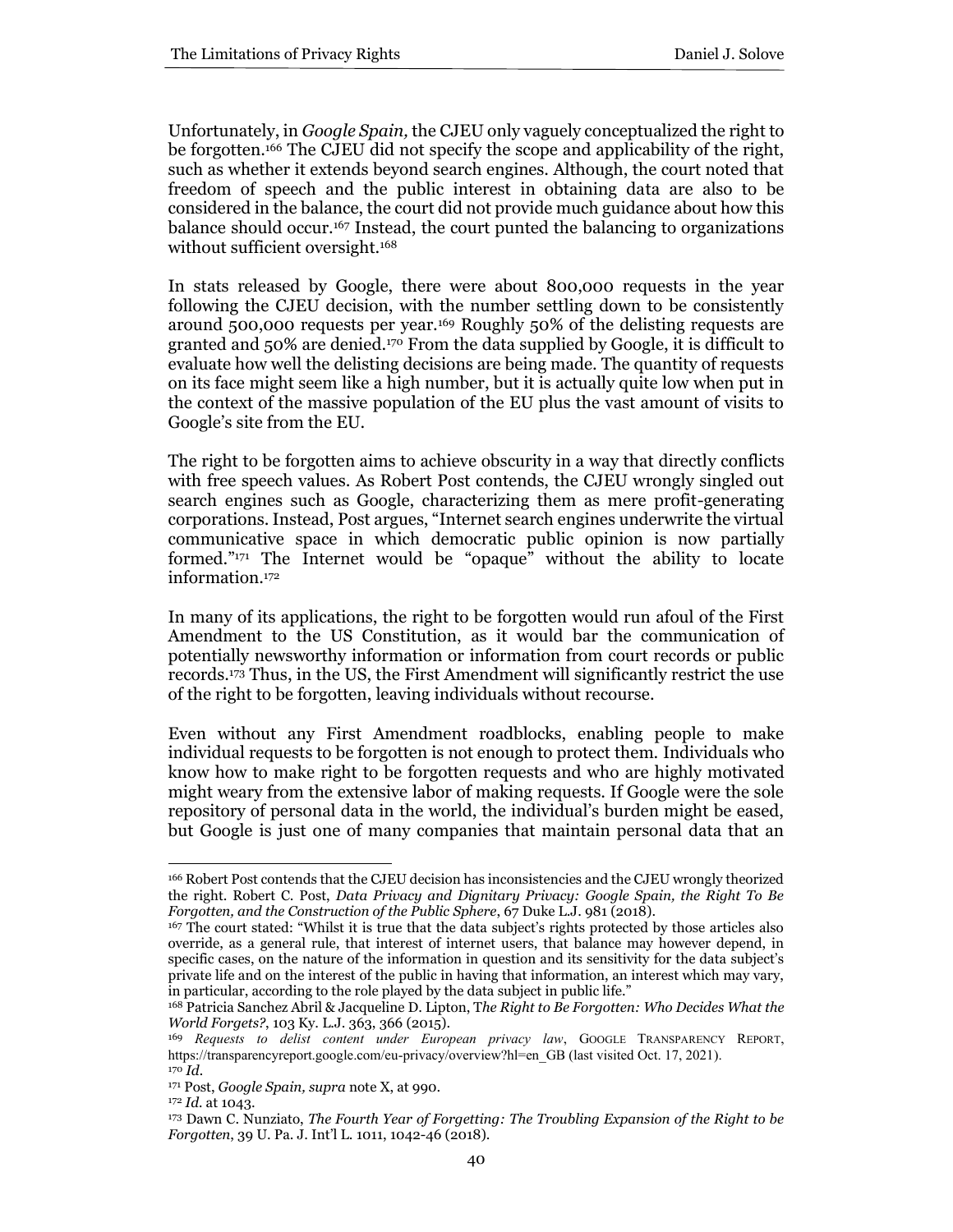individual might want to be forgotten. Moreover, individuals might think that they are succeeding in zapping data from the Internet only to later discover that the same facts can be inferred from other data about them online.

As with other individual rights, the right to be forgotten fails to address the more systemic problem of the loss of obscurity. Large corporations can still vacuum up massive quantities of personal data. Obscurity is rapidly becoming extinct. A few individuals might fight back by requesting specific information be removed from specific sites, but these cases are far too isolated, fragmented, and specific to make a sufficient social impact.

As more thorough and effective way to build back obscurity in the digital age, the law should impose duties to preserve obscurity. For example, government entities should have a duty to protect privacy in their records. In many cases, records are just dumped online without considering the consequences. When the government makes records available, it should be required to conduct a privacy impact assessment and determine ways to protect the data from misuse. Some states have passed statues that limit the use of certain public records by making requesters agree to limitations in use in order to access the records. <sup>174</sup> All states should do so.

Duties can also be imposed on private sector entities that share data on individuals for various purposes. In US law, there actually is a limited requirement of forgetting under the Fair Credit Reporting Act (FCRA) – a provision that prevents consumer reporting agencies from reporting in certain instances bankruptcies that are more than 10 years old, as well as lawsuits, judgments, and criminal convictions that are more than 7 years old.<sup>175</sup> The law does not require that the information be deleted, just that it not be disclosed in credit reports. These restrictions do not depend upon individuals having to invoke them; they are automatic. More privacy laws should impose similar restrictions that do not put the onus on individuals.

Another US law, the Genetic Information Nondiscrimination Act (GINA), prohibits employers from obtaining employee or applicant genetic information except under certain limited circumstances.<sup>176</sup> This law does not focus on the erasure of genetic data; instead, it works by limiting dissemination, thus making the data more obscure. GINA is a direct restriction; it is not a right that individuals must invoke.

# **2. Second Chances**

Another goal behind the right to be forgotten is to provide space for people to grow and to allow people to have second chances. As John Dewey aptly stated, a person is not "something complete, perfect, finished" but is "something moving, changing, discrete, and above all initiating instead of final."<sup>177</sup> People evolve and mature, a process impeded by shackling them to their past.<sup>178</sup>

<sup>174</sup> Law in LAPD case.

<sup>175</sup> FCRA, 15 U.S.C. 1681c(a)-(b).

<sup>176</sup> Genetic Information Nondiscrimination Act of 2008, Pub. L. 110–233, 122 Stat. 881.

<sup>177</sup> JOHN DEWEY, EXPERIENCE AND NATURE 167 (Jo Ann Boydston ed. 1987) (originally published in 1925).

<sup>178</sup> DANIEL J. SOLOVE, THE FUTURE OF REPUTATION: GOSSIP, RUMOR, AND PRIVACY ON THE INTERNET 72-73 (2007).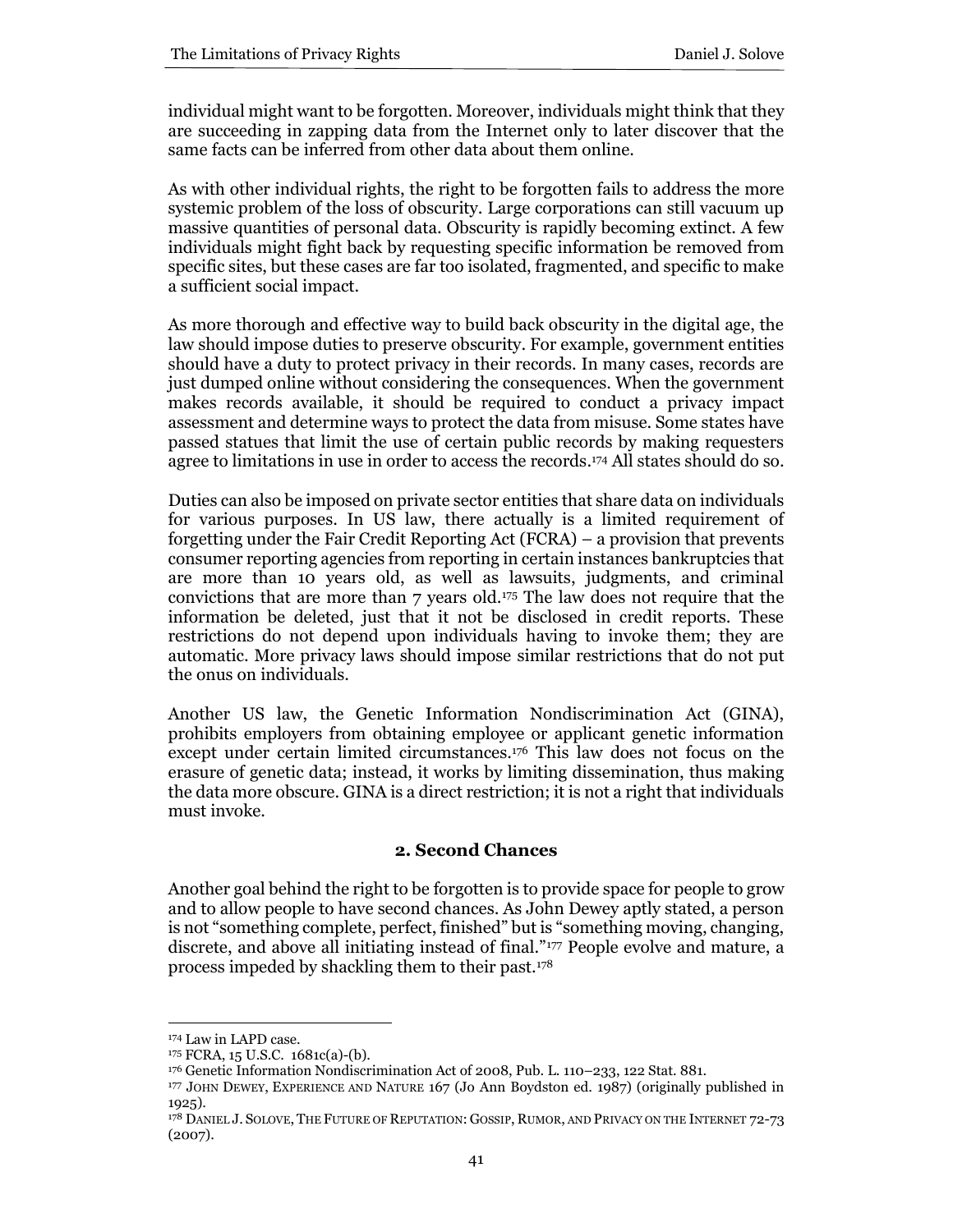As Viktor Mayer-Schonberger observes, the ubiquity of digital data creates a "synthetic past reconstructed from the limited information digital memory has stored about it, an utterly skewed patchwork devoid of time and open to manipulation."<sup>179</sup> He aptly contends that digital memory "denies development and refuses to acknowledge that all humans change all the time."<sup>180</sup>

Expungement is a longstanding variation of a right to be forgotten. In the law of the US and other countries, expungement involves destroying or sealing criminal justice records from court systems or police departments.<sup>181</sup> In the US, expungement has largely been an issue of state law.<sup>182</sup> Most states provide juveniles with a right to petition to expunge a conviction.<sup>183</sup>

In practice, expungement has several significant limitations. It only involves certain types of data (criminal justice data) from certain types of records (government records).<sup>184</sup> Expungement is also often a time-consuming process that involves considerable hassle.<sup>185</sup>

Expungement also fails to remove the data from other entities where it is available, such as newspapers or background check companies.<sup>186</sup> With modern technology allowing companies to vacuum up public record data and compile gigantic searchable databases of it and with the ready availability of archived news articles online, expungement has lost its efficacy in today's digital age.<sup>187</sup>

In the US, the First Amendment severely restricts the ability of privacy law to stop the media from continuing to make expunged data available.<sup>188</sup> Some media entities are attempting to revitalize expungement by removing information about people's identities from archived stories about criminal convictions.<sup>189</sup> These voluntary efforts are laudable, but they depend solely upon the discretion of the media organizations; the law cannot force them to do so. But the law could incentivize companies to provide for obscurity through carrots rather than sticks.

Ultimately, the responsibility to protect obscurity depends significantly on how the government manages its records. In many circumstances, the government does not adequately consider privacy when generating and disseminating records. For example, court records can contain data about bankruptcy, health, mental illness, sexual assault, and other sensitive matters. Protective orders could be used to shield some of the information, but ultimately, there might come a time when the information might be relevant to a judicial decision. Excluding the information might conflict with a fully transparent judicial decision, as the facts that a court is

<sup>179</sup> VIKTOR MAYER-SCHONBERGER, DELETE: THE VIRTUE OF FORGETTING IN THE DIGITAL AGE 123 (2009).  $^{180}$  *Id.* at 125.

<sup>181</sup> American Bar Ass'n, *What Is Expungement?* (Nov. 20, 2018), https://www.americanbar.org/groups/public\_education/publications/teaching-legal-docs/whatis-\_expungement-/.

 $\overline{^{182}Id.}$ 

<sup>183</sup> Michael L. Rustad & Thomas H. Koenig, *Towards a Global Data Privacy Standard*, 71 FLA. L. REV. 365, 379 (2019).

<sup>184</sup> Brian M. Murray, *Newspaper Expungement,* 116 Nw. U. L. Rev. Online 68, 70 (2021).

<sup>185</sup> J.J. Prescott & Sonja B. Starr, *Expungement of Criminal Convictions: An Empirical Study*, 133 Harv. L. Rev. 2460, 2486 (2020).

<sup>186</sup> *Id.*

<sup>187</sup> JAMES JACOBS, THE ETERNAL CRIMINAL RECORD (2015).

<sup>188</sup> Cox Broadcasting v. Cohn, 420 U.S. 469 (1975); Smith v. Daily Mail Pub. Co., 443 U.S. 97 (1979); The Florida Star v. B.J.F., 491 U.S. 524 (1989).

<sup>189</sup> Murray, *Newspaper Expungement, supra* note X, at \_\_.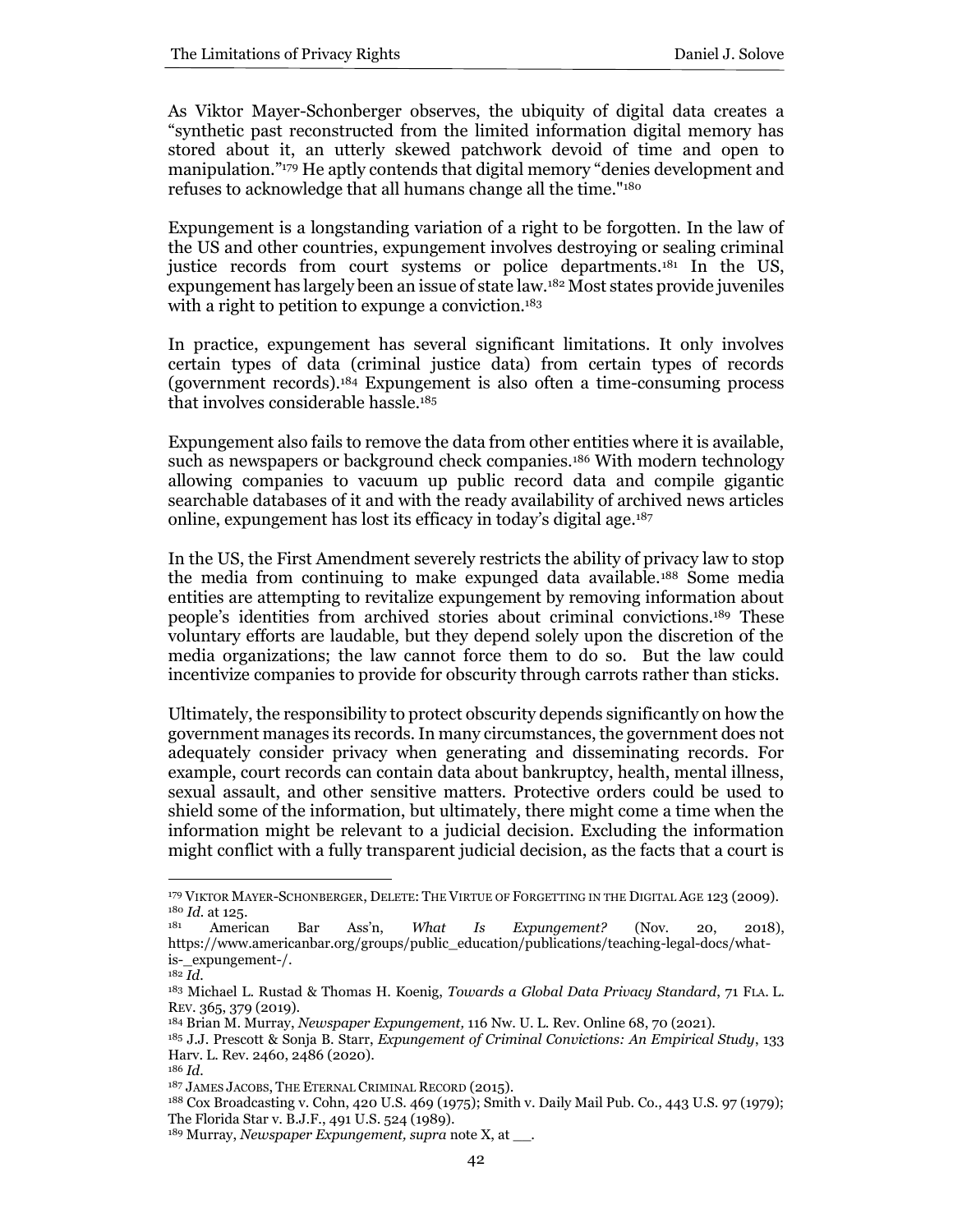relying upon are often essential to understanding and assessing the holding. A more viable option might be to allow a litigant to proceed under a pseudonym. Proceeding under a pseudonym might not be a perfect protection of privacy, but it might present enough obscurity to provide a meaningful degree of protection. Unfortunately, the decision about proceeding under a pseudonym is left to the discretion of judges, with courts rarely permitting plaintiffs to proceed under a pseudonym.<sup>190</sup> As one court held: "Lawsuits are public events. A plaintiff should be permitted to proceed anonymously only in those exceptional cases." 191

However, even highly important cases have involved the use of pseudonyms without undercutting the integrity of the case. Many U.S. Supreme Court cases have involved pseudonymous litigants, such as Jane Roe in *Roe v. Wade.* Even on its own initiative, the Supreme Court changed a sexual assault victim's name to just initials in *Florida Star v. B.J.F.*<sup>192</sup>

A more systemic acceptance of using pseudonyms in civil litigation would help shield personal data from widespread exposure. The judiciary as well as government agencies are shirking their important responsibility to promote obscurity.

# **G. RIGHTS TO OBJECTION AND RESTRICTION (OR OPT OUT)**

The rights to objection and restriction are defined in separate articles of the GDPR, but they often work in tandem. At Article 21, the GDPR provides a right to object.<sup>193</sup> Data subjects can object at any time to the processing of personal data that is based on the lawful bases of public interest or legitimate interests. When a data subject objects, the burden is on the controller to "demonstrate compelling legitimate grounds for the processing which override the interests, rights and freedoms of the data subject or for the establishment, exercise or defence of legal claims."<sup>194</sup>

Under the GDPR Article 18, data subjects have a right to restriction – to request that a data controller stop processing their personal data under certain circumstances. These circumstances include when the data subject contests the accuracy of the personal data or when the data subject has objected to the processing.<sup>195</sup>

The right to object works in tandem with the right to restriction, but the rights are different. The right to restriction involves the temporary or permanent stoppage of processing. The right to object involves the grounds upon which data subjects may object to the processing of their data. One of the main grounds for restriction is a valid objection.

# **1. Objectionable Processing**

Most privacy laws around the world give data subjects the ability to withdraw

<sup>190</sup> See Doe v. Blue Cross & Blue Shield United of Wisconsin, 112 F.3d 869 (7th Cir. 1997) ("The use of fictitious names is disfavored, and the judge has an independent duty to determine whether exceptional circumstances justify such a departure from the normal method of proceeding in federal courts.").

<sup>191</sup> Doe v. Frank, 951 F.2d 320, 323 (11th Cir. 1992).

<sup>192</sup> Florida Star v. B.J.F., 491 U.S. 524 (1989).

<sup>193</sup> GDPR art. 21.

<sup>194</sup> GDPR art. 21.1

<sup>195</sup> GDPR art 18.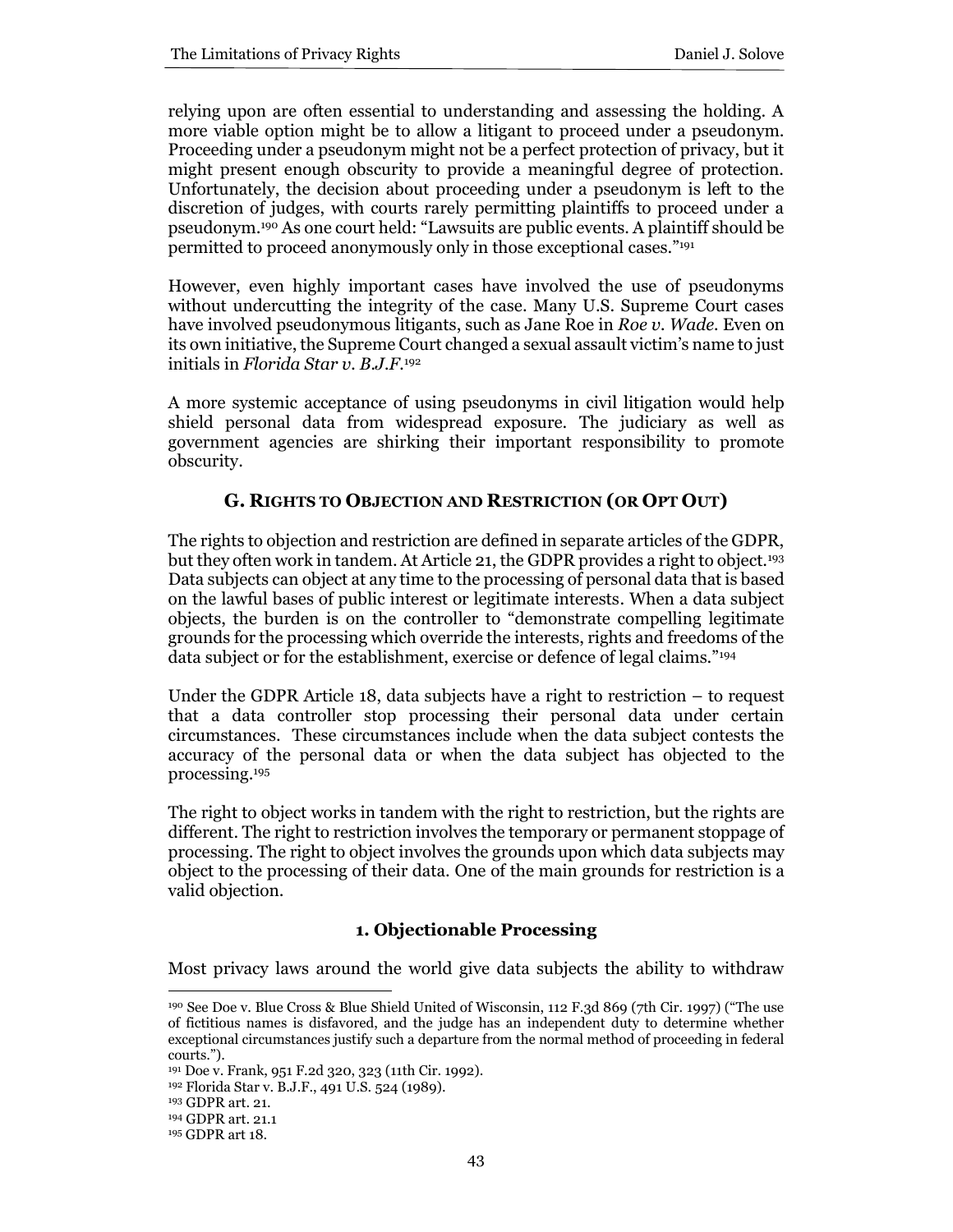consent from processing. When this right is invoked, further processing of the data must stop, unless there is another lawful basis to process it without consent.<sup>196</sup>

The rights to object and restrict place the onus on individuals to learn about the purposes of processing and raise objections. Only in rare circumstances will individuals do so.

The rights to object and restrict are limited. The GDPR does not provide people with a right to stop the processing of their data whenever they desire. Instead, data processing is only stopped when data processing is in violation of the law or no longer with a legal basis.

Although similar to the right to object, the right to withdraw consent and stop processing is both broader and narrower. It is broader because consent can be withdrawn for any reason whereas the right to object must involve unjustifiable processing. The right to withdraw consent is also narrower because it only involves situations where data is being processed with consent. If the data is processed under other lawful bases that do not involve consent, then this right does not apply. In many cases, personal data is processed without consent. The right to object can only be invoked when data is processed pursuant to the public interest or to legitimate interests.

# **2. Opt Out or Opt In**

In the US, only a few laws provide a similar right to restrict processing, though many laws provide related rights of opt out or opt in. Opting out involves taking action to choose not to have personal data collected, used, or disclosed.<sup>197</sup> In contrast, opting in means that people have to take an affirmative action to indicate consent, such as to check a box.<sup>198</sup>

Opt out rights are a close cousin of restriction or objection rights. All of these rights involve individuals taking an affirmative step to stop certain types of processing of their data.

The GDPR clearly rejects consent based on inaction, so opt out is out. In the US, privacy law is divided between opt-in laws and opt-out laws. Examples of opt-in laws include HIPAA for all uses and disclosures beyond those for treatment, payment, or healthcare operations, and the Children's Online Privacy Protection Act (COPPA).<sup>199</sup>

Many laws use a mix of opt-ins and opt-outs. For example, the federal Video Privacy Protection Act (VPPA) has an opt in for most types of sharing of personal data but an opt out for sharing names, addresses, and the subject matter of videos for marketing.<sup>200</sup> The Cable Communications Policy Act has an opt in for personal data about cable subscribers but an opt out for just the subscribers' names and addresses.<sup>201</sup>

A large number of US privacy laws provide opt out rights. As discussed above, opt

<sup>196</sup> GDPR art. 7.3

<sup>197</sup> DANIEL J. SOLOVE & PAUL M. SCHWARTZ, INFORMATION PRIVACY LAW (7th ed. 2021).

<sup>198</sup> *Id.* 

<sup>199</sup> HIPAA, 45 C.F.R. §164.508(a); Children's Online Privacy Protection Act, 15 U.S.C. §6502(b).

<sup>200</sup> VPPA, 18 U.S.C. §2710(2)(B) (opt in); 18 U.S.C. §2710(2)(d) (opt out).

<sup>&</sup>lt;sup>201</sup> Cable Communications Policy Act, 47 U.S.C.  $\S_551(c)(1)$  (opt in); 47 U.S.C.  $\S_551(c)(2)$  (opt out).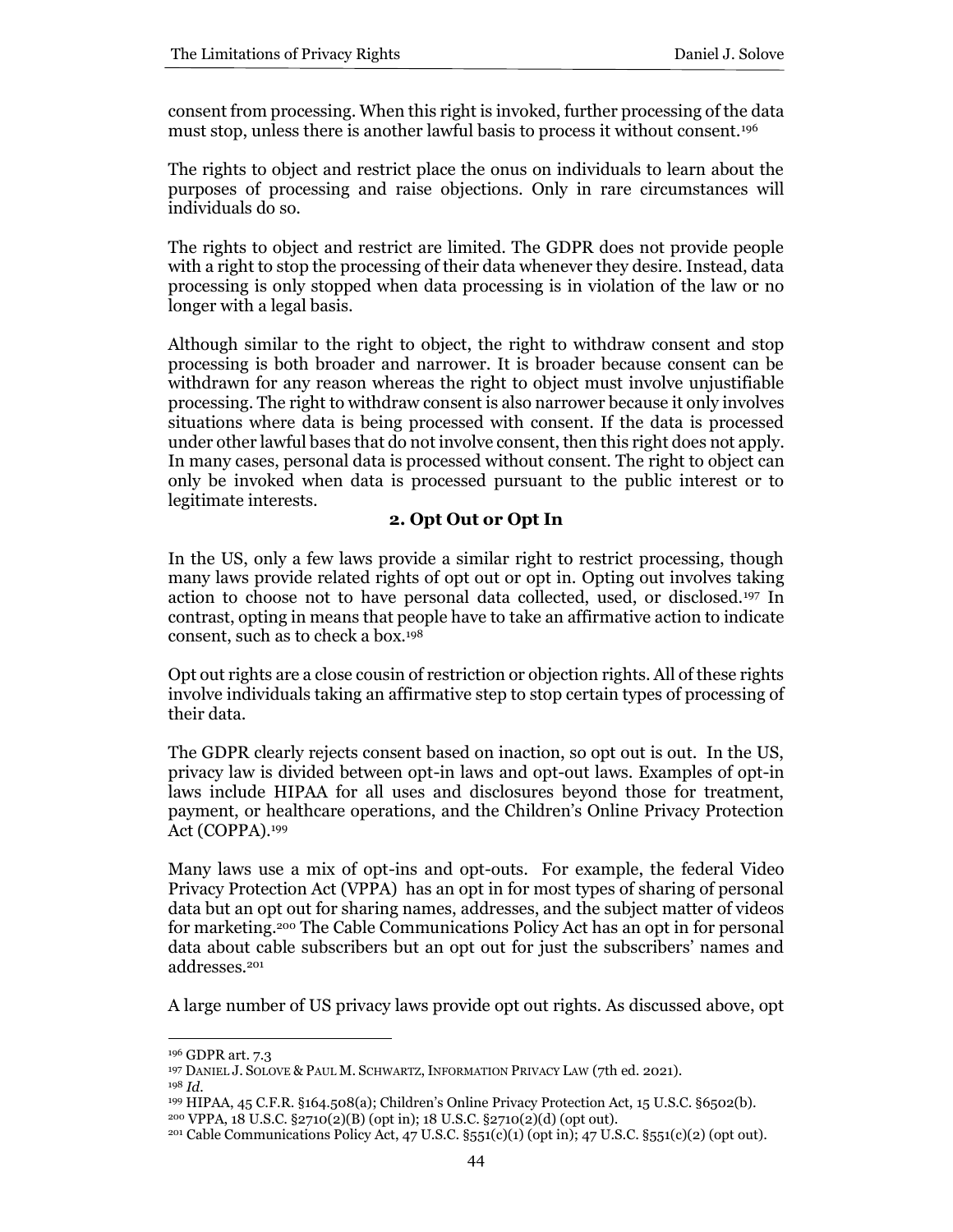out is part of the notice-and-choice approach, where consent is presumed from inaction (the failure to out out). The GLBA, CAN-SPAM Act, TCPA, and other laws rely heavily on opt out rights.

The emerging breed of state laws regulating privacy also relies heavily on opt out rights. Although the CCPA defines consent as "any freely given, specific, informed and unambiguous," it mostly provides opt out rights.<sup>202</sup> The CCPA is obsessed with data transfer; other uses of personal data are mostly not covered. Thus, the CCPA allows individuals to opt out of the sale or sharing of their personal data, but not most uses that data controllers will undertake.<sup>203</sup> Similar opt out rights are provided by VDCPA and the Colorado Privacy Act.<sup>204</sup>

Some privacy laws attempt to strengthen opt out rights by making the mechanisms to opt out more conspicuous and easy. For example, under the CCPA, businesses must provide a clear and conspicuous link on their internet home page titled "Do Not Sell or Share My Personal Information" that allows a consumer to opt out of the sale or sharing of their personal information.<sup>205</sup>

However, providing buttons still does not address the problematic fictions of consent that pervade the notice-and-choice approach. Even when opt out is conspicuous, people often do not want to undertake the chore of opting out.

# **3. Control Over Personal Data**

Another goal of the rights of objection, restriction, opt in, and opt out is to give people control over their personal data. These rights, however, often just provide the illusion of control. Moreover, as Ari Waldman aptly observes, "Rights of control still require individuals to overcome every trick designed into platforms that encourage inertia or inaction or disclosure."<sup>206</sup>

The EU approach in the GDPR is to require a valid justification for data processing. This restrictive approach is generally avoided in the US, which has a general philosophy that if there is no harm, then companies should be able to use data in whatever ways they desire.

Even with the EU approach, the right to object can readily become an exercise in documentation. If a data controller has documented the legitimate interest and how the processing will not override data subject rights and interests, the controller can overcome an individual's objection. The onus remains on the individual to object, and most people will not have the time or wherewithal to object systematically to make a palpable difference for their privacy.

In the US, opting out puts the onus on the individual. Opting in is better, as it does not rely on the fiction that inaction means consent, but once a person has opted in, the onus is on the individual to monitor the use to ensure that the data is being used properly.

<sup>202</sup> CCPA, 1798.140(h).

<sup>203</sup> CCPA 1798.140(20).

<sup>204</sup> VDCPA, § 59.1-573(A)(5); cite to Colorado law.

<sup>205</sup> CCPA, 1798.185.

<sup>206</sup> ARI EZRA WALDMAN, INDUSTRY UNBOUND: THE INSIDE STORY OF PRIVACY, DATA, AND CORPORATE POWER 107 (2021).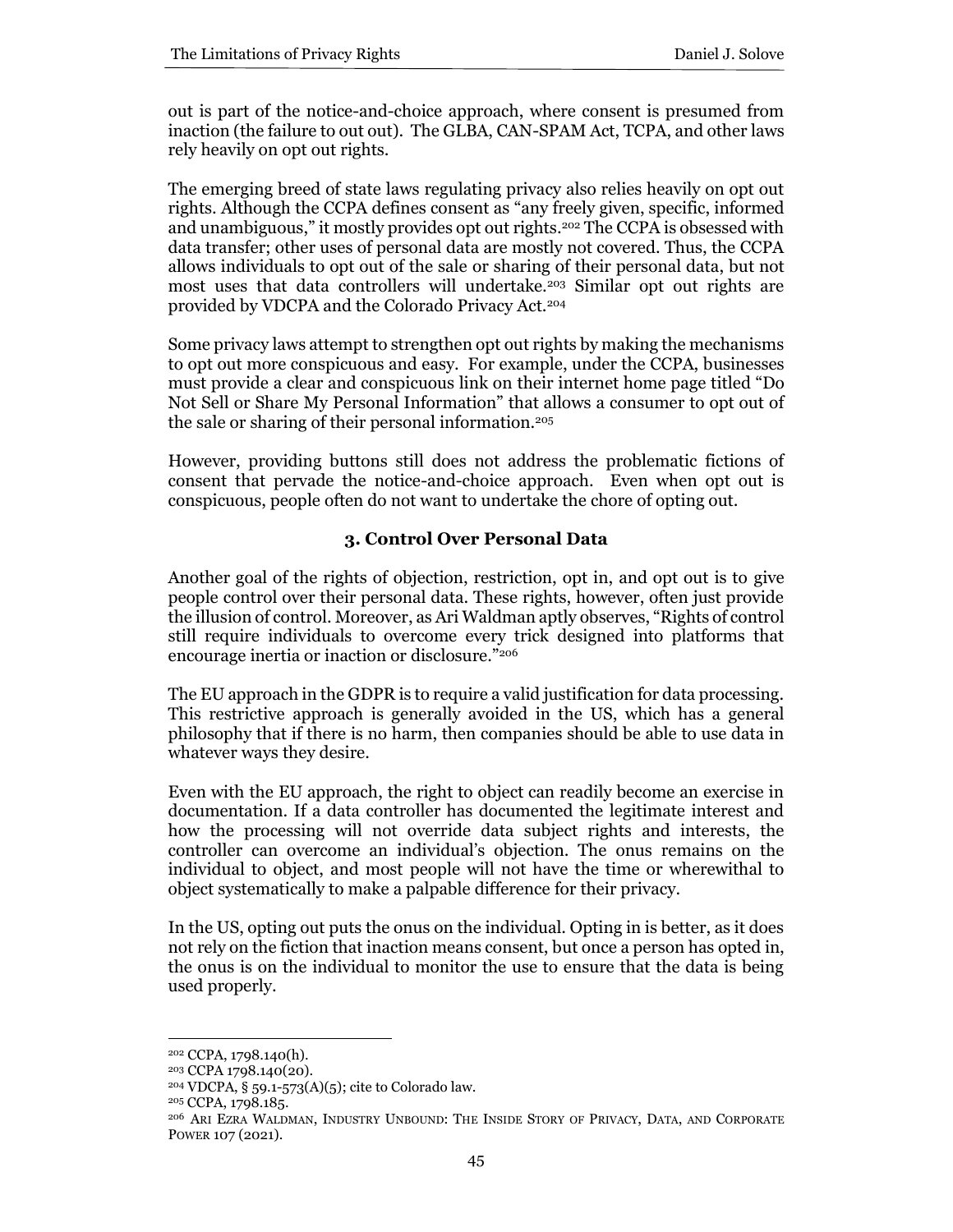It can be easy to entice people to opt in with discounts or with other means. For example, after the GDPR became effective in 2018, many websites added cookie notices to obtain affirmative consent for the use of cookies. On the surface, the cookie notices appear as though privacy law has achieved a great success, as the cookie notices generate many people clicking on a button to accept them. Ironically, though, the cookie notices are actually creating a fictitious consent. Many cookie notices pop up as a person immediately as that person visits a website, and they present the choice to accept cookies or click a button for other options. People do not want to take the time to explore the other options; they want to go to the site. Many are likely to click to accept the cookies rather than go through the detour. This is one way that organizations can get people to opt in even when they really are not really consenting.

Another way that this method of obtaining opt in consent is used is by presenting people with a lengthy terms of service or other long and cumbersome documents that nobody will read. People must click that they accept these terms or agree to these documents. This is meaningless opt in consent. In is a formalistic exercise that makes people appear to opt in, but it fails to reflect actual informed consent.

As discussed earlier, the law too often will be satisfied with formalities rather than real meaningful requirements. Formalities end up creating fictions that look good on the surface but are hollow underneath. Stating the use in a privacy notice that nobody reads fails to factor meaningfully in people's forming their expectations. This approach would move away from the maligned and discredited notice-andchoice approach. Sites can also get nearly everyone to click an accept button with hardly anyone understanding what they have accepted or even wanting to accept.

The law can protect privacy in far more effective ways than putting the onus on people to figure out the complex and intricate dimensions of privacy and the possible risks and consequences of allowing the collection, use, or disclosure of their personal data. The law should define at least the basic boundaries of data use.

Data should be processed in ways consistent with people's expectations. Existing privacy law allows for processing that might be unexpected for many people as long as the processing is mentioned in a privacy notice. As discussed above, most people do not read privacy notices, so this approach does not work. Instead, the law should focus on expectations. The burden should be on organizations to prove that they took reasonable measures to ensure that a data use was not unexpected.

# **I. RIGHT TO NOT BE SUBJECT TO AUTOMATED DECISIONS**

The GDPR provides individuals with a "right not to be subject to a decision based solely on automated processing, including profiling."<sup>207</sup> Individuals have the "at least the right to obtain human intervention . . . to express his or her point of view and to contest the decision."<sup>208</sup>

The privacy laws of a few countries provide for a similar right, though most countries still do not recognize this right.<sup>209</sup> Brazil's LGPD provides data subjects

<sup>207</sup> GDPR, *supra* note X, art. 22(1) ("The data subject shall have the right not to be subject to a decision based solely on automated processing, including profiling, which produces legal effects concerning him or her or similarly significantly affects him or her."). <sup>208</sup> Id. at art 22(3).

<sup>209</sup> Lei Geral Da Proteção De Dados Pessoais (LGPD), Lei No. 13.709, de 14 de Agosto de 2018, DIÁRIO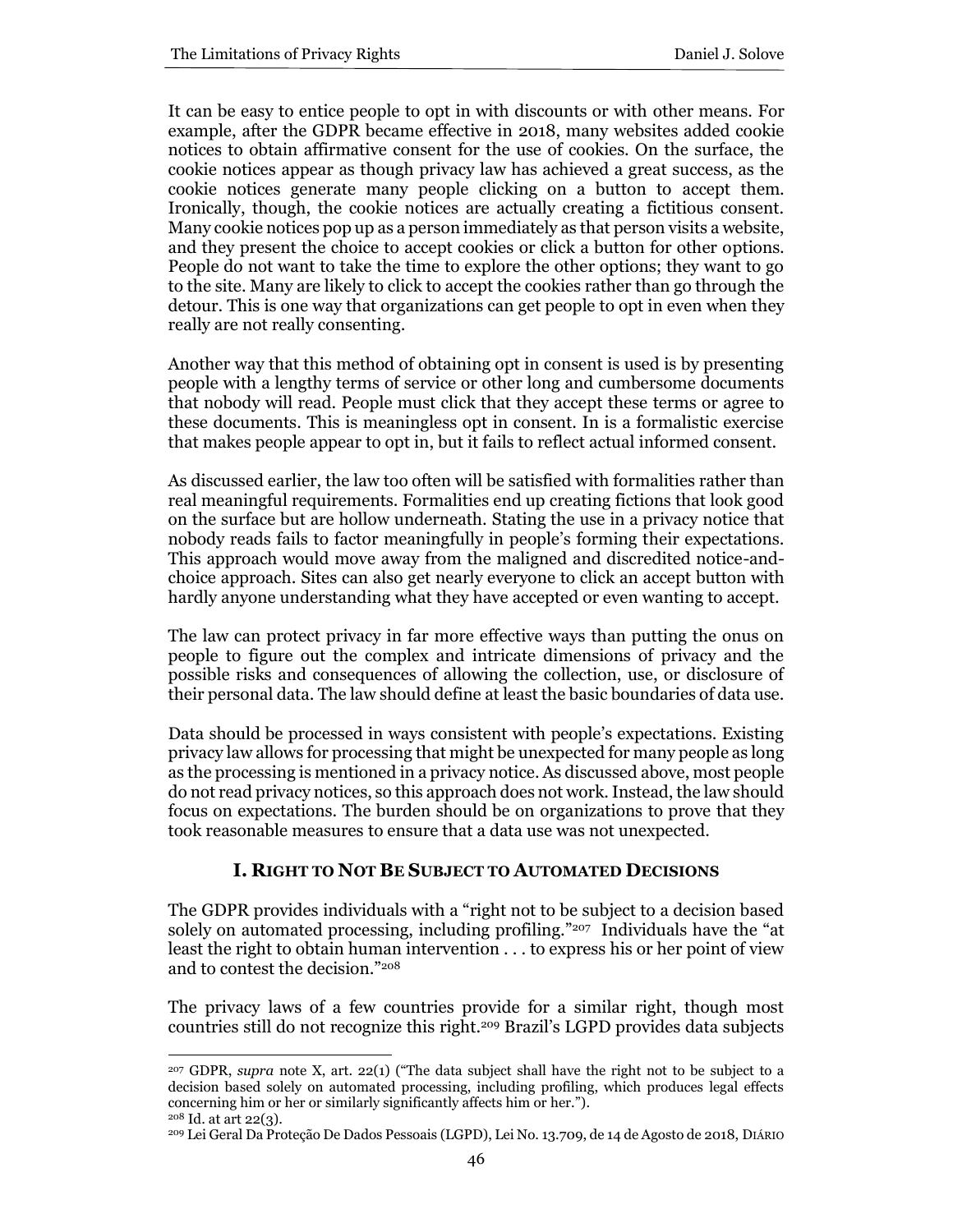with a right to request a review of decisions made solely based on automated processing.<sup>210</sup> Controllers must disclose the criteria and procedures used for an automated decision, but the disclosure can be restricted to protect commercial secrecy.<sup>211</sup> Some laws only apply when the process produces negative or harmful effects to data subjects (Panama); other laws apply regardless of the harmfulness of the effects (GDPR).<sup>212</sup> Similar to the GDPR, the CCPA provides consumers with rights to opt out of automated decision-making, to learn about the algorithmic logic involved, and to know about the likely outcome.<sup>213</sup>

The GDPR provides for exceptions to this right, such as if the decision is necessary for a contract between the data subject and the controller, if it is authorized by the law of a union or member state of which the controller is subject, or if individuals provide explicit consent.<sup>214</sup>

#### **1. Algorithmic Transparency**

Several articles of the GDPR provide supporting rights to the automated processing right by requiring a limited degree of algorithmic transparency: Controllers must inform data subjects about the existence of automated decisionmaking, meaningful information about the logic involved, and the contemplated consequences.<sup>215</sup>

Algorithmic transparency is not a panacea because the logic of many algorithms evolves and is dependent not just on an individual's data but on the collective personal data of everyone. Algorithms find patterns in the aggregated data. To understand why a particular algorithm made a particular decision about a person, not only would one need to know the individual's data and the logic of the algorithm but also the data of other people used by the algorithm. But this data cannot be provided without compromising the privacy of other individuals.

For meaningful transparency, automated decisions should be understandable. With machine learning, however, automated decisions can become quite complicated. Even with transparency, the decisions can be problematic and unfair. Transparency is thus important, but it is far from enough to protect people from

OFICIAL DA UNIAO [D.O.U.] de 15.08.2018 (Braz.), translated in Brazilian General Data Protection Law (LGPD, English Translation), International Association of Privacy Professionals, (https://iapp.org/resources/article/brazilian-data-protection-law-lgpd-english-translation/) ("The data subject has the right to request for the review of decisions made solely based on automated processing of personal data affecting her/his interests, including decisions intended to define her/his personal, professional, consumer and credit profile, or aspects of her/his personality.").

<sup>210</sup> LGPD, *supra* note X, at \_ ("The data subject has the right to request for the review of decisions made solely based on automated processing of personal data affecting her/his interests, including decisions intended to define her/his personal, professional, consumer and credit profile, or aspects of her/his personality.").

 $2^{11}$  Id. § 20(1) ("Whenever requested to do so, the controller shall provide clear and adequate information regarding the criteria and procedures used for an automated decision, subject to commercial and industrial secrecy.").

<sup>212</sup> Panama's Law No. 81 on Personal Data Protection; GDPR art. 22(1).

<sup>213</sup> CCPA, Cal. Civ. Code § 1798.185(a)(16) (mandating that the Attorney General issue regulations that businesses disclose "meaningful information about the logic involved in those decisionmaking processes, as well as a description of the likely outcome of the process with respect to the consumer."). <sup>214</sup> GDPR, art. 22(2).

<sup>&</sup>lt;sup>215</sup> GDPR, art. 13(2)(f) and 14(2)(g) use identical language about informing data subjects about "the existence of automated decision-making, including profiling, referred to in Article 22(1) and (4) and, at least in those cases, meaningful information about the logic involved, as well as the significance and the envisaged consequences of such processing for the data subject." See also id. art. 15(1)(h).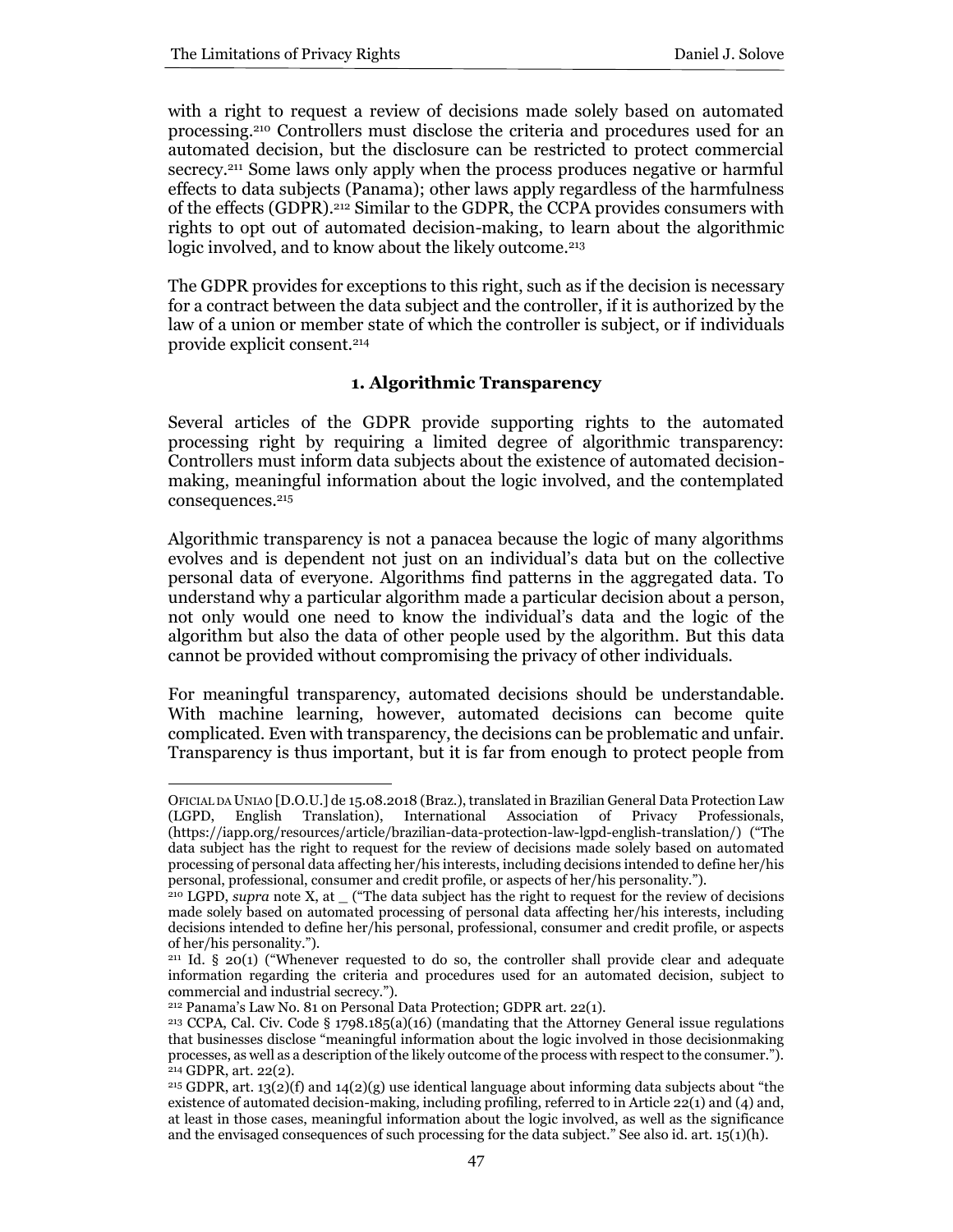problems caused by algorithmic decisionmaking.

#### **2. Control of Inferences**

The GDPR focuses on "automated" decisions, but automation is not really the key feature of what makes certain decisions problematic. A more apt focus is on the use of inference in decisions. <sup>216</sup> Inference involves using existing data to generate new data about a person or to make predictions about them. Inference, much more than automation, is what the law should regulate.

In practice, it remains unclear how broadly the GDPR automated decisionmaking right applies. As Aziz Huq points out, the GDPR leaves "[t]he precise range of automated machine-learning tools captured by the prohibition  $\dots$  up for grabs."<sup>217</sup> Margot Kaminski and Jennifer Urban observe that the "GDPR's right to contestation exists largely for now as a standard, rather than a set of specific procedural rules."<sup>218</sup> They further note that "Companies must allow individuals to challenge an automated decision, but there are as of yet few details about what that process must be."<sup>219</sup>

Restrictions on automated decisionmaking can be limited because any human involvement, even small, can make the right inapplicable, since the right involves a decision is based "solely" on automated processing. Avishai Ostrin contends that the right should be recrafted to "apply not only to decision-making algorithms but also to decision-aiding algorithms."<sup>220</sup>

Decisions made by humans based on data can be as problematic as automated decisions - or even worse. Margot Kaminski notes that "adding a human in the loop" could create problems, such as making "accuracy of the overall system worse, thus negatively impacting other individuals subject to the algorithm."<sup>221</sup>

Solon Barocas and Andrew Selbst note that automated decisions can transform bias in previous decisions into a "a formalized rule" that would have systematic effects.<sup>222</sup> To make matters worse, automated decisions are often mischaracterized as being free from any human taint when, in fact, they are affected by humans. As Ifeoma Ajunwa observes, "the human hand remains present in all automated decision-making."<sup>223</sup> Algorithmic decisions are often viewed as "oracular proclamations; they are accepted at face value without any attempt to analyze or

<sup>216</sup> Alicia Solow-Niederman, *Information Privacy and the Inference Economy*, https://ssrn.com/abstract=3921003 (Sept. 10, 2021); Sandra Wachter & Brent Mittelstadt, *A Right to Reasonable Inferences: Re-Thinking Data Protection Law in the Age of Big Data and AI*, 2019 Colum. Bus. L. Rev. 494 (2019).

<sup>217</sup> Aziz Z. Huq, *A Right to A Human Decision*, 106 Va. L. Rev. 611, 623 (2020).

<sup>218</sup> Margot E. Kaminski & Jennifer R. Urban, *The Right to Contest AI,* 121 Colum. L. Rev. 1957, 1981 (2021).

<sup>219</sup> *Id.* at 1981-82.

<sup>220</sup> Margot E. Kaminski, *Binary Governance: Lessons from the GDPR's Approach to Algorithmic Accountability*, 92 S. Cal. L. Rev. 1529, 1614 (2019). ("[I]t may be the case that adding a human in the loop will respect individual dignity but could make accuracy of the overall system worse, thus negatively impacting other individuals subject to the algorithm.").

<sup>221</sup> Margot E. Kaminski, *Binary Governance: Lessons from the GDPR's Approach to Algorithmic Accountability*, 92 S. Cal. L. Rev. 1529, 1614 (2019). ("[I]t may be the case that adding a human in the loop will respect individual dignity but could make accuracy of the overall system worse, thus negatively impacting other individuals subject to the algorithm.").

<sup>222</sup> Solon Barocas & Andrew Selbst, *Big Data's Disparate Impact*, 104 Cal. L. Rev. 671, 682 (2016); <sup>223</sup> Ifeoma Ajunwa, *The Paradox of Automation as Anti-Bias Intervention*, 40 Cardozo L. Rev. 1671, 1681 (2020).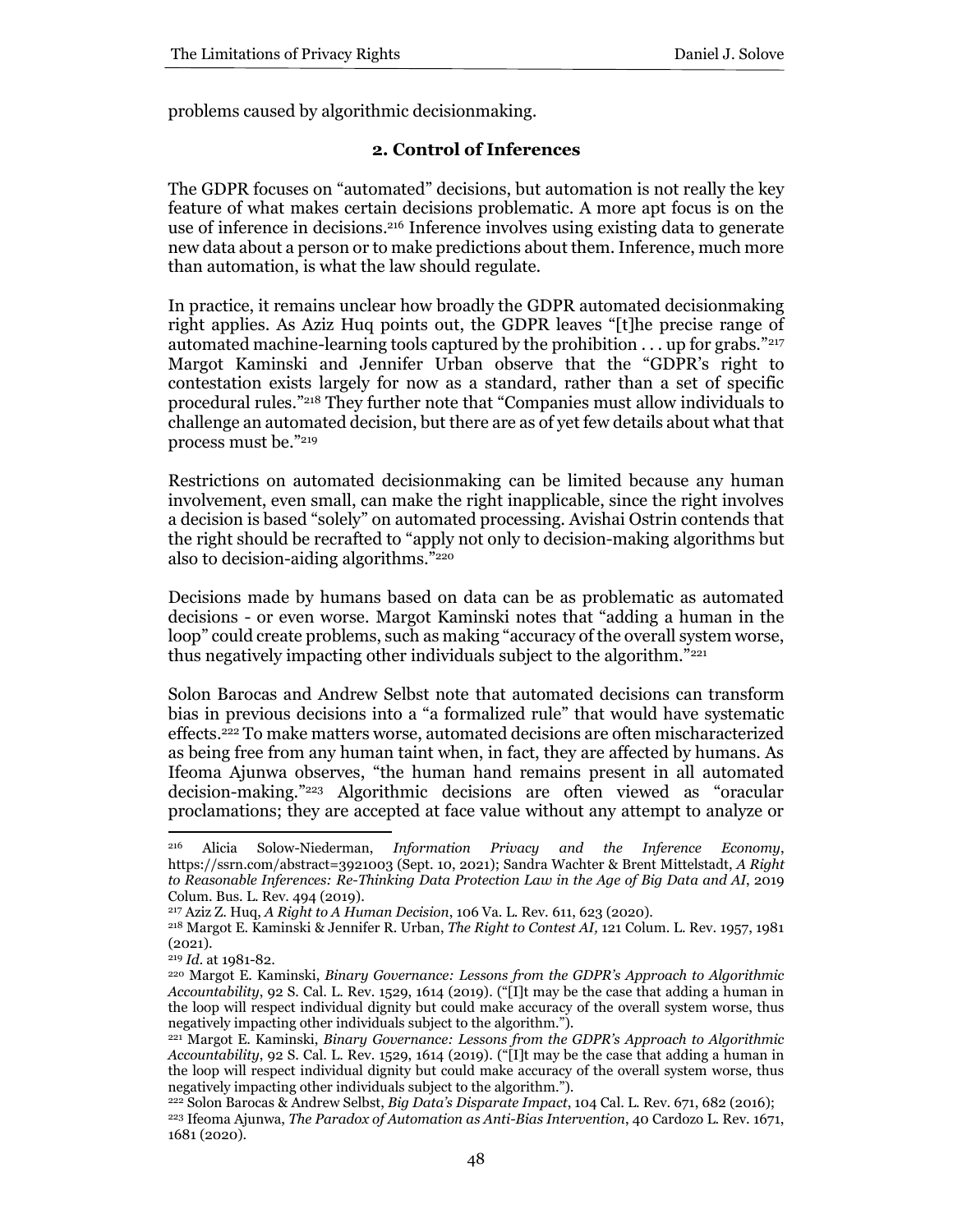further interpret them."<sup>224</sup>

Privacy law often addresses algorithmic decisionmaking superficially. A right for individuals to correct data in their records is inadequate to address situations where patterns in data might reflect biases, prejudice, and inequality.<sup>225</sup> The algorithm may be unobjectionable, and the data may be correct. But a problem may exist because people's behavior is based on prejudice. Data is no better than the people and society that produces it.

Algorithmic decisions tend to ossify prejudices. As Anupam Chander observes, "[a]lgorithms trained or operated on a real-world data set that necessary reflects existing discrimination may well replicate that discrimination."<sup>226</sup> Algorithms can amplify prejudice in existing data by using it in a widespread systematic way.

Providing people with a right to stop solely automated decisionmaking about them is an insufficient response to these problems. Discriminatory algorithms do not just affected isolated individuals; they are harmful to society.

Decisions should be reviewed for accuracy, fairness, as well as values. Regulation of inferential decisionmaking could mandate review of the output of the inferential logic. As Cathy O'Neil notes, data is often not gathered on those whom an algorithm gets wrong.<sup>227</sup> Algorithms can "generate their own reality" by reinforcing their own decisions.<sup>228</sup> O'Neil contends that "many poisonous assumptions are camouflaged by math and go largely untested and unquestioned."<sup>229</sup>

Of course, the algorithms might make better decisions than humans, but as Barocas and Selbst argue, "victims of inaccurate determinations may find cold comfort in the fact that certain decisions are rendered more reliably overall when decision makers employ data mining."<sup>230</sup> Algorithms can shift who wins and loses in certain types of decisions, but it does so in a way that is more permanent, systematic, opaque, and unquestioned.<sup>231</sup>

Privacy rights often totally miss the mark when addressing the problems. Privacy rights will focus on whether an individual's records were correct, whether the individual consented to the collection of her data, and so on. But the problem cannot be solved on the individual level. For example, the rights that FCRA provides ultimately do not challenge the FICO system of credit scoring. Individuals can correct errors, but they have no input or recourse about the way judgments are made about their credit. As long as individuals are given access and can correct records, the consumer reporting agencies can largely make the judgments they please. The law fails to address any problems and unfairness created by the formulas that the consumer reporting agencies use.

The missing dimension is that the law fails to provide protections to ensure that inferential decisions about people are made fairly, accurately, and consistently

<sup>224</sup> Ajunwa, *Paradox of Automation, supra* note X, at 1688.

<sup>225</sup> Julie E. Cohen, *Law for the Platform Economy*, 51 U.C. Davis L. Rev. 133, 190 (2017).

<sup>226</sup> Anupam Chander, *The Racist Algorithm?*, 115 Mich. L. Rev. 1023, 1036 (2017).

<sup>227</sup> CATHY O'NEIL, WEAPONS OF MATH DESTRUCTION: HOW BIG DATA INCREASES INEQUALITY AND THREATENS DEMOCRACY 133 (2016).

<sup>228</sup> *Id.* at 133.

<sup>229</sup> *Id.* at 7.

<sup>230</sup> *See* Solon Barocas & Andrew Selbst, *Big Data's Disparate Impact*, 104 Cal. L. Rev. 671 (2016).

<sup>231</sup> O'NEIL, WEAPONS OF MATH DESTRUCTION, *supra* note X, at \_.